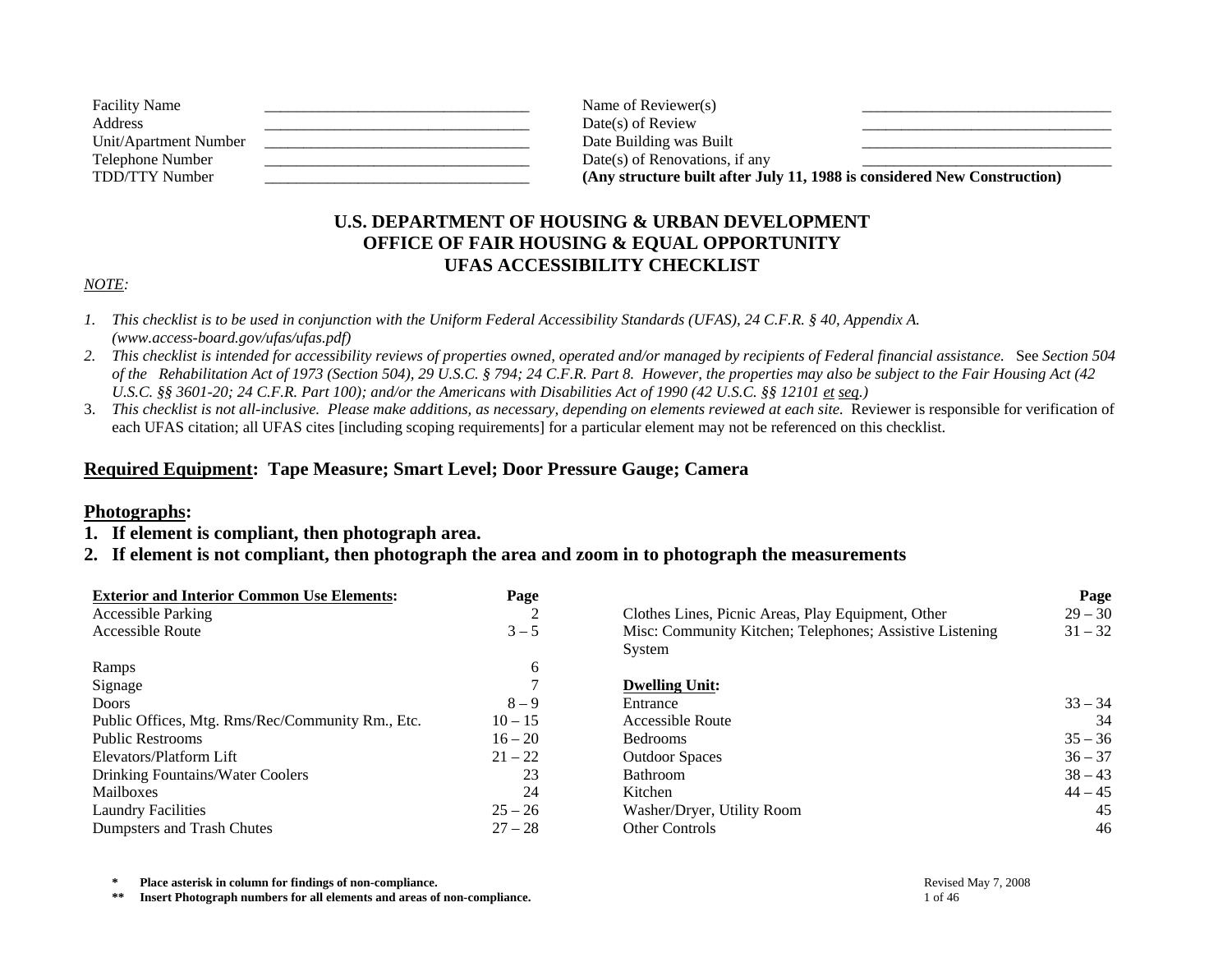| <b>Facility Name</b>  | Name of Reviewer(s)                                                      |
|-----------------------|--------------------------------------------------------------------------|
| Address               | $Date(s)$ of Review                                                      |
| Unit/Apartment Number | Date Building was Built                                                  |
| Telephone Number      | Date(s) of Renovations, if any                                           |
| TDD/TTY Number        | (Any structure built after July 11, 1988 is considered New Construction) |

| <b>Citation</b>                | <b>EXTERIOR AND INTERIOR</b><br><b>COMMON USE ELEMENTS</b>                                                                                                                                                                                                                        | <b>Measurements/Comments</b> | N/C<br><b>Finding</b><br>$\ast$ | <b>Picture</b><br>No. ** |
|--------------------------------|-----------------------------------------------------------------------------------------------------------------------------------------------------------------------------------------------------------------------------------------------------------------------------------|------------------------------|---------------------------------|--------------------------|
|                                | <b>ACCESSIBLE PARKING:</b>                                                                                                                                                                                                                                                        |                              |                                 |                          |
|                                | NOTE: Photograph building sign before starting the<br>survey.                                                                                                                                                                                                                     |                              |                                 |                          |
|                                | <b>Accessible Parking Location:</b>                                                                                                                                                                                                                                               |                              |                                 |                          |
| 4.6.1;<br>4.1.1(5)(d)          | Where parking is provided for all residents, is there<br>one accessible space for each accessible dwelling unit?<br>For all Other Parking:<br>2.<br>a. Count and record the <b>total number</b> of spaces.<br>Record the number of designated accessible<br>parking spaces.       |                              |                                 |                          |
| 4.6.2;                         | Is designated accessible parking spaces the closest parking<br>to the nearest accessible entrance, on an accessible route?                                                                                                                                                        |                              |                                 |                          |
| 4.6.3;<br>Fig. 9;              | (Measure from centerline of marking to centerline of<br>marking)<br>Is parking space at least 96" wide?<br>Is access aisle the full length of the parking space and<br>2.<br>at least 60" wide?<br>3. If there is no access aisle, is the parking space at least<br>$156$ " wide? |                              |                                 |                          |
| 4.6.3;                         | Is the slope and cross-slope of parking space $\&$ access<br>aisle no more than 2% in all directions?                                                                                                                                                                             |                              |                                 |                          |
| 4.6.4;<br>4.30.5;<br>4.1.1(7); | Does each designated accessible parking space have a sign<br>with the International Symbol of Accessibility mounted at<br>least 60" above the space to the bottom of the signage?                                                                                                 |                              |                                 |                          |
| 4.6.3; 4.5.1;<br>4.3.6;        | Surface is firm, stable and slip-resistant?                                                                                                                                                                                                                                       |                              |                                 |                          |
| 4.3.3                          | Can legally <b>parked vehicles</b> block access to the curb<br>ramp?                                                                                                                                                                                                              |                              |                                 |                          |

**\*\* Insert Photograph numbers for all elements and areas of non-compliance.** 2 of 46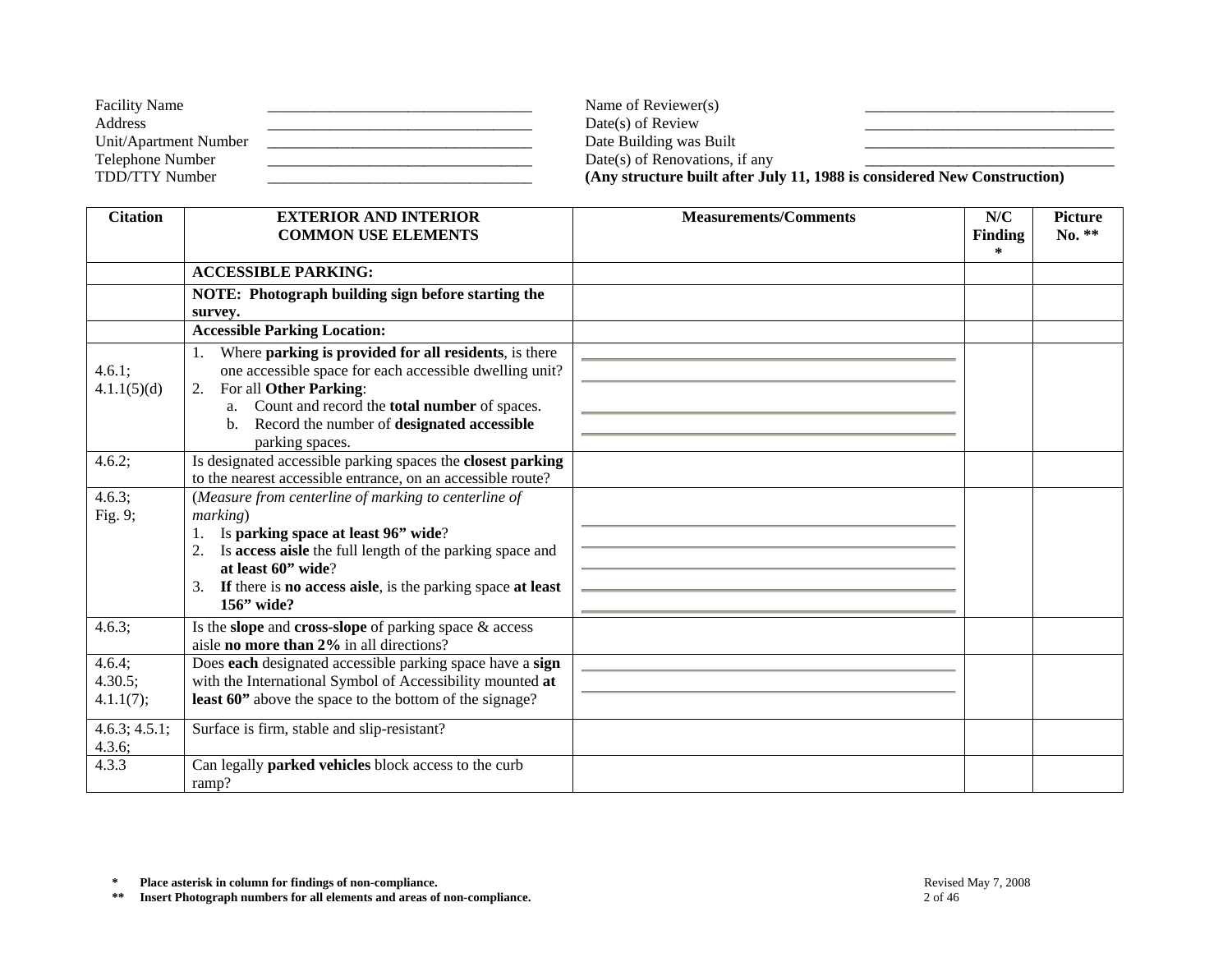| <b>Facility Name</b>  | Name of Reviewer(s)            |                                                                          |
|-----------------------|--------------------------------|--------------------------------------------------------------------------|
| Address               | $Date(s)$ of Review            |                                                                          |
| Unit/Apartment Number | Date Building was Built        |                                                                          |
| Telephone Number      | Date(s) of Renovations, if any |                                                                          |
| TDD/TTY Number        |                                | (Any structure built after July 11, 1988 is considered New Construction) |

| <b>Citation</b>                                                                           | <b>EXTERIOR AND INTERIOR</b><br><b>COMMON USE ELEMENTS</b>                                                                                                                                                                                                                                                                                                                                                                                                                                                                       | <b>Measurements/Comments</b> | N/C<br><b>Finding</b> | <b>Picture</b><br>$No. **$ |
|-------------------------------------------------------------------------------------------|----------------------------------------------------------------------------------------------------------------------------------------------------------------------------------------------------------------------------------------------------------------------------------------------------------------------------------------------------------------------------------------------------------------------------------------------------------------------------------------------------------------------------------|------------------------------|-----------------------|----------------------------|
|                                                                                           |                                                                                                                                                                                                                                                                                                                                                                                                                                                                                                                                  |                              | *                     |                            |
|                                                                                           | <b>ACCESSIBLE ROUTE:</b>                                                                                                                                                                                                                                                                                                                                                                                                                                                                                                         |                              |                       |                            |
| 4.3.2(1)                                                                                  | <b>Accessible Route Location:</b><br>From public street?<br>From parking?<br>From bus stop on site?<br>From another common use facility on site such as a<br>community center, clothes line poles, dumpsters, mail                                                                                                                                                                                                                                                                                                               |                              |                       |                            |
| 4.5.2                                                                                     | boxes, laundries, playground, or park?<br>Is a curb ramp needed but not provided?                                                                                                                                                                                                                                                                                                                                                                                                                                                |                              |                       |                            |
|                                                                                           |                                                                                                                                                                                                                                                                                                                                                                                                                                                                                                                                  |                              |                       |                            |
| 4.7.2; 4.8.2;<br>4.8.6; 4.7.3;<br>4.7.4; 4.5.1;<br>4.7.5;<br>Figs. $12 \&$<br>13<br>4.3.3 | <b>Curb Ramps:</b><br>Slope does not exceed 8.33%?<br>1.<br>Cross slope no more than 2%?<br>2.<br>Gutter slope no more than 5% in the opposite<br>3.<br>direction?<br>Is the <b>transition</b> between gutter and curb ramp<br>4.<br>smooth?<br>At least 36" wide, excluding flared sides?<br>5.<br>Surface is firm, stable and slip-resistant?<br>6.<br>If the sides of curb ramp are not blocked, are there<br>7.<br>flared sides with slopes no more than 10%?<br>Can legally <b>parked vehicles</b> block access to the curb |                              |                       |                            |
|                                                                                           | ramp?                                                                                                                                                                                                                                                                                                                                                                                                                                                                                                                            |                              |                       |                            |
| 4.3.3;<br>4.4.1;<br>Fig. 7;<br>Fig. $8(e)$ ;                                              | 1. Minimum clear width at least 36" (width may be<br>reduced to 32" for a length of no more than 24")?<br>Can legally parked cars overhang the path such that<br>2.<br>the accessible route is less the 36" wide?                                                                                                                                                                                                                                                                                                                |                              |                       |                            |
| 4.5.1;                                                                                    | Surface:                                                                                                                                                                                                                                                                                                                                                                                                                                                                                                                         |                              |                       |                            |
| $4.3.8$ ;<br>4.5.2;                                                                       | Firm, stable and slip-resistant?<br>1.<br>Changes in level between $\frac{1}{4}$ – $\frac{1}{2}$ shall be <b>beveled</b> ?<br>2.<br>Changes in level greater than 1/2" shall be ramped?<br>3.                                                                                                                                                                                                                                                                                                                                    |                              |                       |                            |
| 4.3.7;                                                                                    | Slope of accessible ramp is $5\%$ or less (if slope is greater<br>than 5% and it has ramp features, survey it as a ramp)?                                                                                                                                                                                                                                                                                                                                                                                                        |                              |                       |                            |

**\*\* Insert Photograph numbers for all elements and areas of non-compliance.** 3 of 46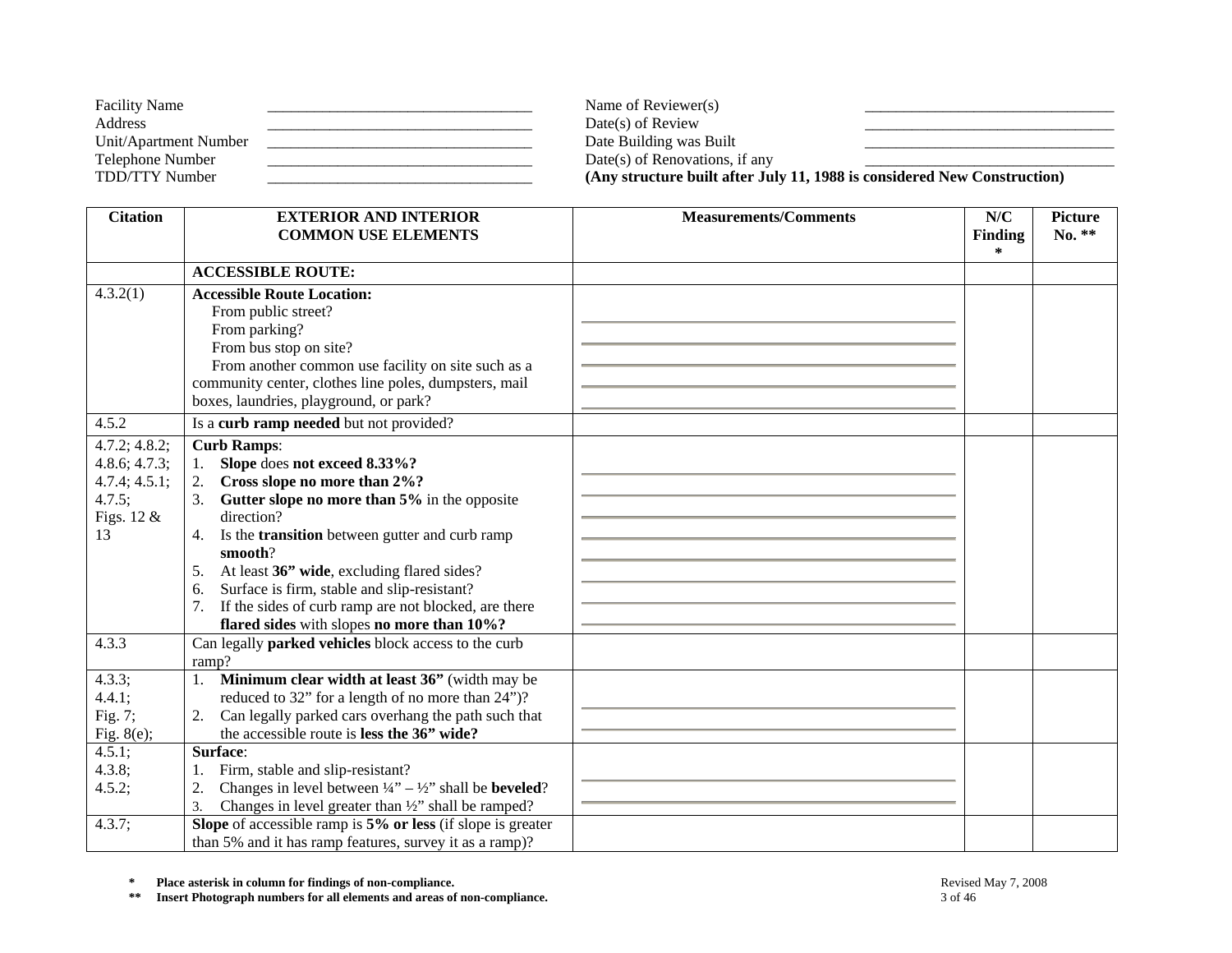| <b>Citation</b>    | <b>EXTERIOR AND INTERIOR</b>                                                        | <b>Measurements/Comments</b> | N/C                 | <b>Picture</b> |
|--------------------|-------------------------------------------------------------------------------------|------------------------------|---------------------|----------------|
|                    | <b>COMMON USE ELEMENTS</b>                                                          |                              | <b>Finding</b>      | No. **         |
|                    |                                                                                     |                              | $\ast$              |                |
|                    | <b>ACCESSIBLE ROUTE:</b>                                                            |                              |                     |                |
| 4.3.7;             | Cross-slope is no more than 2%?                                                     |                              |                     |                |
| 4.5.4;             | Openings in Grates are no more than $\frac{1}{2}$ in the direction                  |                              |                     |                |
| Fig. $8(g)$ &      | of travel?                                                                          |                              |                     |                |
| (h)                |                                                                                     |                              |                     |                |
| $4.5.\overline{2}$ | Must stairs be used as part of the accessible route? ("Yes"                         |                              |                     |                |
| 4.4.1;             | <i>is a barrier.</i> )<br>Protruding Objects: (can be fire extinguishers, underside |                              |                     |                |
| 4.4.2;             | of stairs, signs, shelves, cabinets, tree branches, etc.)                           |                              |                     |                |
| Fig. $8(a)$ ;      | 1. Does a telephone, sign, shelf, or other object project                           |                              |                     |                |
| Fig. $8(b)$ ;      | more than 4" into the circulation path and have the                                 |                              |                     |                |
|                    | leading edge begin more than 27" and less than 80"                                  |                              |                     |                |
|                    | above the floor? ("Yes" is a violation.)                                            |                              |                     |                |
|                    | Do pipes, signs, or other objects hang from above to<br>2.                          |                              |                     |                |
|                    | less than 80" above the circulation path?                                           |                              |                     |                |
|                    | 3. If post mounted, is the leading edge more than 27"                               |                              |                     |                |
|                    | above the floor and projects more than 12" into the                                 |                              |                     |                |
|                    | circulation path?                                                                   |                              |                     |                |
| 4.1.2(12);         | Controls: (Can be found on rent drop boxes, light                                   |                              |                     |                |
| 4.27               | switches, dumpsters, trash chutes, fire alarms, intercoms,                          |                              |                     |                |
|                    | fixed vending machines, etc.)                                                       |                              |                     |                |
|                    | 1. Does each have a <b>clear floor space</b> of 30" x 48"?                          |                              |                     |                |
|                    | a. $\qquad \qquad$                                                                  |                              |                     |                |
|                    | b. $\qquad \qquad$                                                                  |                              |                     |                |
|                    | $c_{\cdot}$                                                                         |                              |                     |                |
|                    | Is the Highest and Lowest Operable Part within<br>2.                                |                              |                     |                |
|                    | reach? (identify the approach):<br>a. Forward approach (Fig. 5(a)): $15"$ to 48".   |                              |                     |                |
|                    | Side approach (Fig. $6(b)$ ): 9" to 54".<br>b.                                      |                              |                     |                |
|                    | c. Forward approach over an obstruction less                                        |                              |                     |                |
|                    | than $20$ " deep (Fig. $5(b)$ ): no higher than $48$ ".                             |                              |                     |                |
|                    | d. Forward approach over an obstruction 20" to                                      |                              |                     |                |
|                    | $25$ " deep (Fig. 5(b)): no higher than $44$ ".                                     |                              |                     |                |
|                    | Side reach over an obstruction no more than<br>e.                                   |                              |                     |                |
|                    | 10" deep (Fig. $6(b)$ ): no higher than 54".                                        |                              |                     |                |
|                    | Side reach over an obstruction 10" to 24" deep                                      |                              |                     |                |
|                    | (Fig. $6(c)$ ): no higher than 46".                                                 |                              |                     |                |
|                    | Is it operable with one hand without tight grasping,<br>3.                          |                              |                     |                |
|                    | pinching, or twisting of the wrist?                                                 |                              |                     |                |
|                    |                                                                                     |                              |                     |                |
| $\approx$          | Place asterisk in column for findings of non-compliance.                            |                              | Revised May 7, 2008 |                |
| $\ast$ $\ast$      | Insert Photograph numbers for all elements and areas of non-compliance.             | 4 of 46                      |                     |                |

**\* Place asterisk in column for findings of non-compliance.** Revised May 7, 2008 Revised May 7, 2008<br> **\*\*** Insert Photograph numbers for all elements and areas of non-compliance. 4 of 46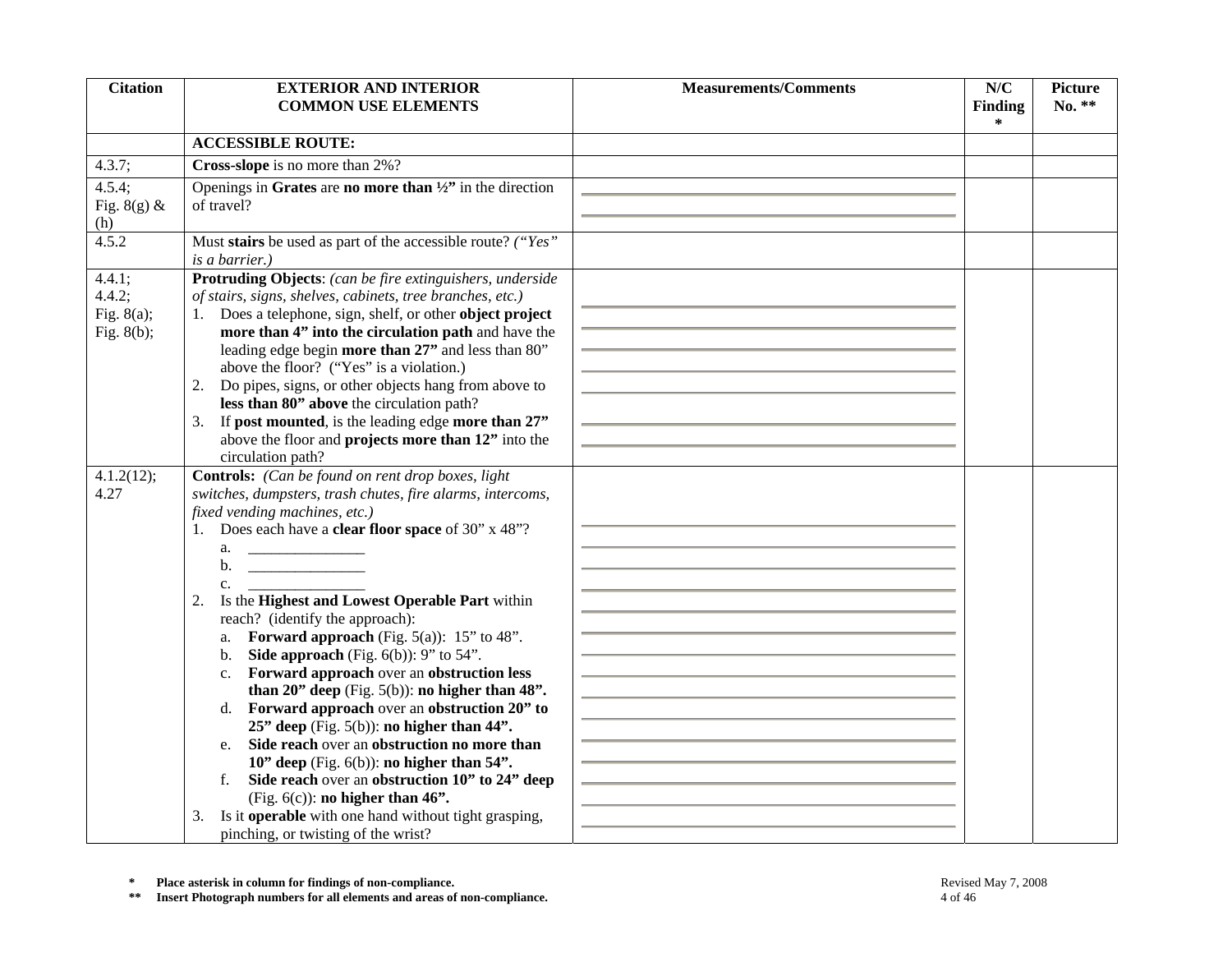| <b>Citation</b>                 | <b>EXTERIOR AND INTERIOR</b><br><b>COMMON USE ELEMENTS</b>                                                                                                                                                                                                                                                                                                                                                                                                                                                                              | <b>Measurements/Comments</b> | N/C<br>Finding      | <b>Picture</b><br>No. ** |
|---------------------------------|-----------------------------------------------------------------------------------------------------------------------------------------------------------------------------------------------------------------------------------------------------------------------------------------------------------------------------------------------------------------------------------------------------------------------------------------------------------------------------------------------------------------------------------------|------------------------------|---------------------|--------------------------|
|                                 |                                                                                                                                                                                                                                                                                                                                                                                                                                                                                                                                         |                              | $\ast$              |                          |
|                                 | <b>ACCESSIBLE ROUTE:</b>                                                                                                                                                                                                                                                                                                                                                                                                                                                                                                                |                              |                     |                          |
| 4.1.2(11);<br>4.25              | Storage: (Of those serving each accessible dwelling unit,<br>one of each type.) (Can be mail boxes, clothes lines, fixed<br>coat racks, etc.)<br>1. Does each have a <b>clear floor space</b> of 30" x 48"?<br>a. $\qquad \qquad$<br>$c.$ $\qquad \qquad$<br>2. Is the Highest and Lowest Operable Part within<br>reach? (Identify the approach. See "Controls" above<br>for descriptions.):<br>a. $\qquad \qquad$<br>b.<br>c.<br>3. Is it <b>operable</b> with one hand without tight grasping,<br>pinching, or twisting of the wrist? |                              |                     |                          |
| 4.1.2(17);<br>4.32.3;<br>4.32.4 | Fixed or built-in tables and work surfaces: (Can be<br>tables in laundry rooms, counters in recreation spaces,<br>$etc.$ )<br>Top is between 28" and 34" above the floor?<br>1.<br>Clear floor space is 30" by 48" that extends 19" under<br>2.<br>the table or work surface?<br>3. Knee space is at least 27" high?                                                                                                                                                                                                                    |                              |                     |                          |
| $\approx$<br>$\pm\,\pm$         | Place asterisk in column for findings of non-compliance.<br>Insert Photograph numbers for all elements and areas of non-compliance.                                                                                                                                                                                                                                                                                                                                                                                                     | 5 of 46                      | Revised May 7, 2008 |                          |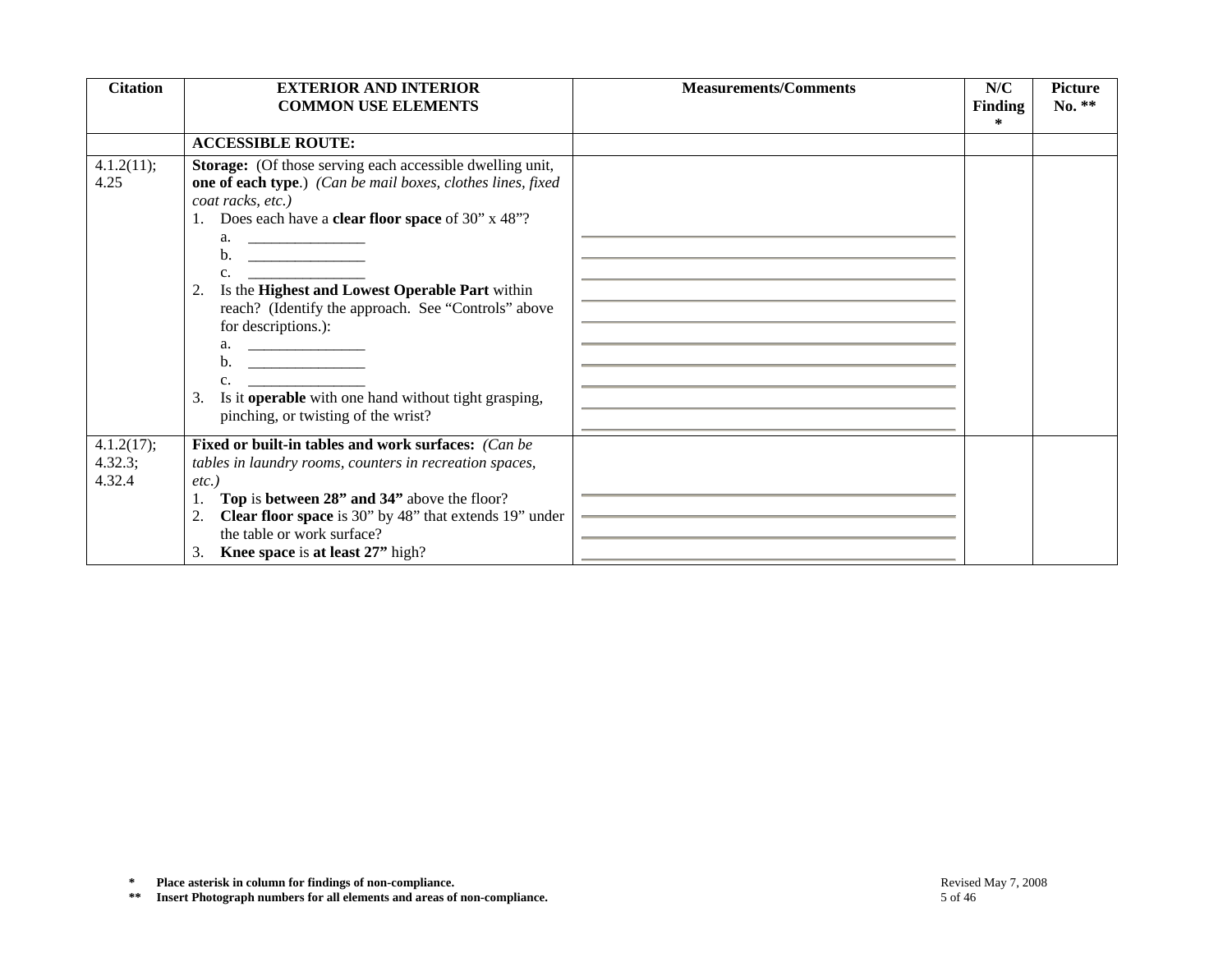| <b>Facility Name</b>  | Name of Reviewer(s)            |                                                                          |
|-----------------------|--------------------------------|--------------------------------------------------------------------------|
| Address               | $Date(s)$ of Review            |                                                                          |
| Unit/Apartment Number | Date Building was Built        |                                                                          |
| Telephone Number      | Date(s) of Renovations, if any |                                                                          |
| TDD/TTY Number        |                                | (Any structure built after July 11, 1988 is considered New Construction) |

| <b>EXTERIOR AND INTERIOR</b><br><b>COMMON USE ELEMENTS</b>                                                                                                                                                                                                                                                                                                                                                                                                                | <b>Measurements/Comments</b>                                                                                                                                                                                                                                     | N/C<br><b>Finding</b> | <b>Picture</b><br>No. ** |
|---------------------------------------------------------------------------------------------------------------------------------------------------------------------------------------------------------------------------------------------------------------------------------------------------------------------------------------------------------------------------------------------------------------------------------------------------------------------------|------------------------------------------------------------------------------------------------------------------------------------------------------------------------------------------------------------------------------------------------------------------|-----------------------|--------------------------|
|                                                                                                                                                                                                                                                                                                                                                                                                                                                                           |                                                                                                                                                                                                                                                                  | $\ast$                |                          |
|                                                                                                                                                                                                                                                                                                                                                                                                                                                                           |                                                                                                                                                                                                                                                                  |                       |                          |
|                                                                                                                                                                                                                                                                                                                                                                                                                                                                           |                                                                                                                                                                                                                                                                  |                       |                          |
| Ramp is at least 36" wide between handrails?                                                                                                                                                                                                                                                                                                                                                                                                                              |                                                                                                                                                                                                                                                                  |                       |                          |
|                                                                                                                                                                                                                                                                                                                                                                                                                                                                           |                                                                                                                                                                                                                                                                  |                       |                          |
| direction of travel) is no more than $2\%$ ?                                                                                                                                                                                                                                                                                                                                                                                                                              |                                                                                                                                                                                                                                                                  |                       |                          |
| Ramp surface is firm, stable and slip-resistant?                                                                                                                                                                                                                                                                                                                                                                                                                          |                                                                                                                                                                                                                                                                  |                       |                          |
| Landings: Ramps must have landings at the top and<br>bottom, at turns, and must have intermediate landings<br>whenever the rise is more than $30$ ". (A $30$ -foot ramp<br>sloping at 8.33% has a 30-inch rise.)<br>Slopes no more than 2%?<br>1.<br>At least as wide as ramp and at least 60" long?<br>2.<br>If ramps change direction at landings, is the landing<br>3.<br>at least $60''$ x $60''$ ?                                                                   |                                                                                                                                                                                                                                                                  |                       |                          |
| 1.<br>provided on both sides?<br>2. If ramp or landings have <b>drop-offs</b> , are there curbs,<br>walls, railings or projecting surfaces that prevent<br>people from slipping off?<br>3. If a curb is provided, is it at least 2" high?                                                                                                                                                                                                                                 |                                                                                                                                                                                                                                                                  |                       |                          |
| Can water accumulate on walking surface?                                                                                                                                                                                                                                                                                                                                                                                                                                  |                                                                                                                                                                                                                                                                  |                       |                          |
| Diameter of gripping surface between $1\frac{1}{4}$ to $1\frac{1}{2}$ ?<br>1.<br>Clear space between the handrail and the wall shall be<br>2.<br>$1\frac{1}{2}$ " exactly?<br>If handrails are not continuous, do they extend at<br>3.<br>least 12" beyond the top and bottom of each segment?<br><b>Ends of handrails</b> are either <b>rounded</b> or returned<br>4.<br>smoothly to the floor, wall or post?<br>Top of handrail gripping surface shall be mounted<br>5. |                                                                                                                                                                                                                                                                  |                       |                          |
|                                                                                                                                                                                                                                                                                                                                                                                                                                                                           | <b>RAMPS:</b><br><b>Ramp Location:</b><br>Slope is no more than 8.33%?<br>Cross-slope (slope of ramp that is perpendicular to the<br>If ramp is <b>longer than 72</b> ", then are handrails<br><b>Handrails:</b><br>between 30" and 34" above the ramp surfaces? |                       |                          |

**\*\* Insert Photograph numbers for all elements and areas of non-compliance.** 6 of 46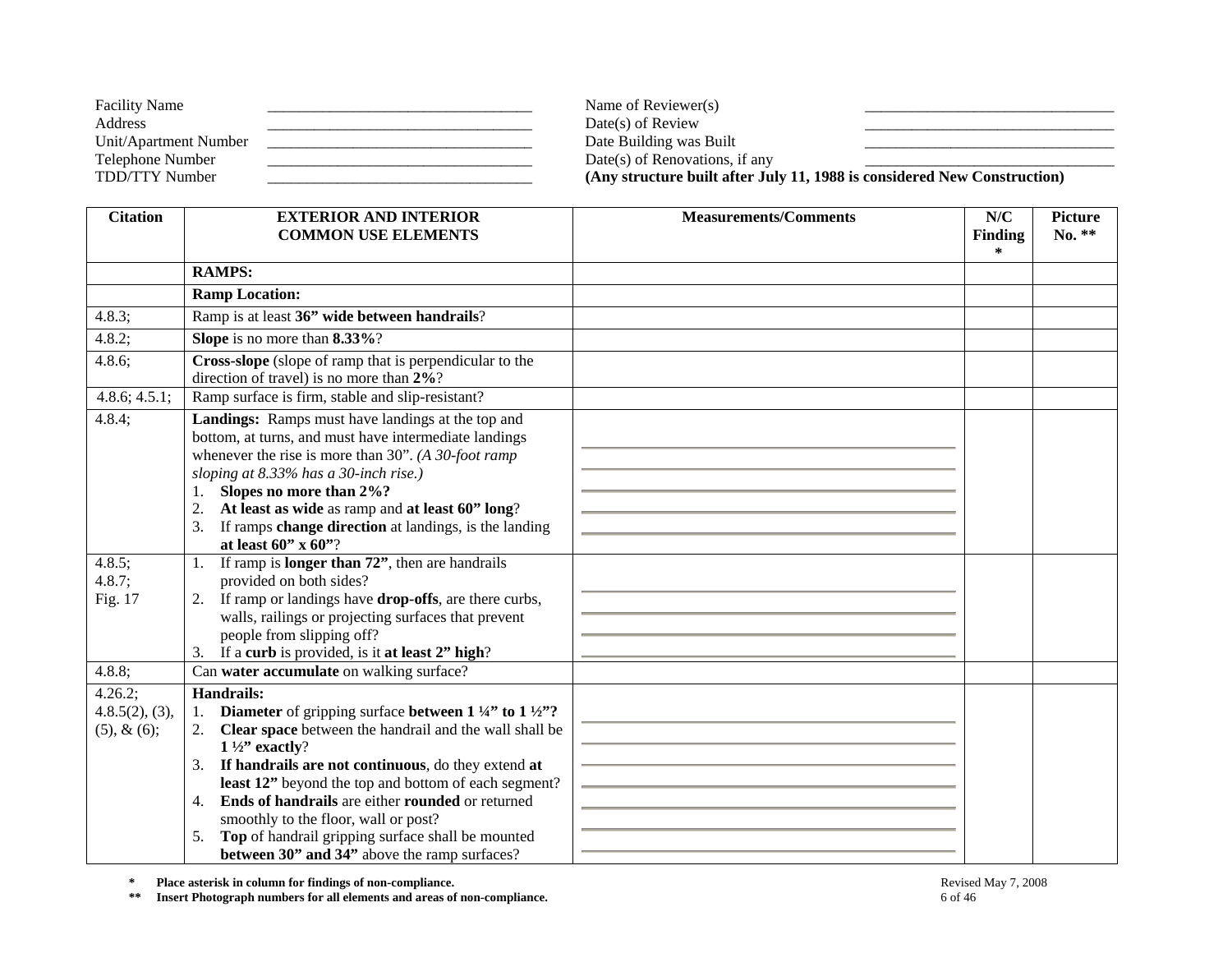| <b>Facility Name</b>  | Name of Reviewer(s)                                                      |  |
|-----------------------|--------------------------------------------------------------------------|--|
| Address               | $Date(s)$ of Review                                                      |  |
| Unit/Apartment Number | Date Building was Built                                                  |  |
| Telephone Number      | Date(s) of Renovations, if any                                           |  |
| TDD/TTY Number        | (Any structure built after July 11, 1988 is considered New Construction) |  |

| <b>Citation</b> | <b>EXTERIOR AND INTERIOR</b>                                       | <b>Measurements/Comments</b> | N/C            | <b>Picture</b> |
|-----------------|--------------------------------------------------------------------|------------------------------|----------------|----------------|
|                 | <b>COMMON USE ELEMENTS</b>                                         |                              | <b>Finding</b> | No. **         |
|                 |                                                                    |                              | ∗              |                |
|                 | <b>ENTRANCE TO FACILITY:</b>                                       |                              |                |                |
|                 | <b>Location:</b>                                                   |                              |                |                |
| 4.1.1(7);       | <b>Entrance Signage:</b> If not all common use entrances are       |                              |                |                |
| 4.30.5          | accessible:                                                        |                              |                |                |
|                 | If this is the <b>accessible entrance</b> , is it identified by an |                              |                |                |
|                 | International Symbol of Accessibility?                             |                              |                |                |
|                 | <b>INTERIOR SIGNS:</b>                                             |                              |                |                |
| 4.1.2(15);      | Survey Signage designating permanent rooms and spaces              |                              |                |                |
| 4.30.4;         | (including exit signs at doors, elevators, restrooms, room         |                              |                |                |
| 4.30.3;         | numbers, and interior apartment numbers):                          |                              |                |                |
| 4.30.6;         | Does the text contrast with the background?                        |                              |                |                |
|                 | Is the text <b>raised</b> or incised?<br>2.                        |                              |                |                |
|                 | Are the characters at least 5/8" but no more than 2"<br>3.         |                              |                |                |
|                 | tall?                                                              |                              |                |                |
|                 | Is the sign mounted to the <b>latch side of the door</b> ?<br>4.   |                              |                |                |
|                 | Is the centerline of the sign mounted between 54"<br>5.            |                              |                |                |
|                 | and 66" above the floor?                                           |                              |                |                |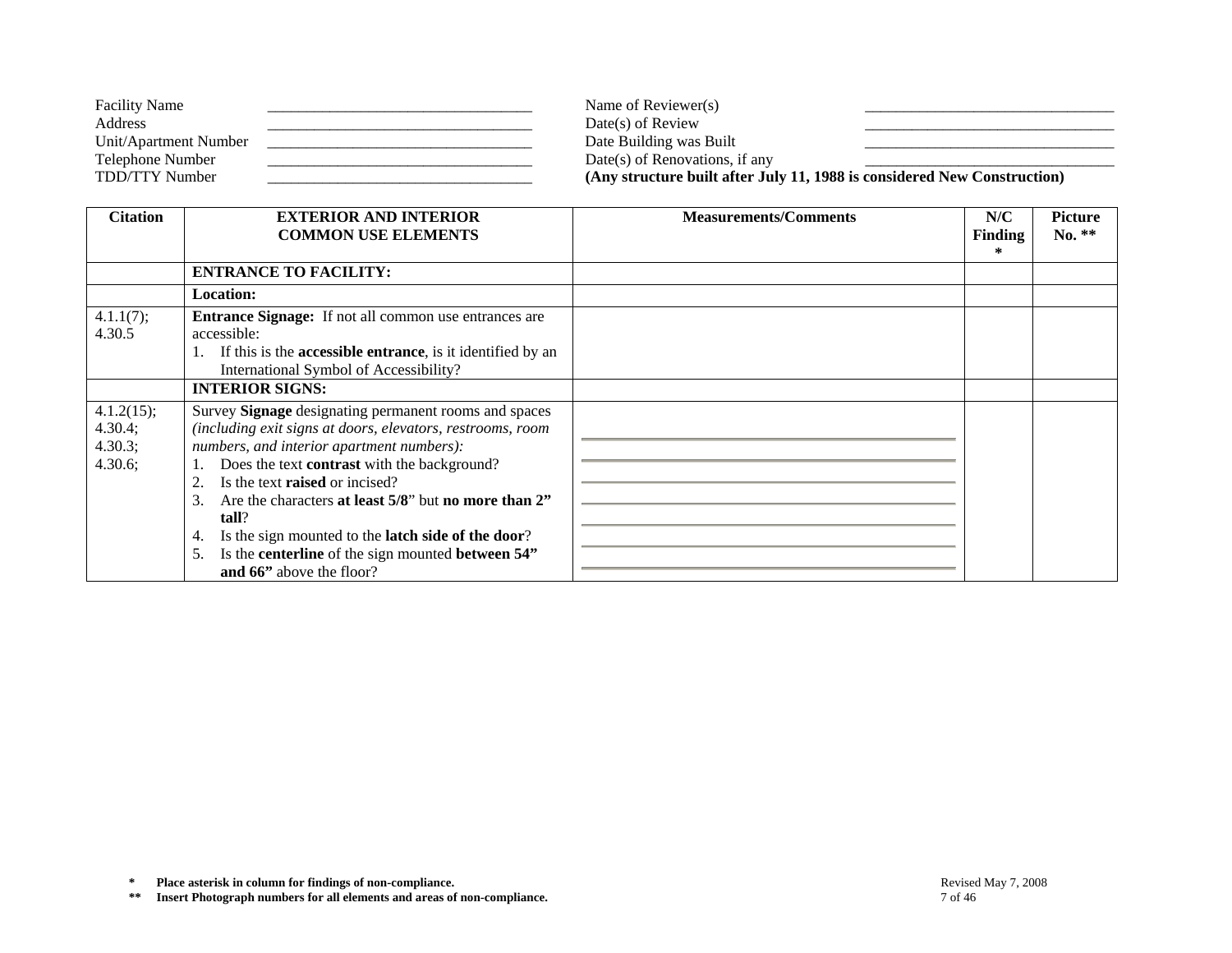| <b>Facility Name</b>  | Name of Reviewer(s)            |                                                                          |
|-----------------------|--------------------------------|--------------------------------------------------------------------------|
| Address               | $Date(s)$ of Review            |                                                                          |
| Unit/Apartment Number | Date Building was Built        |                                                                          |
| Telephone Number      | Date(s) of Renovations, if any |                                                                          |
| TDD/TTY Number        |                                | (Any structure built after July 11, 1988 is considered New Construction) |

| <b>Citation</b>                                                                                              | <b>EXTERIOR AND INTERIOR</b><br><b>COMMON USE ELEMENTS</b>                                                                                                                                                                                                                                                                                                                                                                                                                                                                                                                                                                                                                                                                     | <b>Measurements/Comments</b> | N/C<br><b>Finding</b> | <b>Picture</b><br>No. ** |
|--------------------------------------------------------------------------------------------------------------|--------------------------------------------------------------------------------------------------------------------------------------------------------------------------------------------------------------------------------------------------------------------------------------------------------------------------------------------------------------------------------------------------------------------------------------------------------------------------------------------------------------------------------------------------------------------------------------------------------------------------------------------------------------------------------------------------------------------------------|------------------------------|-----------------------|--------------------------|
|                                                                                                              |                                                                                                                                                                                                                                                                                                                                                                                                                                                                                                                                                                                                                                                                                                                                |                              | *                     |                          |
|                                                                                                              | <b>DOORS AND GATES:</b>                                                                                                                                                                                                                                                                                                                                                                                                                                                                                                                                                                                                                                                                                                        |                              |                       |                          |
|                                                                                                              | <b>Location:</b>                                                                                                                                                                                                                                                                                                                                                                                                                                                                                                                                                                                                                                                                                                               |                              |                       |                          |
| 4.13.2;                                                                                                      | Revolving doors or turnstiles cannot be used as accessible<br>doors.                                                                                                                                                                                                                                                                                                                                                                                                                                                                                                                                                                                                                                                           |                              |                       |                          |
| 4.13.6                                                                                                       | Maneuvering Space: (Automatic or power-assisted doors<br>do not require any minimum maneuvering clearance.)                                                                                                                                                                                                                                                                                                                                                                                                                                                                                                                                                                                                                    |                              |                       |                          |
| 4.13.6                                                                                                       | The maneuvering space slopes no more than 2% in either<br>direction?                                                                                                                                                                                                                                                                                                                                                                                                                                                                                                                                                                                                                                                           |                              |                       |                          |
| 4.13.6;<br>Fig. $25(a)$ ;<br>Fig. $25(b)$ ;<br>Fig. $25(c)$ ;<br>4.13.6;<br>Fig. $25(a)$ ;<br>Fig. $25(b)$ ; | <b>Swinging Doors - Pull side (Choose only one)</b><br>1. Approaching the door <b>head-on</b> (Fig. 25(a)):<br>Is there at least 18" to the latch side?<br>Is the depth at least 60"?<br>Approaching the <b>hinge side</b> of the door (Fig. $25(b)$ ):<br>2.<br>Is there at least $36$ " to the latch side $(42)$ " if the<br>depth is less than $60$ ")?<br>Is the depth at least 54"?<br>Approaching the <b>latch side</b> of the door (Fig. $25(c)$ ):<br>3.<br>Is there at least 24" to the latch side?<br>Is depth at least $48"$ (54" if door has a closer)?<br>Swinging Doors - Push side (Choose only one)<br>Approaching the door <b>head-on</b> (Fig. 25(a)):<br>Is there at least 12" to the latch side when there |                              |                       |                          |
| Fig. $25(c)$ ;                                                                                               | is both a closer and latch side? If no closer and<br>latch, there is no requirement.<br>Is the depth at least 48"?<br>Approaching the <b>hinge side</b> of the door (Fig. $25(b)$ ):<br>2.<br>Is there at least 18" to the hinge side?<br>Is the depth at least 42" (48" if the door has both<br>a closer and latch)?<br>Approaching the <b>latch side</b> of the door (Fig. $25(c)$ ):<br>3.<br>Is there at least 24" to the latch side?<br>Is the <b>depth at least 42</b> " (48" if the door has a<br>closer)?                                                                                                                                                                                                              |                              |                       |                          |

**\*\* Insert Photograph numbers for all elements and areas of non-compliance.** 8 of 46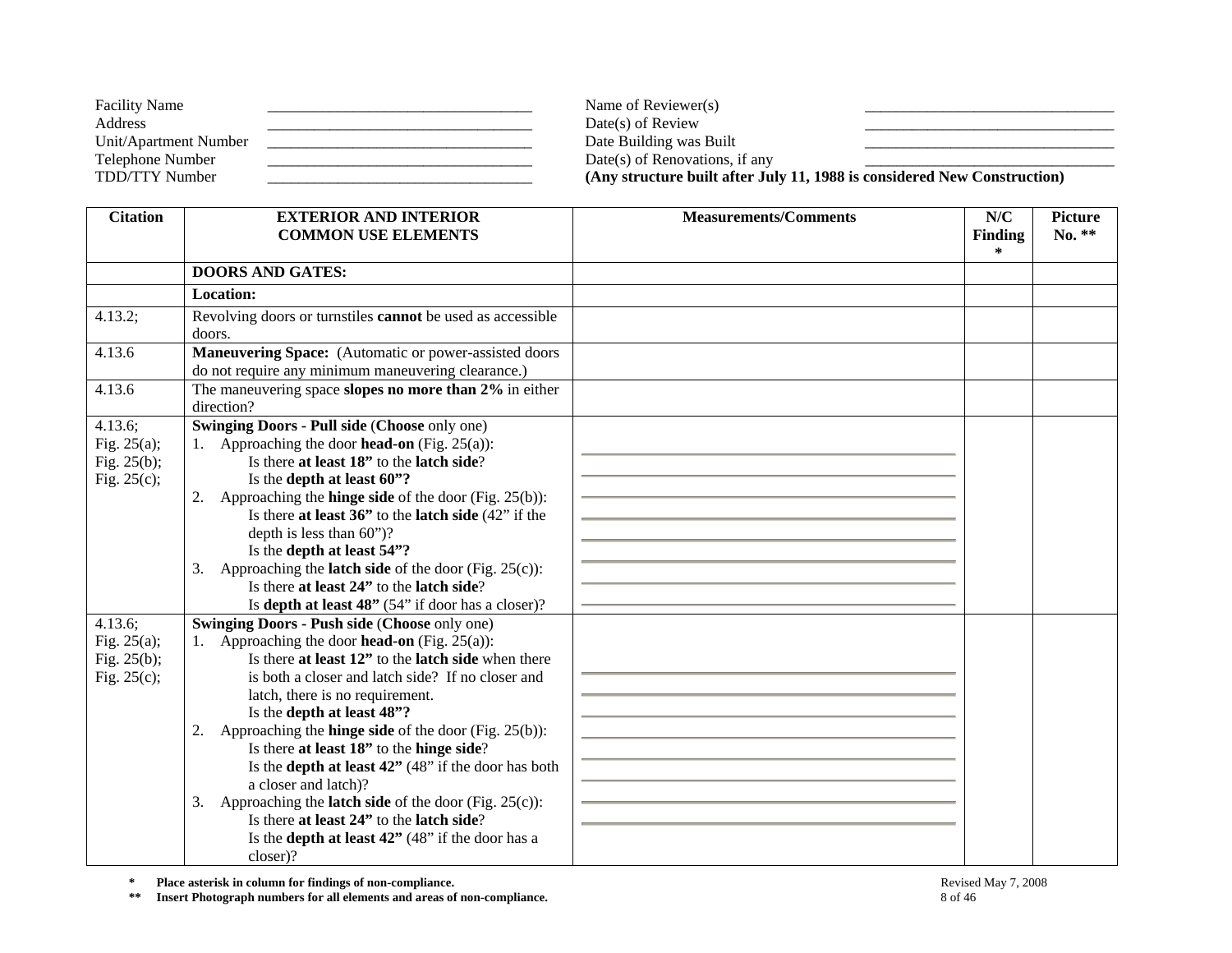| <b>Citation</b>                                                                     | <b>EXTERIOR AND INTERIOR</b><br><b>COMMON USE ELEMENTS</b>                                                                                                                                                                                                                                                                                                                                                                                                                                                                                              | <b>Measurements/Comments</b> | N/C<br><b>Finding</b> | <b>Picture</b><br>No. ** |
|-------------------------------------------------------------------------------------|---------------------------------------------------------------------------------------------------------------------------------------------------------------------------------------------------------------------------------------------------------------------------------------------------------------------------------------------------------------------------------------------------------------------------------------------------------------------------------------------------------------------------------------------------------|------------------------------|-----------------------|--------------------------|
|                                                                                     |                                                                                                                                                                                                                                                                                                                                                                                                                                                                                                                                                         |                              | $\ast$                |                          |
|                                                                                     | <b>DOORS AND GATES:</b>                                                                                                                                                                                                                                                                                                                                                                                                                                                                                                                                 |                              |                       |                          |
| 4.13.6;<br>Fig. $25(d)$ ;<br>Fig. $25(e)$ ;<br>Fig. $25(f)$ ;<br>4.13.7;<br>Fig. 26 | <b>Sliding Doors</b> (Choose one for each side)<br>1. Approaching the door <b>head-on</b> (Fig. 25(d)):<br>Is the depth at least 48"?<br>2. Approaching the <b>slide side</b> of the door (Fig. $25(e)$ ):<br>Is there at least 18" to the slide side?<br>Is the depth at least 42"?<br>Approaching the <b>latch side</b> of the door (Fig. $25(f)$ ):<br>3.<br>Is there at least 24" to the latch side?<br>Is the depth at least 42"?<br>Two Doors in a Series (Vestibule): Between the doors, is<br>there at least 48" beyond the swing of the doors? |                              |                       |                          |
| 4.13.5;<br>Fig. 24;<br>4.13.4;                                                      | Clear Door Width is at least 32"? (Measured from the<br>door face to the opposite stop when the door is open $90^{\circ}$ .)<br>(At double doors, measure using only one door.)                                                                                                                                                                                                                                                                                                                                                                         |                              |                       |                          |
| 4.13.10;                                                                            | Does the door take more than 3 seconds to close? (From<br>an open position of 70 $\degree$ to a point 3" from the latch)                                                                                                                                                                                                                                                                                                                                                                                                                                |                              |                       |                          |
| 4.13.9;<br>4.13.11;                                                                 | <b>Door Hardware:</b><br>Does not require tight grasping or twisting to<br>1.<br>operate? (Lever or push/pulls are acceptable types.)<br>Mounted no higher than 48" above the floor?<br>2.<br>(Including common use dead bolts.)<br>For interior doors only, opening force is <b>no more than</b><br>3.<br>5 pounds?                                                                                                                                                                                                                                    |                              |                       |                          |
| 4.13.8;                                                                             | <b>Thresholds:</b><br>1. For exterior sliding doors, the threshold is no higher<br>than $\frac{3}{4}$ ?<br>2. For all other doors, the threshold is <b>no higher than</b> $\frac{3}{4}$<br>$(1/2"$ in New Construction)?<br>Is the threshold <b>beveled</b> ?<br>3.                                                                                                                                                                                                                                                                                     |                              |                       |                          |
| $\ast$<br>$\pm\,\pm$                                                                | Place asterisk in column for findings of non-compliance.<br>Insert Photograph numbers for all elements and areas of non-compliance.                                                                                                                                                                                                                                                                                                                                                                                                                     | 9 of 46                      | Revised May 7, 2008   |                          |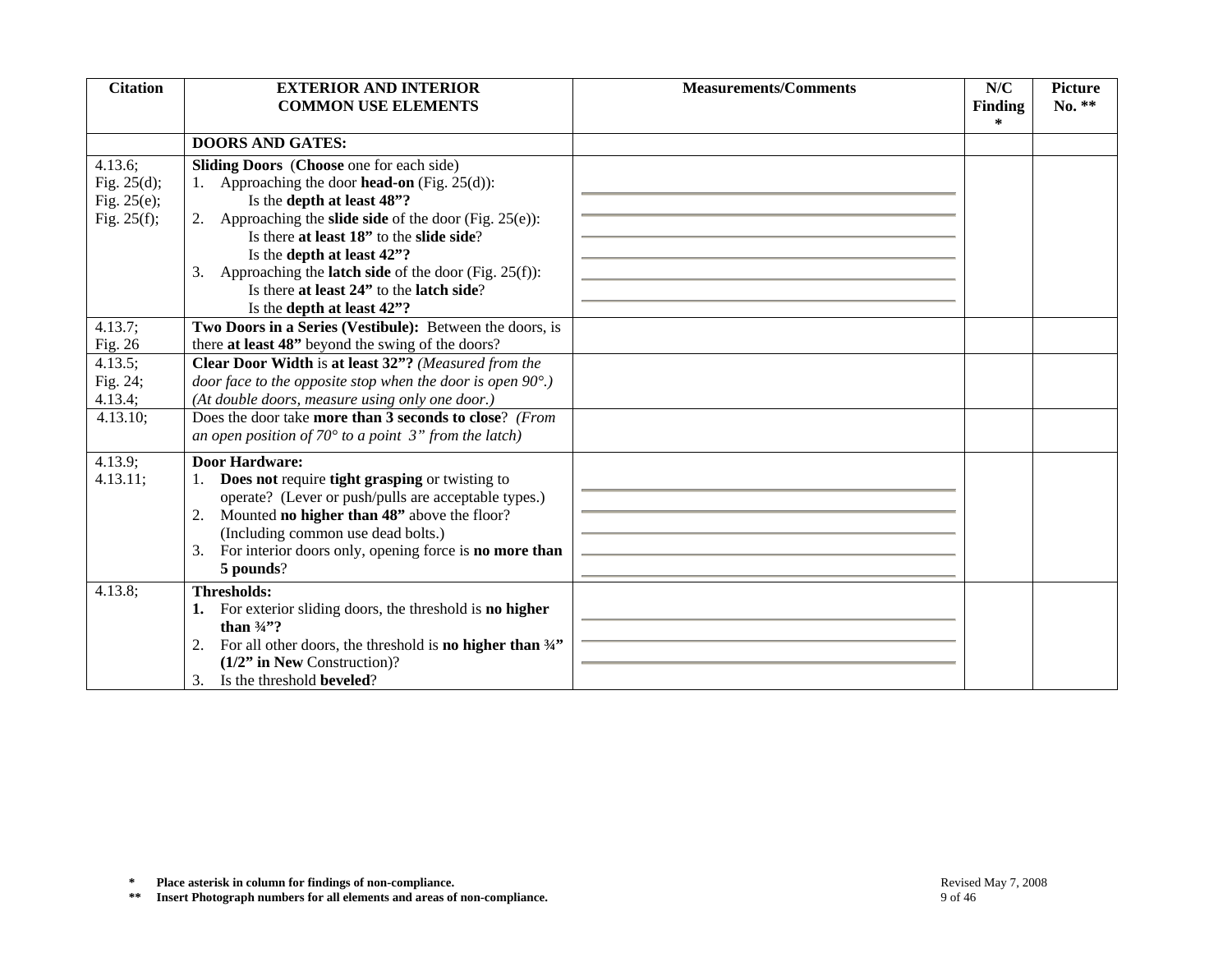| <b>Facility Name</b>  | Name of Reviewer(s)            |                                                                          |
|-----------------------|--------------------------------|--------------------------------------------------------------------------|
| Address               | $Date(s)$ of Review            |                                                                          |
| Unit/Apartment Number | Date Building was Built        |                                                                          |
| Telephone Number      | Date(s) of Renovations, if any |                                                                          |
| TDD/TTY Number        |                                | (Any structure built after July 11, 1988 is considered New Construction) |

| <b>Citation</b>                                               | <b>EXTERIOR AND INTERIOR</b><br><b>COMMON USE ELEMENTS</b>                                                                                                                                                                                                                                                                                                                                                                                                                                                                                                                            | <b>Measurements/Comments</b> | N/C<br><b>Finding</b><br>$\ast$ | <b>Picture</b><br>$No. **$ |
|---------------------------------------------------------------|---------------------------------------------------------------------------------------------------------------------------------------------------------------------------------------------------------------------------------------------------------------------------------------------------------------------------------------------------------------------------------------------------------------------------------------------------------------------------------------------------------------------------------------------------------------------------------------|------------------------------|---------------------------------|----------------------------|
|                                                               | PUBLIC OFFICES/MTG ROOMS/REC.<br>ROOMS/LOBBIES, ETC.:                                                                                                                                                                                                                                                                                                                                                                                                                                                                                                                                 |                              |                                 |                            |
|                                                               | <b>Location of Public Offices, Etc.:</b>                                                                                                                                                                                                                                                                                                                                                                                                                                                                                                                                              |                              |                                 |                            |
| 4.3.3; 4.4.1;<br>Fig. 7;<br>Fig. $8(e)$                       | Is the <b>minimum clear width</b> of the accessible route to this<br>space at least 36" wide, with no steps (width may be<br>reduced to 32" for a length of no more than 24")?                                                                                                                                                                                                                                                                                                                                                                                                        |                              |                                 |                            |
| 4.4.1;<br>$4.4.2$ ;<br>Fig. $8(a)$ ;<br>Fig. $8(b)$ ;         | <b>Protruding Objects:</b><br>Does a telephone, sign, shelf, or other object project<br>1.<br>more than 4" into the circulation path and have the<br>leading edge begin more than 27" and less than 80"<br>above the floor? ("Yes" is a violation.)<br>Do pipes, signs, or other objects hang from above to<br>2.<br>less than 80" above the circulation path?<br>If post mounted, is the leading edge more than 27"<br>3.<br>above the floor and projects more than 12" into the<br>circulation path?                                                                                |                              |                                 |                            |
|                                                               | Door:                                                                                                                                                                                                                                                                                                                                                                                                                                                                                                                                                                                 |                              |                                 |                            |
| 4.13.6;<br>Fig. $25(a)$ ;<br>Fig. $25(b)$ ;<br>Fig. $25(c)$ ; | <b>Swinging Doors - Pull side (Choose only one)</b><br>1. Approaching the door <b>head-on</b> (Fig. 25(a)):<br>Is there at least 18" to the latch side?<br>Is the depth at least 60"?<br>Approaching the <b>hinge side</b> of the door (Fig. $25(b)$ ):<br>2.<br>Is there at least $36$ " to the latch side $(42)$ " if the<br>depth is less than $60$ ")?<br>Is the depth at least 54"?<br>Approaching the <b>latch side</b> of the door (Fig. 25(c)):<br>3.<br>Is there at least 24" to the latch side?<br>Is the <b>depth at least 48</b> " $(54)$ " if the door has a<br>closer)? |                              |                                 |                            |

**\*\* Insert Photograph numbers for all elements and areas of non-compliance.** 10 of 46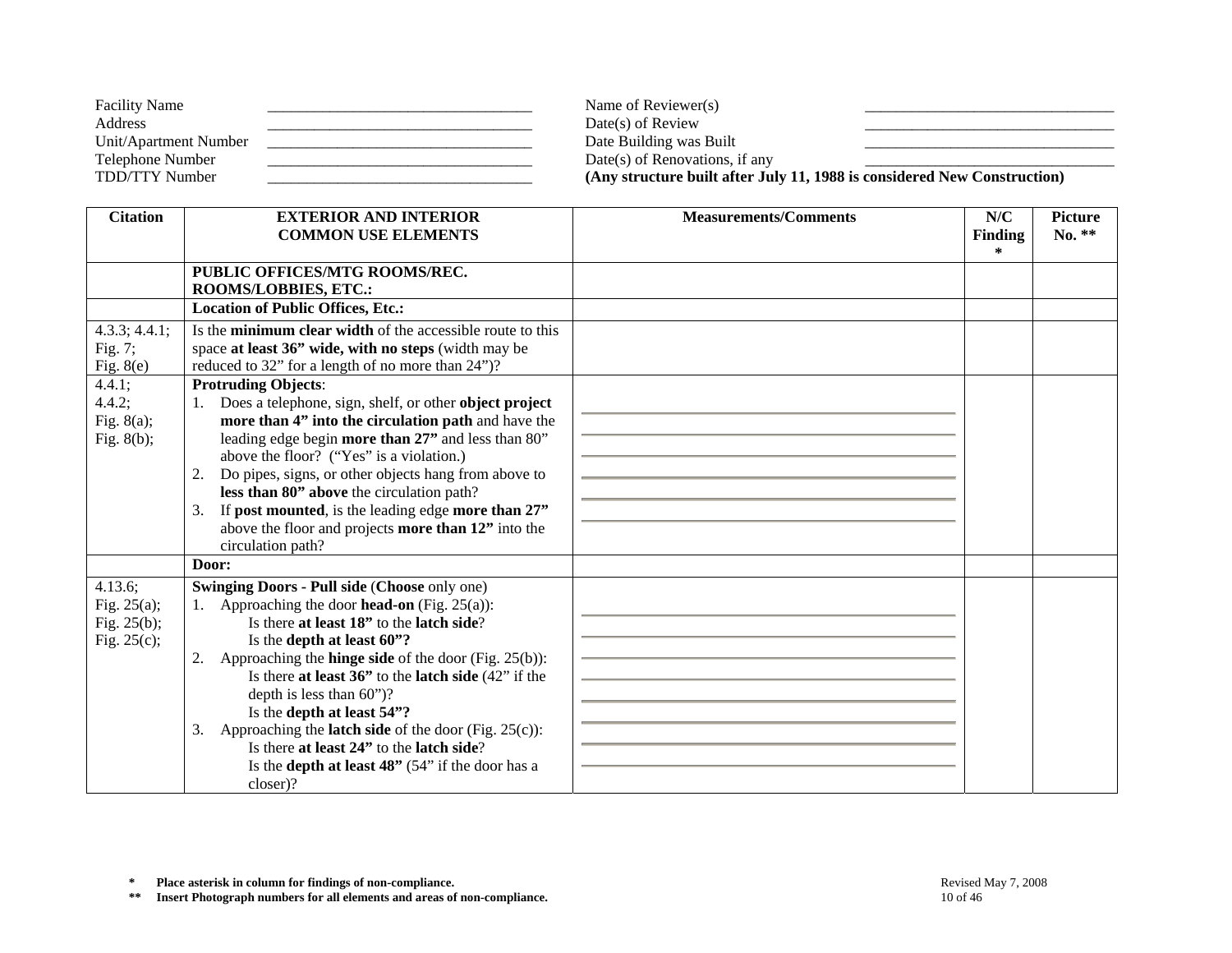| <b>Citation</b>    | <b>EXTERIOR AND INTERIOR</b>                                                                                  | <b>Measurements/Comments</b> | N/C                      | <b>Picture</b> |
|--------------------|---------------------------------------------------------------------------------------------------------------|------------------------------|--------------------------|----------------|
|                    | <b>COMMON USE ELEMENTS</b>                                                                                    |                              | <b>Finding</b><br>$\ast$ | No. **         |
|                    | PUBLIC OFFICES/MTG ROOMS/REC.                                                                                 |                              |                          |                |
|                    | ROOMS/LOBBIES, ETC.:                                                                                          |                              |                          |                |
| 4.13.6;            | <b>Swinging Doors - Push side (Choose only one)</b>                                                           |                              |                          |                |
| Fig. $25(a)$ ;     | 1. Approaching the door <b>head-on</b> (Fig. 25(a)):                                                          |                              |                          |                |
| Fig. $25(b)$ ;     | Is there at least 12" to the latch side when there                                                            |                              |                          |                |
| Fig. $25(c)$ ;     | is both a closer and latch side? If no closer and                                                             |                              |                          |                |
|                    | latch, there is no requirement.                                                                               |                              |                          |                |
|                    | Is the depth at least 48"?                                                                                    |                              |                          |                |
|                    | 2. Approaching the <b>hinge side</b> of the door (Fig. $25(b)$ ):                                             |                              |                          |                |
|                    | Is there at least 18" to the hinge side?                                                                      |                              |                          |                |
|                    | Is the <b>depth at least 42</b> " $(48)$ " if the door has both                                               |                              |                          |                |
|                    | a closer and latch)?                                                                                          |                              |                          |                |
|                    | 3. Approaching the <b>latch side</b> of the door (Fig. $25(c)$ ):<br>Is there at least 24" to the latch side? |                              |                          |                |
|                    | Is the <b>depth at least 42</b> " (48" if the door has a                                                      |                              |                          |                |
|                    | closer)?                                                                                                      |                              |                          |                |
| 4.13.5;            | Clear Door Width is at least 32"? (Measured from the                                                          |                              |                          |                |
| Fig. 24;           | door face to the opposite stop when the door is open $90^{\circ}$ .)                                          |                              |                          |                |
| 4.13.4;            | (At double doors, measure using only one door.)                                                               |                              |                          |                |
| 4.13.9;            | <b>Door Hardware:</b>                                                                                         |                              |                          |                |
| 4.13.11;           | Does not require tight grasping or twisting to operate?                                                       |                              |                          |                |
|                    | (Lever or push/pulls are acceptable types.)                                                                   |                              |                          |                |
|                    | Mounted no higher than 48" above the floor?<br>2.                                                             |                              |                          |                |
|                    | (Including common use dead bolts.)                                                                            |                              |                          |                |
|                    | For interior doors only, opening force is no more than<br>3.                                                  |                              |                          |                |
|                    | 5 pounds?                                                                                                     |                              |                          |                |
| 4.13.8;            | <b>Thresholds:</b>                                                                                            |                              |                          |                |
|                    | The threshold is no higher than $\frac{3}{4}$ " (1/2" in New<br>1.                                            |                              |                          |                |
|                    | Construction)?                                                                                                |                              |                          |                |
|                    | Is the threshold <b>beveled</b> ?<br>2.                                                                       |                              |                          |                |
| 7.2;               | Business/Transactional Counter: If the counter is more                                                        |                              |                          |                |
| $4.32.4$ ;         | than 36" above the floor:                                                                                     |                              |                          |                |
|                    | 1. Is there an <b>auxiliary counter</b> (in close proximity to                                                |                              |                          |                |
|                    | the main counter), or a portion of the main counter,<br>that is no higher than 34"?                           |                              |                          |                |
|                    |                                                                                                               |                              |                          |                |
|                    |                                                                                                               |                              |                          |                |
|                    |                                                                                                               |                              |                          |                |
|                    |                                                                                                               |                              |                          |                |
|                    |                                                                                                               |                              |                          |                |
|                    |                                                                                                               |                              |                          |                |
| $\approx$<br>$***$ | Place asterisk in column for findings of non-compliance.                                                      |                              | Revised May 7, 2008      |                |
|                    | Insert Photograph numbers for all elements and areas of non-compliance.                                       | 11 of 46                     |                          |                |

**\* Place asterisk in column for findings of non-compliance.** Revised May 7, 2008 Revised May 7, 2008<br> **\*\*** Insert Photograph numbers for all elements and areas of non-compliance.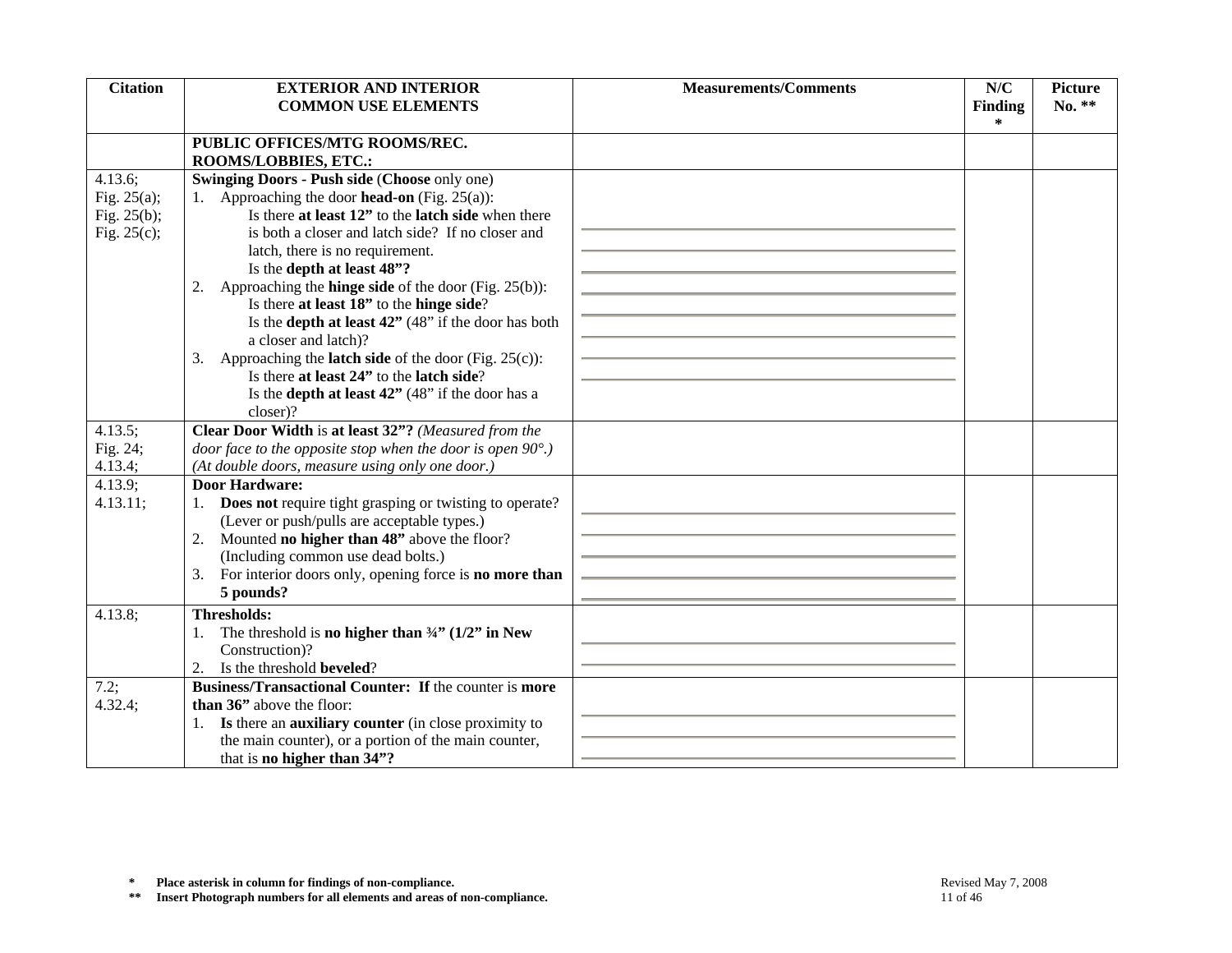| <b>Citation</b>         | <b>EXTERIOR AND INTERIOR</b>                                                                                                        | <b>Measurements/Comments</b> | N/C                 | <b>Picture</b> |
|-------------------------|-------------------------------------------------------------------------------------------------------------------------------------|------------------------------|---------------------|----------------|
|                         | <b>COMMON USE ELEMENTS</b>                                                                                                          |                              | <b>Finding</b>      | $No. **$       |
|                         |                                                                                                                                     |                              | *                   |                |
|                         | <b>OFFICE/MEETING ROOM/REC ROOM #2</b>                                                                                              |                              |                     |                |
|                         | <b>Location of Public Offices, Etc.:</b>                                                                                            |                              |                     |                |
| 4.3.3; 4.4.1;           | Is the minimum clear width of the accessible route to this                                                                          |                              |                     |                |
| Fig. 7;                 | space at least 36" wide, with no steps (width may be                                                                                |                              |                     |                |
| Fig. $8(e)$ ;           | reduced to 32" for a length of no more than 24")?                                                                                   |                              |                     |                |
| 4.4.1;                  | <b>Protruding Objects:</b>                                                                                                          |                              |                     |                |
| 4.4.2;                  | 1. Does a telephone, sign, shelf, or other object project                                                                           |                              |                     |                |
| Fig. $8(a)$ ;           | more than 4" into the circulation path and have the                                                                                 |                              |                     |                |
| Fig. $8(b)$ ;           | leading edge begin more than 27" and less than 80"                                                                                  |                              |                     |                |
|                         | above the floor? ("Yes" is a violation).                                                                                            |                              |                     |                |
|                         | Do pipes, signs, or other objects hang from above to<br>2.                                                                          |                              |                     |                |
|                         | less than 80" above the circulation path?                                                                                           |                              |                     |                |
|                         | Door:                                                                                                                               |                              |                     |                |
| 4.13.6;                 | <b>Swinging Doors - Pull side (Choose only one)</b>                                                                                 |                              |                     |                |
| Fig. $25(a)$ ;          | 1. Approaching the door <b>head-on</b> (Fig. 25(a)):                                                                                |                              |                     |                |
| Fig. 25(b);             | Is there at least 18" to the latch side?                                                                                            |                              |                     |                |
| Fig. $25(c)$ ;          | Is the depth at least 60"?                                                                                                          |                              |                     |                |
|                         | 2. Approaching the <b>hinge side</b> of the door (Fig. 25(b)):                                                                      |                              |                     |                |
|                         | Is there at least $36$ " to the latch side $(42)$ " if the                                                                          |                              |                     |                |
|                         | depth is less than 60")?                                                                                                            |                              |                     |                |
|                         | Is the depth at least 54"?                                                                                                          |                              |                     |                |
|                         | 3. Approaching the <b>latch side</b> of the door (Fig. 25(c)):                                                                      |                              |                     |                |
|                         | Is there at least 24" to the latch side?                                                                                            |                              |                     |                |
|                         | Is the <b>depth at least 48"</b> (54" if the door has a                                                                             |                              |                     |                |
|                         | closer)?                                                                                                                            |                              |                     |                |
| 4.13.6;                 | <b>Swinging Doors - Push side (Choose only one)</b>                                                                                 |                              |                     |                |
| Fig. $25(a)$ ;          | 1. Approaching the door <b>head-on</b> (Fig. 25(a)):                                                                                |                              |                     |                |
| Fig. $25(b)$ ;          | Is there at least 12" to the latch side when there                                                                                  |                              |                     |                |
| Fig. $25(c)$ ;          | is both a closer and latch side? If no closer and                                                                                   |                              |                     |                |
|                         | latch, there is no requirement.                                                                                                     |                              |                     |                |
|                         | Is the depth at least 48"?                                                                                                          |                              |                     |                |
|                         | 2. Approaching the <b>hinge side</b> of the door (Fig. $25(b)$ ):                                                                   |                              |                     |                |
|                         | Is there at least 18" to the hinge side?                                                                                            |                              |                     |                |
|                         | Is the <b>depth at least 42"</b> (48" if the door has both                                                                          |                              |                     |                |
|                         | a closer and latch)?                                                                                                                |                              |                     |                |
|                         | 3. Approaching the <b>latch side</b> of the door (Fig. 25(c)):                                                                      |                              |                     |                |
|                         | Is there at least 24" to the latch side?                                                                                            |                              |                     |                |
|                         | Is the <b>depth at least 42</b> " (48" if the door has a                                                                            |                              |                     |                |
|                         | closer)?                                                                                                                            |                              |                     |                |
| $\approx$<br>$\pm\,\pm$ | Place asterisk in column for findings of non-compliance.<br>Insert Photograph numbers for all elements and areas of non-compliance. | 12 of 46                     | Revised May 7, 2008 |                |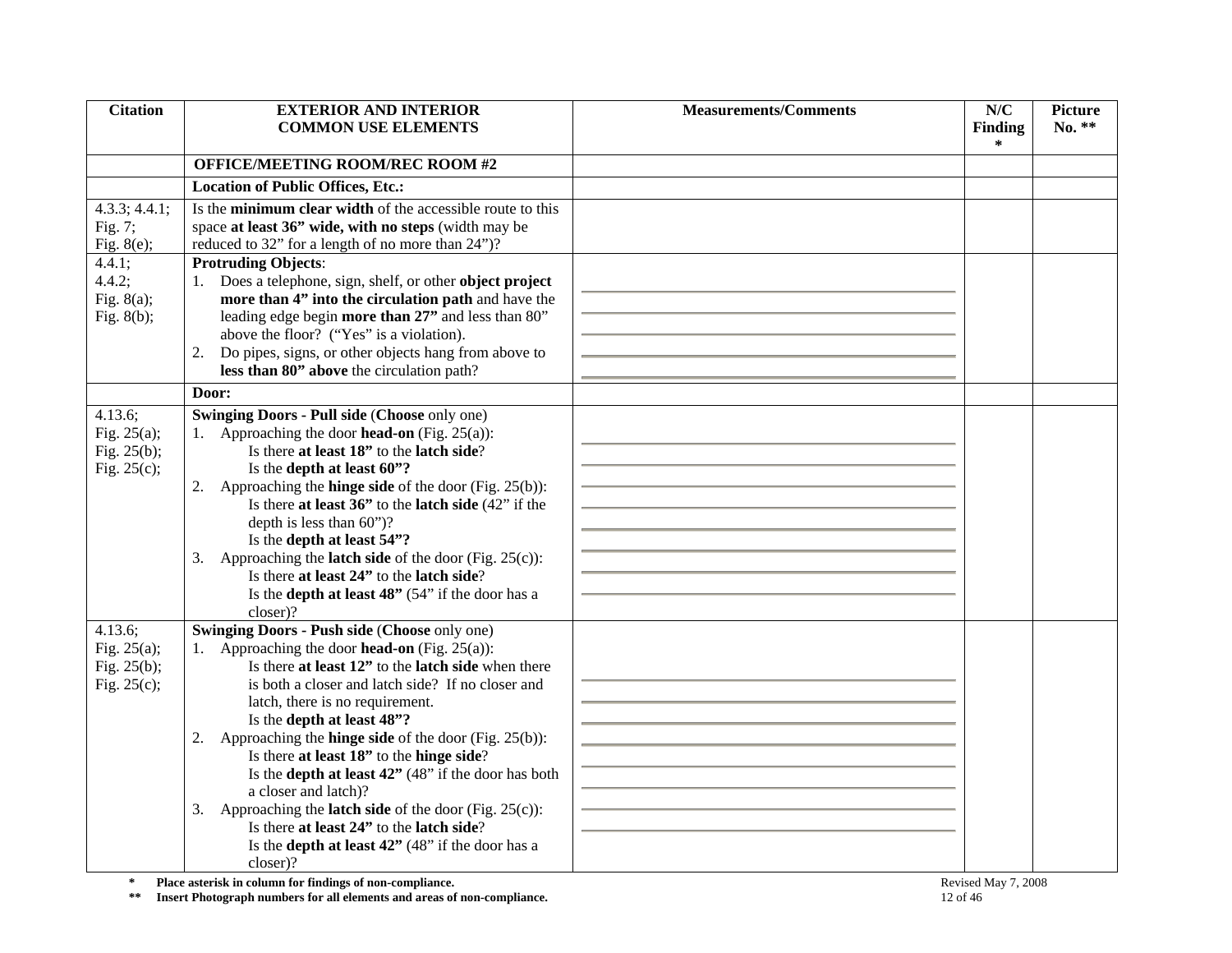| <b>Citation</b>                | <b>EXTERIOR AND INTERIOR</b><br><b>COMMON USE ELEMENTS</b>                                                                                                                                                                                                                                                   | <b>Measurements/Comments</b> | N/C<br>Finding<br>$\ast$ | <b>Picture</b><br>No. ** |
|--------------------------------|--------------------------------------------------------------------------------------------------------------------------------------------------------------------------------------------------------------------------------------------------------------------------------------------------------------|------------------------------|--------------------------|--------------------------|
| 4.13.5;<br>Fig. 24;<br>4.13.4; | Clear Door Width is at least 32"? (Measured from the<br>door face to the opposite stop when the door is open $90^{\circ}$ .)<br>(At double doors, measure using only one door.)                                                                                                                              |                              |                          |                          |
| 4.13.9;<br>4.13.11;            | <b>Door Hardware:</b><br>1. Does not require tight grasping or twisting to operate?<br>(Lever or push/pulls are acceptable types.)<br>2. Mounted <b>no higher than 48</b> " above the floor?<br>(Including common use dead bolts.)<br>3. For interior doors only, opening force is no more than<br>5 pounds? |                              |                          |                          |
| 4.13.8;                        | Thresholds:<br>The threshold is no higher than $\frac{3}{4}$ " (1/2" in New<br>1.<br>Construction)?<br>Is the threshold <b>beveled</b> ?<br>2.                                                                                                                                                               |                              |                          |                          |
| 7.2;<br>4.32.4;                | <b>Business/Transactional Counter: If the counter is more</b><br>than 36" above the floor:<br>1. Is there an auxiliary counter (in close proximity to<br>the main counter), or a portion of the main counter,<br>that is no higher than 34"?                                                                 |                              |                          |                          |
|                                |                                                                                                                                                                                                                                                                                                              |                              |                          |                          |
|                                |                                                                                                                                                                                                                                                                                                              |                              |                          |                          |
|                                |                                                                                                                                                                                                                                                                                                              |                              |                          |                          |
| $\approx$<br>$\pm\,\pm$        | Place asterisk in column for findings of non-compliance.<br>Insert Photograph numbers for all elements and areas of non-compliance.                                                                                                                                                                          | 13 of 46                     | Revised May 7, 2008      |                          |

**<sup>\*</sup> Place asterisk in column for findings of non-compliance.** Revised May 7, 2008 Revised May 7, 2008<br> **\*\*** Insert Photograph numbers for all elements and areas of non-compliance. 13 of 46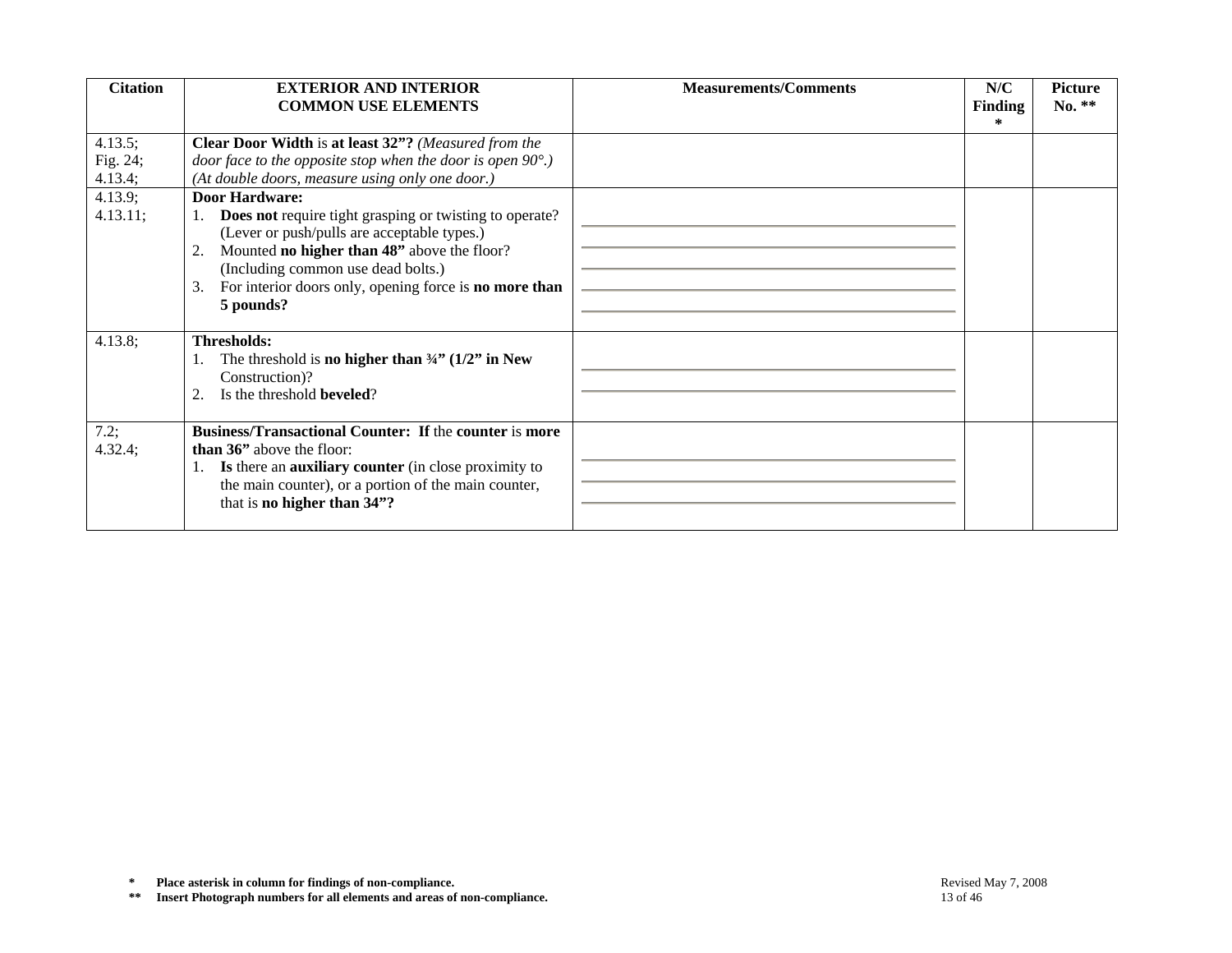| <b>Citation</b>         | <b>EXTERIOR AND INTERIOR</b>                                            | <b>Measurements/Comments</b> | N/C                 | <b>Picture</b> |
|-------------------------|-------------------------------------------------------------------------|------------------------------|---------------------|----------------|
|                         | <b>COMMON USE ELEMENTS</b>                                              |                              | <b>Finding</b>      | $No. **$       |
|                         |                                                                         |                              | *                   |                |
|                         | <b>OFFICE/MEETING ROOM/REC ROOM #3</b>                                  |                              |                     |                |
|                         | <b>Location of Public Offices, Etc.:</b>                                |                              |                     |                |
| 4.3.3; 4.4.1;           | Is the minimum clear width of the accessible route to this              |                              |                     |                |
| Fig. 7;                 | space at least 36" wide, with no steps (width may be                    |                              |                     |                |
| Fig. $8(e)$             | reduced to 32" for a length of no more than 24")?                       |                              |                     |                |
| 4.4.1;                  | <b>Protruding Objects:</b>                                              |                              |                     |                |
| 4.4.2;                  | 1. Does a telephone, sign, shelf, or other object project               |                              |                     |                |
| Fig. $8(a)$ ;           | more than 4" into the circulation path and have the                     |                              |                     |                |
| Fig. $8(b)$ ;           | leading edge begin more than 27" and less than 80"                      |                              |                     |                |
|                         | above the floor? ("Yes" is a violation.)                                |                              |                     |                |
|                         | Do pipes, signs, or other objects hang from above to<br>2.              |                              |                     |                |
|                         | less than 80" above the circulation path?                               |                              |                     |                |
|                         | Door:                                                                   |                              |                     |                |
| 4.13.6;                 | <b>Swinging Doors - Pull side (Choose only one)</b>                     |                              |                     |                |
| Fig. $25(a)$ ;          | 1. Approaching the door <b>head-on</b> (fig. 25(a)):                    |                              |                     |                |
| Fig. 25(b);             | Is there at least 18" to the latch side?                                |                              |                     |                |
| Fig. $25(c)$ ;          | Is the depth at least 60"?                                              |                              |                     |                |
|                         | 2. Approaching the <b>hinge side</b> of the door (fig. $25(b)$ ):       |                              |                     |                |
|                         | Is there at least $36$ " to the latch side $(42)$ " if the              |                              |                     |                |
|                         | depth is less than 60")?                                                |                              |                     |                |
|                         | Is the depth at least 54"?                                              |                              |                     |                |
|                         | 3. Approaching the <b>latch side</b> of the door (fig. $25(c)$ ):       |                              |                     |                |
|                         | Is there at least 24" to the latch side?                                |                              |                     |                |
|                         | Is the <b>depth at least 48</b> " $(54)$ " if the door has a            |                              |                     |                |
|                         | closer)?                                                                |                              |                     |                |
| 4.13.6;                 | <b>Swinging Doors - Push side (Choose only one)</b>                     |                              |                     |                |
| Fig. $25(a)$ ;          | 1. Approaching the door <b>head-on</b> (fig. 25(a)):                    |                              |                     |                |
| Fig. $25(b)$ ;          | Is there at least 12" to the latch side when there                      |                              |                     |                |
| Fig. $25(c)$ ;          | is both a closer and latch side? If no closer and                       |                              |                     |                |
|                         | latch, there is no requirement.                                         |                              |                     |                |
|                         | Is the depth at least 48"?                                              |                              |                     |                |
|                         | 2. Approaching the <b>hinge side</b> of the door (fig. $25(b)$ ):       |                              |                     |                |
|                         | Is there at least 18" to the hinge side?                                |                              |                     |                |
|                         | Is the <b>depth at least 42</b> " (48" if the door has both             |                              |                     |                |
|                         | a closer and latch)?                                                    |                              |                     |                |
|                         | 3. Approaching the <b>latch side</b> of the door (fig. $25(c)$ ):       |                              |                     |                |
|                         | Is there at least 24" to the latch side?                                |                              |                     |                |
|                         | Is the <b>depth at least 42</b> " (48" if the door has a                |                              |                     |                |
|                         | closer)?                                                                |                              |                     |                |
| $\approx$<br>$\pm\,\pm$ | Place asterisk in column for findings of non-compliance.                |                              | Revised May 7, 2008 |                |
|                         | Insert Photograph numbers for all elements and areas of non-compliance. | 14 of 46                     |                     |                |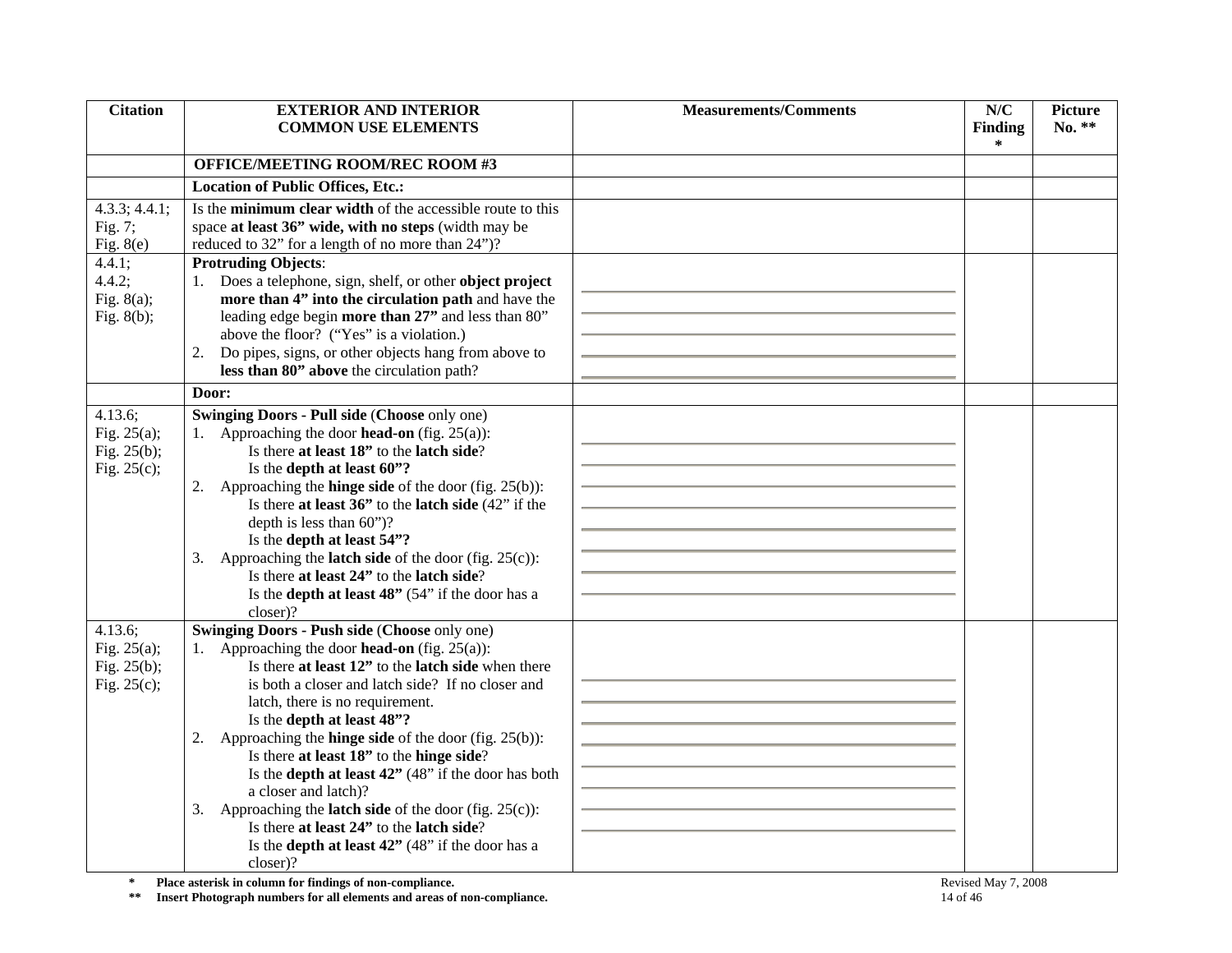| <b>Citation</b> | <b>EXTERIOR AND INTERIOR</b><br><b>COMMON USE ELEMENTS</b>              | <b>Measurements/Comments</b> | N/C<br>Finding      | <b>Picture</b><br>No. ** |
|-----------------|-------------------------------------------------------------------------|------------------------------|---------------------|--------------------------|
|                 |                                                                         |                              | $\ast$              |                          |
| 4.13.5;         | Clear Door Width is at least 32"? (Measured from the                    |                              |                     |                          |
| Fig. 24;        | door face to the opposite stop when the door is open $90^{\circ}$ .)    |                              |                     |                          |
| 4.13.4;         | (At double doors, measure using only one door.)                         |                              |                     |                          |
| 4.13.9;         | <b>Door Hardware:</b>                                                   |                              |                     |                          |
| 4.13.11;        | 1. Does not require tight grasping or twisting to operate?              |                              |                     |                          |
|                 | (Lever or push/pulls are acceptable types.)                             |                              |                     |                          |
|                 | 2. Mounted <b>no higher than 48</b> " above the floor?                  |                              |                     |                          |
|                 | (Including common use dead bolts.)                                      |                              |                     |                          |
|                 | 3. For interior doors only, opening force is <b>no more than</b>        |                              |                     |                          |
|                 | 5 pounds?                                                               |                              |                     |                          |
| 4.13.8;         | <b>Thresholds:</b>                                                      |                              |                     |                          |
|                 | The threshold is no higher than $\frac{3}{4}$ (1/2" in New              |                              |                     |                          |
|                 | Construction)?                                                          |                              |                     |                          |
|                 | Is the threshold beveled?<br>2.                                         |                              |                     |                          |
| 7.2;            | <b>Business/Transactional Counter: If the counter is more</b>           |                              |                     |                          |
| 4.32.4;         | than 36" above the floor:                                               |                              |                     |                          |
|                 | 1. Is there an auxiliary counter (in close proximity to                 |                              |                     |                          |
|                 | the main counter), or a portion of the main counter,                    |                              |                     |                          |
|                 | that is no higher than 34"?                                             |                              |                     |                          |
|                 |                                                                         |                              |                     |                          |
| $\approx$       | Place asterisk in column for findings of non-compliance.                |                              | Revised May 7, 2008 |                          |
| $\pm\,\pm$      | Insert Photograph numbers for all elements and areas of non-compliance. | 15 of 46                     |                     |                          |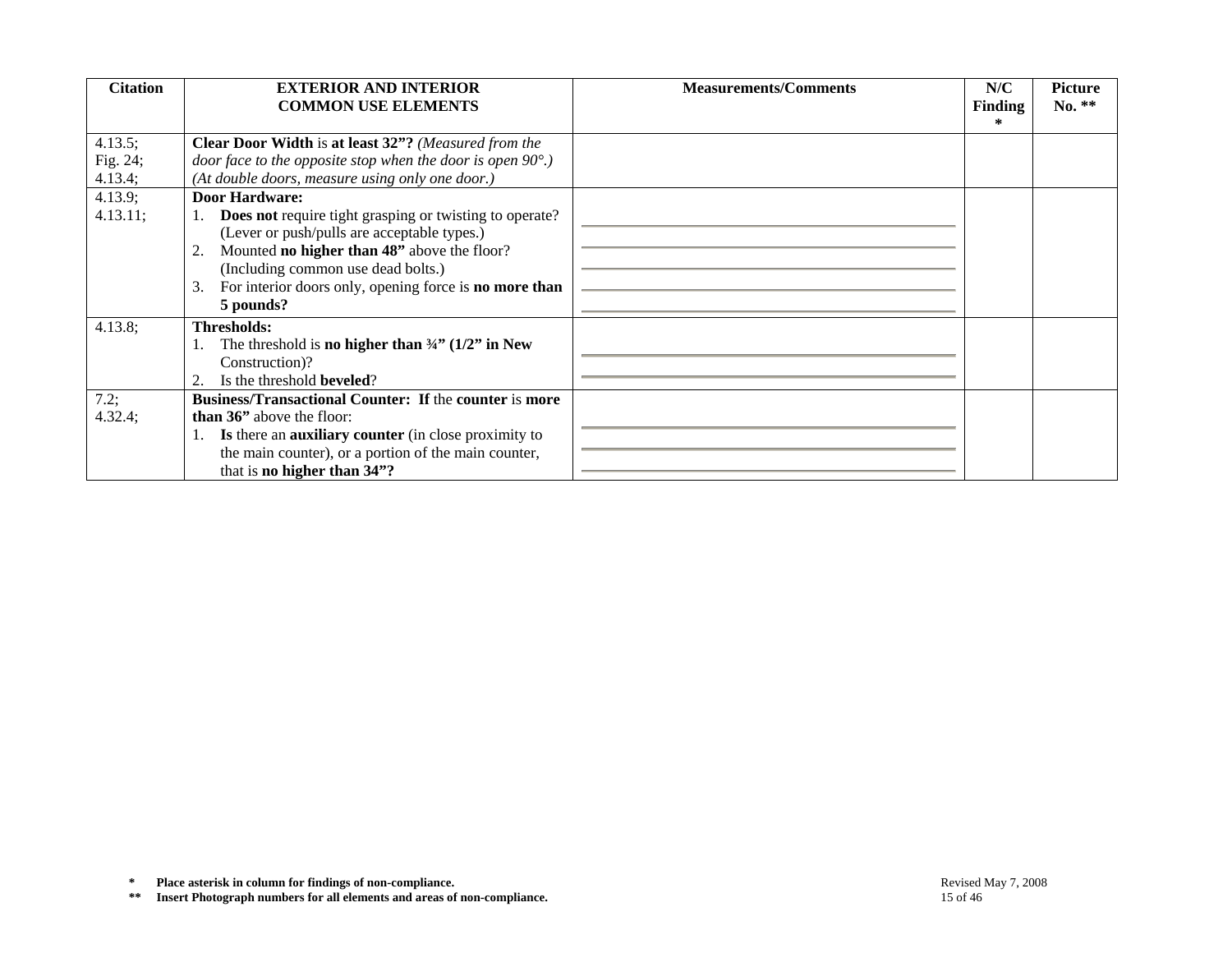| <b>Facility Name</b>  | Name of Reviewer(s)            |                                                                          |
|-----------------------|--------------------------------|--------------------------------------------------------------------------|
| Address               | $Date(s)$ of Review            |                                                                          |
| Unit/Apartment Number | Date Building was Built        |                                                                          |
| Telephone Number      | Date(s) of Renovations, if any |                                                                          |
| TDD/TTY Number        |                                | (Any structure built after July 11, 1988 is considered New Construction) |

| <b>Citation</b> | <b>EXTERIOR AND INTERIOR</b>                                         | <b>Measurements/Comments</b> |            | N/C            | <b>Picture</b> |
|-----------------|----------------------------------------------------------------------|------------------------------|------------|----------------|----------------|
|                 | <b>COMMON USE ELEMENTS</b>                                           |                              |            | <b>Finding</b> | No. **         |
|                 |                                                                      |                              |            | $\ast$         |                |
|                 | <b>PUBLIC RESTROOMS:</b>                                             | <b>WOMEN</b>                 | <b>MEN</b> |                |                |
|                 | <b>Public Restroom Location:</b>                                     |                              |            |                |                |
| 4.22.1;         | If public restrooms are provided, is at least one $(1)$              |                              |            |                |                |
| 4.1.2(10);      | accessible and on an accessible route (All restrooms if              |                              |            |                |                |
| 4.1.6(4)(e)     | New Construction)?                                                   |                              |            |                |                |
| 4.1.1(7);       | Sign:                                                                |                              |            |                |                |
| 4.30.5          | Is it identified by an International Symbol of Accessibility?        |                              |            |                |                |
| 4.1.2(15);      | Survey Signage designating permanent rooms and spaces                |                              |            |                |                |
| 4.30.4;         | (including exit signs at doors, elevators, restrooms and             |                              |            |                |                |
| 4.30.3;         | room numbers):                                                       |                              |            |                |                |
| 4.30.6;         | Does the text <b>contrast</b> with the background?                   |                              |            |                |                |
|                 | Is the text raised or incised?<br>2.                                 |                              |            |                |                |
|                 | Are characters at least 5/8" but no more than 2" tall?<br>3.         |                              |            |                |                |
|                 | Is the sign mounted to the latch side of the door?<br>4.             |                              |            |                |                |
|                 | Is the sign mounted between 54" and 66" above the<br>5.              |                              |            |                |                |
|                 | floor?                                                               |                              |            |                |                |
|                 | Doors:                                                               |                              |            |                |                |
| 4.13.6          | Maneuvering Space: (Automatic or power-assisted doors                |                              |            |                |                |
|                 | do not require any minimum maneuvering clearance.)                   |                              |            |                |                |
| 4.13.6          | The maneuvering space slopes no more than 2% in either               |                              |            |                |                |
|                 | direction?                                                           |                              |            |                |                |
| 4.13.6;         | <b>Swinging Doors - Pull side (Choose only one)</b>                  |                              |            |                |                |
| Fig. $25(a)$ ;  | 1. Approaching the door <b>head-on</b> (fig. $25(a)$ ):              |                              |            |                |                |
| Fig. $25(b)$ ;  | Is there at least 18" to the latch side?                             |                              |            |                |                |
| Fig. $25(c)$ ;  | Is the depth at least 60"?                                           |                              |            |                |                |
|                 | 2. Approaching the <b>hinge side</b> of the door (fig. $25(b)$ ):    |                              |            |                |                |
|                 | Is there at least $36$ " to the latch side $(42)$ " if the           |                              |            |                |                |
|                 | depth is less than $60$ ")?<br>Is the depth at least 54"?            |                              |            |                |                |
|                 | Approaching the <b>latch side</b> of the door (fig. $25(c)$ ):<br>3. |                              |            |                |                |
|                 | Is there at least 24" to the latch side?                             |                              |            |                |                |
|                 | Is the <b>depth at least 48</b> " $(54)$ " if the door has a         |                              |            |                |                |
|                 | closer)?                                                             |                              |            |                |                |
|                 |                                                                      |                              |            |                |                |

**\*\* Insert Photograph numbers for all elements and areas of non-compliance.** 16 of 46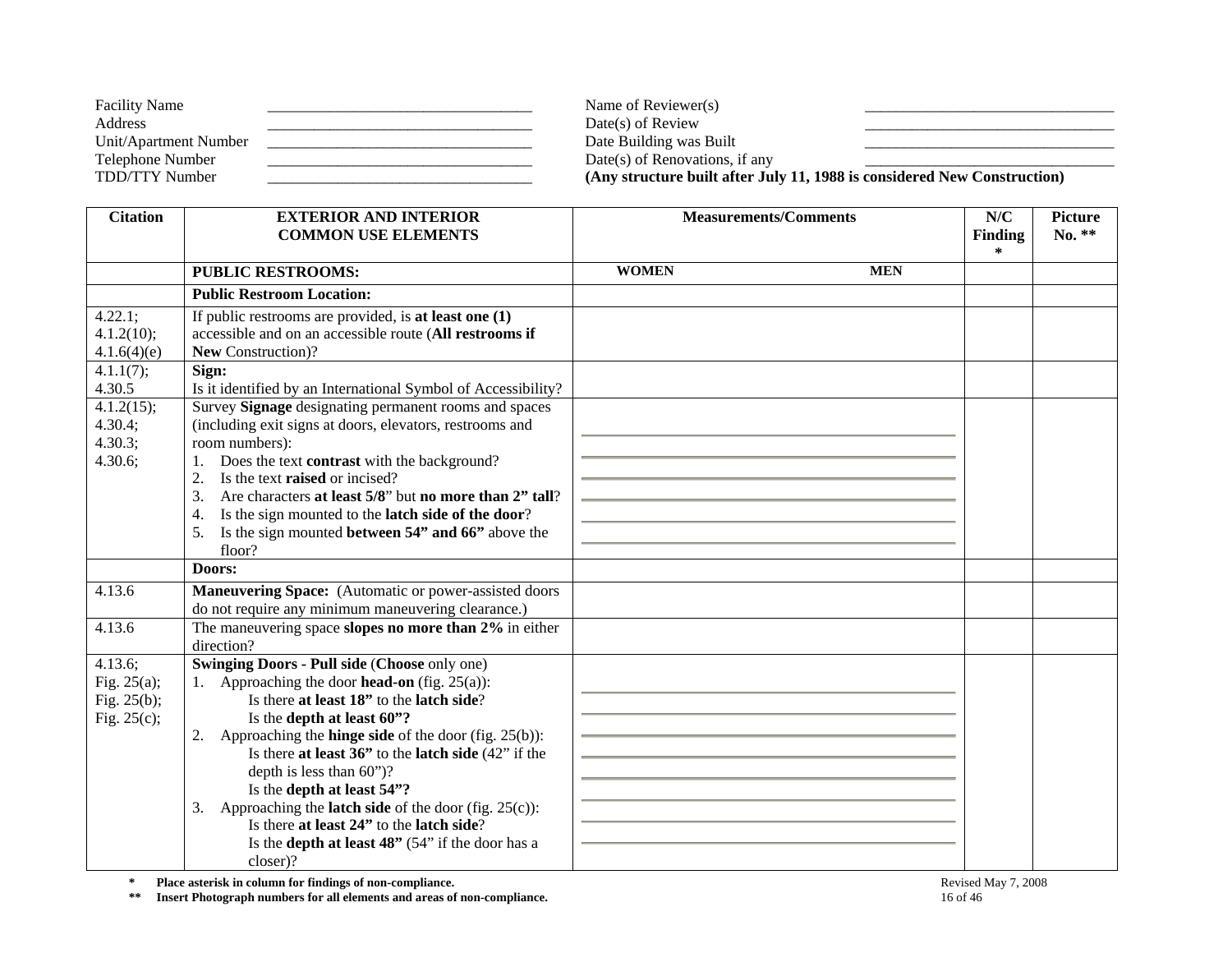| <b>Citation</b>                                                  | <b>EXTERIOR AND INTERIOR</b><br><b>COMMON USE ELEMENTS</b>                                                                                                                                                                                                                                                                                                                                                                                                                                                                                                                                                                                                                                 | <b>Measurements/Comments</b> |            | N/C                             | <b>Picture</b><br>No. ** |
|------------------------------------------------------------------|--------------------------------------------------------------------------------------------------------------------------------------------------------------------------------------------------------------------------------------------------------------------------------------------------------------------------------------------------------------------------------------------------------------------------------------------------------------------------------------------------------------------------------------------------------------------------------------------------------------------------------------------------------------------------------------------|------------------------------|------------|---------------------------------|--------------------------|
|                                                                  |                                                                                                                                                                                                                                                                                                                                                                                                                                                                                                                                                                                                                                                                                            |                              |            | <b>Finding</b><br>$\ast$        |                          |
|                                                                  | <b>PUBLIC RESTROOMS:</b>                                                                                                                                                                                                                                                                                                                                                                                                                                                                                                                                                                                                                                                                   | <b>WOMEN</b>                 | <b>MEN</b> |                                 |                          |
| $4.13.6$ ;<br>Fig. $25(a)$ ;<br>Fig. $25(b)$ ;<br>Fig. $25(c)$ ; | <b>Swinging Doors - Push side (Choose only one)</b><br>1. Approaching the door <b>head-on</b> (fig. $25(a)$ ):<br>Is there at least 12" to the latch side when there<br>is both a closer and latch side? If no closer and<br>latch, there is no requirement.<br>Is the depth at least 48"?<br>2. Approaching the <b>hinge side</b> of the door (fig. $25(b)$ ):<br>Is there at least 18" to the hinge side?<br>Is the <b>depth at least 42"</b> (48" if the door has both<br>a closer and latch)?<br>3. Approaching the <b>latch side</b> of the door (fig. $25(c)$ ):<br>Is there at least 24" to the latch side?<br>Is the <b>depth at least 42</b> " (48" if the door has a<br>closer)? |                              |            |                                 |                          |
| $4.13.7$ ;                                                       | Two Doors in a Series (Vestibule): Between the doors, is                                                                                                                                                                                                                                                                                                                                                                                                                                                                                                                                                                                                                                   |                              |            |                                 |                          |
| Fig. 26                                                          | there at least 48" beyond the swing of the doors?                                                                                                                                                                                                                                                                                                                                                                                                                                                                                                                                                                                                                                          |                              |            |                                 |                          |
| 4.13.5;<br>Fig. 24;<br>4.13.4;                                   | Clear Door Width is at least 32"? (Measured from the<br>door face to the opposite stop when the door is open $90^{\circ}$ .)<br>(At double doors, measure using only one door.)                                                                                                                                                                                                                                                                                                                                                                                                                                                                                                            |                              |            |                                 |                          |
| 4.13.10;                                                         | Does the door take more than 3 seconds to close? (From<br>an open position of $70^{\circ}$ to a point 3" from the latch)                                                                                                                                                                                                                                                                                                                                                                                                                                                                                                                                                                   |                              |            |                                 |                          |
| 4.13.9;<br>4.13.11;                                              | <b>Door Hardware:</b><br>1. Does not require tight grasping or twisting to<br>operate? (Lever or push/pulls are acceptable types.)<br>Mounted no higher than 48" above the floor?<br>2.<br>(Including common use dead bolts.)<br>For interior doors only, opening force is no more than<br>3.<br>5 pounds?                                                                                                                                                                                                                                                                                                                                                                                 |                              |            |                                 |                          |
| 4.13.8;                                                          | <b>Thresholds:</b><br>The threshold is no higher than $\frac{3}{4}$ (1/2" in New<br>Construction)?<br>2. Is the threshold <b>beveled</b> ?                                                                                                                                                                                                                                                                                                                                                                                                                                                                                                                                                 |                              |            |                                 |                          |
| 4.18.2;<br>4.18.3;<br>4.18.4;                                    | <b>Urinals:</b><br>Elongated rim no more than 17" above the floor?<br>Clear floor space is at least 30" x 48"?<br>2.<br>Flush control is automatic or <b>no more than 44</b> " above<br>3.<br>the floor?                                                                                                                                                                                                                                                                                                                                                                                                                                                                                   |                              |            |                                 |                          |
| *<br>$***$                                                       | Place asterisk in column for findings of non-compliance.<br>Insert Photograph numbers for all elements and areas of non-compliance.                                                                                                                                                                                                                                                                                                                                                                                                                                                                                                                                                        |                              |            | Revised May 7, 2008<br>17 of 46 |                          |

**\*** Place asterisk in column for findings of non-compliance.<br> **\*\*** Insert Photograph numbers for all elements and areas of non-compliance. 17 of 46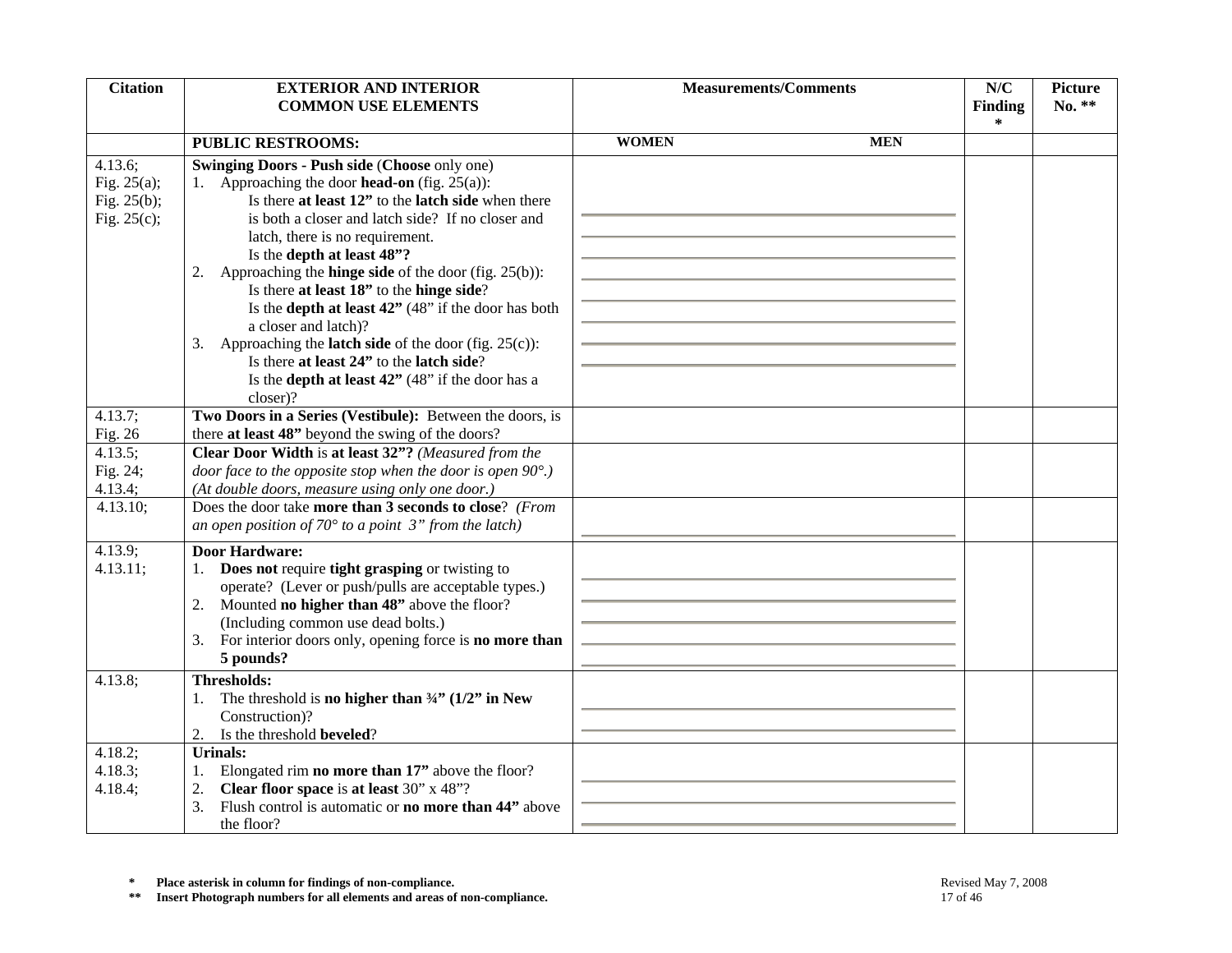| <b>Citation</b>    | <b>EXTERIOR AND INTERIOR</b><br><b>COMMON USE ELEMENTS</b>                                                                          | <b>Measurements/Comments</b> |            | N/C<br>Finding      | <b>Picture</b><br>No. ** |
|--------------------|-------------------------------------------------------------------------------------------------------------------------------------|------------------------------|------------|---------------------|--------------------------|
|                    |                                                                                                                                     |                              |            | $\ast$              |                          |
|                    | <b>PUBLIC RESTROOMS:</b>                                                                                                            | <b>WOMEN</b>                 | <b>MEN</b> |                     |                          |
| 4.22.6;            | Lavatory (a.k.a. Sink):                                                                                                             |                              |            |                     |                          |
| 4.19.2;            | Top of the rim is no more than 34" above the floor?<br>1.                                                                           |                              |            |                     |                          |
| 4.19.3;            | Bottom of apron is at least 29" above the floor?<br>2.                                                                              |                              |            |                     |                          |
| 4.19.4;            | At a point 8" back from the front edge of the lavatory,<br>3.                                                                       |                              |            |                     |                          |
| Fig. 31;           | is the clear knee space at least 27" high (excluding the                                                                            |                              |            |                     |                          |
| Fig. 32;           | dip of the overflow)?                                                                                                               |                              |            |                     |                          |
|                    | 4. Is the <b>clear floor space at least 30</b> " wide x 48" deep                                                                    |                              |            |                     |                          |
|                    | (must extend 17" to 19" under the lavatory)?                                                                                        |                              |            |                     |                          |
|                    | Are the drain and hot water supply pipes insulated?<br>5.                                                                           |                              |            |                     |                          |
| 4.19.5;            | Faucet Controls automatic or easily operated with one                                                                               |                              |            |                     |                          |
| 4.27.4;            | hand and <b>don't require</b> tight gripping, pinching or twisting                                                                  |                              |            |                     |                          |
| 4.22.6;            | of the wrist?<br>Is the Mirror mounted with bottom edge of the reflecting                                                           |                              |            |                     |                          |
| 4.19.6;            | surface no more than 40" above the floor?                                                                                           |                              |            |                     |                          |
| 4.22.7;            | <b>Dispensers/Other Elements:</b>                                                                                                   |                              |            |                     |                          |
| 4.27;              | 1. Does each have a <b>clear floor space</b> of 30" x 48"?                                                                          |                              |            |                     |                          |
| 4.2.5;             | Soap Dispenser<br>a.                                                                                                                |                              |            |                     |                          |
| 4.2.6;             | Paper Towels<br>b.                                                                                                                  |                              |            |                     |                          |
|                    | <b>Trash Receptacle</b><br>c.                                                                                                       |                              |            |                     |                          |
|                    | <b>Coat Hooks</b><br>d.                                                                                                             |                              |            |                     |                          |
|                    | Feminine Hygiene<br>e.                                                                                                              |                              |            |                     |                          |
|                    | Others<br>d.                                                                                                                        |                              |            |                     |                          |
|                    | 2. Is the Highest Operable Part within reach? (48" for                                                                              |                              |            |                     |                          |
|                    | forward approach or 54" for a side approach)                                                                                        |                              |            |                     |                          |
|                    | Soap Dispenser<br>a.                                                                                                                |                              |            |                     |                          |
|                    | Paper Towels<br>b.                                                                                                                  |                              |            |                     |                          |
|                    | <b>Trash Receptacle</b><br>c.                                                                                                       |                              |            |                     |                          |
|                    | <b>Coat Hooks</b><br>d.                                                                                                             |                              |            |                     |                          |
|                    | Feminine Hygiene<br>e.                                                                                                              |                              |            |                     |                          |
|                    | Others.<br>f.                                                                                                                       |                              |            |                     |                          |
|                    | Is it operable with one hand without tight grasping,<br>3.                                                                          |                              |            |                     |                          |
|                    | pinching, or twisting of the wrist?                                                                                                 |                              |            |                     |                          |
|                    |                                                                                                                                     |                              |            |                     |                          |
|                    |                                                                                                                                     |                              |            |                     |                          |
|                    |                                                                                                                                     |                              |            |                     |                          |
|                    |                                                                                                                                     |                              |            |                     |                          |
|                    |                                                                                                                                     |                              |            |                     |                          |
|                    |                                                                                                                                     |                              |            |                     |                          |
|                    |                                                                                                                                     |                              |            |                     |                          |
| $\approx$<br>$***$ | Place asterisk in column for findings of non-compliance.<br>Insert Photograph numbers for all elements and areas of non-compliance. |                              | 18 of 46   | Revised May 7, 2008 |                          |

**\*** Place asterisk in column for findings of non-compliance.<br> **\*\*** Insert Photograph numbers for all elements and areas of non-compliance.<br>
<sup>\*\*</sup> Insert Photograph numbers for all elements and areas of non-compliance.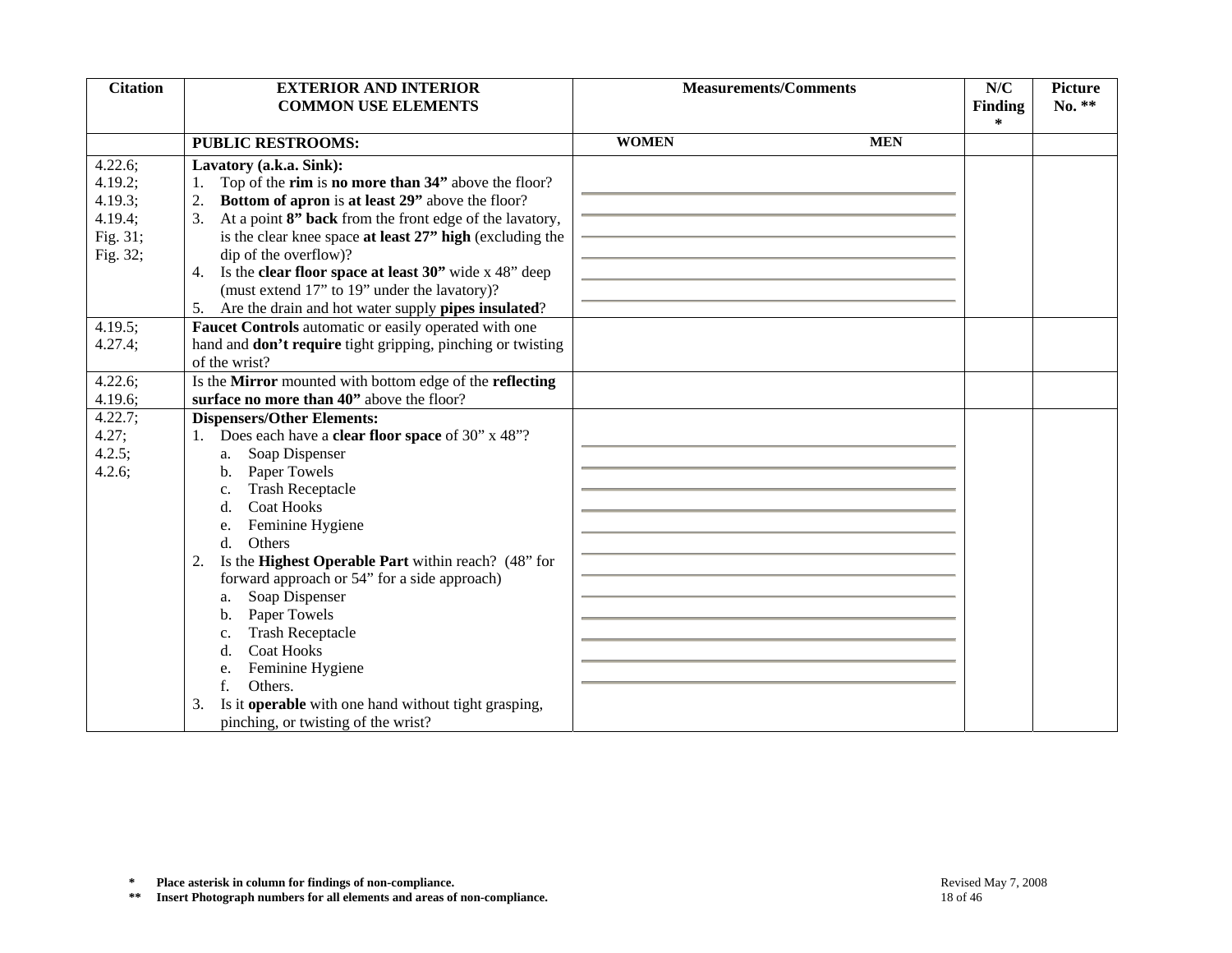| <b>Citation</b>       | <b>EXTERIOR AND INTERIOR</b>                                                                                                        | <b>Measurements/Comments</b> |            | N/C                             | <b>Picture</b> |
|-----------------------|-------------------------------------------------------------------------------------------------------------------------------------|------------------------------|------------|---------------------------------|----------------|
|                       | <b>COMMON USE ELEMENTS</b>                                                                                                          |                              |            | <b>Finding</b><br>$\ast$        | No. **         |
|                       | <b>PUBLIC RESTROOMS:</b>                                                                                                            | <b>WOMEN</b>                 | <b>MEN</b> |                                 |                |
| 4.22.3;               | <b>Unobstructed Turning Space:</b>                                                                                                  |                              |            |                                 |                |
| 4.2.3;                | 1. If there is only one lavatory (a.k.a. sink) and one                                                                              |                              |            |                                 |                |
| Fig. $3;$             | toilet, is there a 30" x 60" clear floor space beyond the                                                                           |                              |            |                                 |                |
|                       | swing of the door? (May overlap accessible route and                                                                                |                              |            |                                 |                |
|                       | clear floor spaces at fixtures.)                                                                                                    |                              |            |                                 |                |
|                       | In all other toilet rooms, is there an unobstructed<br>2.                                                                           |                              |            |                                 |                |
|                       | turning space (a 60" diameter circle or T-shape)?                                                                                   |                              |            |                                 |                |
|                       | (May overlap the accessible route, maneuvering space                                                                                |                              |            |                                 |                |
|                       | at the door, and clear floor spaces at fixtures.)                                                                                   |                              |            |                                 |                |
| 4.16.3;               | <b>ALL Toilets (Whether in Stall or Not):</b>                                                                                       |                              |            |                                 |                |
| 4.16.2;               | Top of seat is 17" to 19" above the floor?<br>1.                                                                                    |                              |            |                                 |                |
| Fig. 28               | Is the centerline exactly 18" from the closest side<br>2.                                                                           |                              |            |                                 |                |
|                       | wall?                                                                                                                               |                              |            |                                 |                |
| 4.16.6;               | <b>Toilet Paper Dispenser:</b>                                                                                                      |                              |            |                                 |                |
| Fig. $29(b)$ ;        | Centerline is at least 19" above the floor?<br>1.                                                                                   |                              |            |                                 |                |
|                       | Starting at the edge farthest from the back wall, is it no<br>2.                                                                    |                              |            |                                 |                |
|                       | more than 36" from the back wall?                                                                                                   |                              |            |                                 |                |
|                       | Allows continuous paper delivery?<br>3.                                                                                             |                              |            |                                 |                |
| 4.16.5                | <b>Flush Control:</b><br>Flush control is automatic or <b>no more than 44</b> " above                                               |                              |            |                                 |                |
|                       | the floor?                                                                                                                          |                              |            |                                 |                |
|                       | 2. Flush control is on the <b>wide side</b> (clear space side) of                                                                   |                              |            |                                 |                |
|                       | the toilet?                                                                                                                         |                              |            |                                 |                |
| 4.17.5;               | <b>Toilet in a Stall:</b>                                                                                                           |                              |            |                                 |                |
| 4.13;                 | Stall door clear opening width is at least 32"?<br>1.                                                                               |                              |            |                                 |                |
| 4.17.3;               | 2. Hardware does not require tight grasping or twisting                                                                             |                              |            |                                 |                |
| Fig. $30(a)$ ;        | of the wrist?                                                                                                                       |                              |            |                                 |                |
| Fig. 29;              | Maneuvering space outside stall door:<br>3.                                                                                         |                              |            |                                 |                |
| 4.17.6;               | a. If door swings out and the maneuvering space                                                                                     |                              |            |                                 |                |
| Fig. 30;              | has a front approach (fig. 25(a)), is there $18"$ to                                                                                |                              |            |                                 |                |
| 4.26.2;               | the latch side?                                                                                                                     |                              |            |                                 |                |
|                       | For all other door approaches is the<br>b.                                                                                          |                              |            |                                 |                |
|                       | maneuvering space at least 42" deep?<br>4. Facing toilet - If toilet is <b>wall-mounted</b> , is stall at                           |                              |            |                                 |                |
|                       | least $56$ " deep x $60$ " wide?                                                                                                    |                              |            |                                 |                |
|                       | Facing toilet - If toilet is floor-mounted, is stall at<br>5.                                                                       |                              |            |                                 |                |
|                       | least $59$ " deep x $60$ " wide?                                                                                                    |                              |            |                                 |                |
|                       |                                                                                                                                     |                              |            |                                 |                |
|                       |                                                                                                                                     |                              |            |                                 |                |
|                       |                                                                                                                                     |                              |            |                                 |                |
| $\approx$<br>$\pm\pm$ | Place asterisk in column for findings of non-compliance.<br>Insert Photograph numbers for all elements and areas of non-compliance. |                              |            | Revised May 7, 2008<br>19 of 46 |                |

**\* Place asterisk in column for findings of non-compliance.** Revised May 7, 2008<br> **\*\*** Insert Photograph numbers for all elements and areas of non-compliance. 19 of 46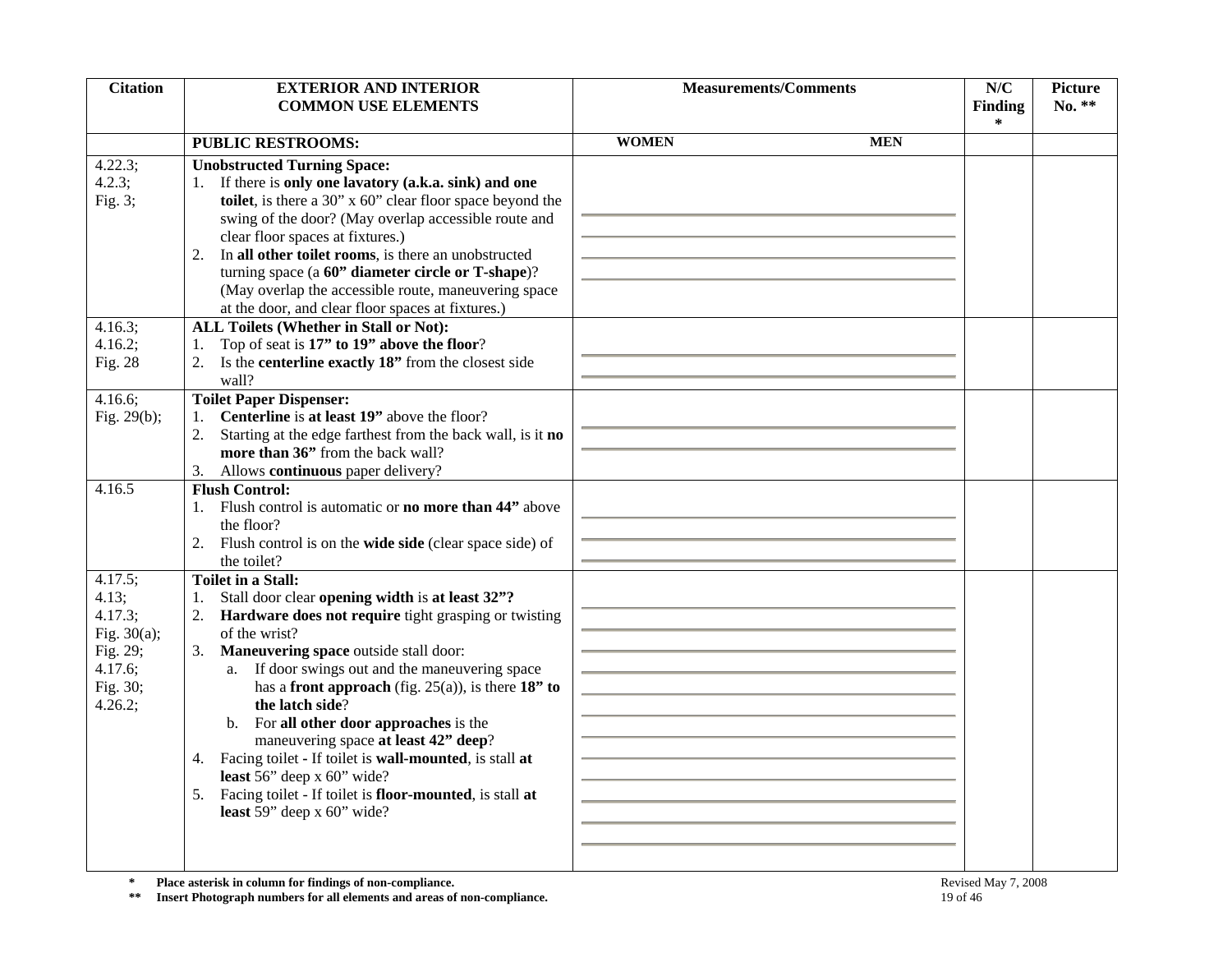| <b>Citation</b>     | <b>EXTERIOR AND INTERIOR</b>                                                                                             | <b>Measurements/Comments</b> |            | N/C                 | <b>Picture</b> |
|---------------------|--------------------------------------------------------------------------------------------------------------------------|------------------------------|------------|---------------------|----------------|
|                     | <b>COMMON USE ELEMENTS</b>                                                                                               |                              |            | Finding             | $No. **$       |
|                     |                                                                                                                          |                              |            | *                   |                |
|                     | <b>PUBLIC RESTROOMS:</b>                                                                                                 | <b>WOMEN</b>                 | <b>MEN</b> |                     |                |
|                     | Side Grab Bar:<br>6.                                                                                                     |                              |            |                     |                |
|                     | a. Is centerline of grab bar mounted between 33"                                                                         |                              |            |                     |                |
|                     | and 36" above the floor?                                                                                                 |                              |            |                     |                |
|                     | b. Is grab bar between $1\frac{1}{4}$ and $1\frac{1}{2}$ in diameter?                                                    |                              |            |                     |                |
|                     | c. Is the space between the grab bar and the wall                                                                        |                              |            |                     |                |
|                     | $1\frac{1}{2}$ " exactly?                                                                                                |                              |            |                     |                |
|                     | d. Is the grab bar no more than 12" of the back wall                                                                     |                              |            |                     |                |
|                     | and at least 40" long?                                                                                                   |                              |            |                     |                |
|                     | <b>Back Grab Bar:</b><br>7.                                                                                              |                              |            |                     |                |
|                     | a. Is centerline of grab bar mounted between 33"                                                                         |                              |            |                     |                |
|                     | and 36" above the floor?                                                                                                 |                              |            |                     |                |
|                     | b. Is grab bar between $1\frac{1}{4}$ and $1\frac{1}{2}$ in diameter?                                                    |                              |            |                     |                |
|                     | c. Is the space between the grab bar and the wall                                                                        |                              |            |                     |                |
|                     | $1\frac{1}{2}$ " exactly?                                                                                                |                              |            |                     |                |
|                     | d. Is the grab bar no more than 6" of the side wall                                                                      |                              |            |                     |                |
|                     | and at least 36" long?                                                                                                   |                              |            |                     |                |
| 4.23.3;             | Toilet NOT in a Stall (unisex or single-user restroom)                                                                   |                              |            |                     |                |
| 4.16;               | 1. If there is a <b>side approach</b> , is clear floor space at least                                                    |                              |            |                     |                |
| Fig. 28;            | 56" deep x 48" wide (a wall-hung lavatory may                                                                            |                              |            |                     |                |
| 4.16.4;             | overhang the width up to 12")?                                                                                           |                              |            |                     |                |
| Fig. 29;<br>4.26.2; | 2. If there is only a <b>front approach</b> , is clear floor space<br>at least 66" deep x 48" wide (a wall-hung lavatory |                              |            |                     |                |
| 4.16.5;             | may overhang the width up to 12")?                                                                                       |                              |            |                     |                |
|                     | <b>Side Grab Bar:</b><br>3.                                                                                              |                              |            |                     |                |
|                     | Is centerline of grab bar mounted between 33"<br>a.                                                                      |                              |            |                     |                |
|                     | and 36" above the floor?                                                                                                 |                              |            |                     |                |
|                     | Is grab bar between $1\frac{1}{4}$ and $1\frac{1}{2}$ in diameter?                                                       |                              |            |                     |                |
|                     | Is the space between the grab bar and the wall<br>$c_{\cdot}$                                                            |                              |            |                     |                |
|                     | $1\frac{1}{2}$ " exactly?                                                                                                |                              |            |                     |                |
|                     | d. Is grab bar no more than 12" of the back wall                                                                         |                              |            |                     |                |
|                     | and at least 42" long with the front edge at least                                                                       |                              |            |                     |                |
|                     | 54" from the back wall?                                                                                                  |                              |            |                     |                |
|                     | <b>Back Grab Bar:</b><br>4.                                                                                              |                              |            |                     |                |
|                     | a. Is centerline of grab bar mounted between 33"                                                                         |                              |            |                     |                |
|                     | and 36" above the floor?                                                                                                 |                              |            |                     |                |
|                     | Is grab bar between $1\frac{1}{4}$ " and $1\frac{1}{2}$ " in diameter?<br>b.                                             |                              |            |                     |                |
|                     | Is the space between the grab bar and the wall<br>d.                                                                     |                              |            |                     |                |
|                     | $1\frac{1}{2}$ " exactly?                                                                                                |                              |            |                     |                |
|                     | Is the grab bar no more than 6" of the side wall<br>e.                                                                   |                              |            |                     |                |
|                     | and at least 36" long?                                                                                                   |                              |            |                     |                |
| $\approx$           | Place asterisk in column for findings of non-compliance.                                                                 |                              |            | Revised May 7, 2008 |                |
| $\pm\pm$            | Insert Photograph numbers for all elements and areas of non-compliance.                                                  |                              | 20 of 46   |                     |                |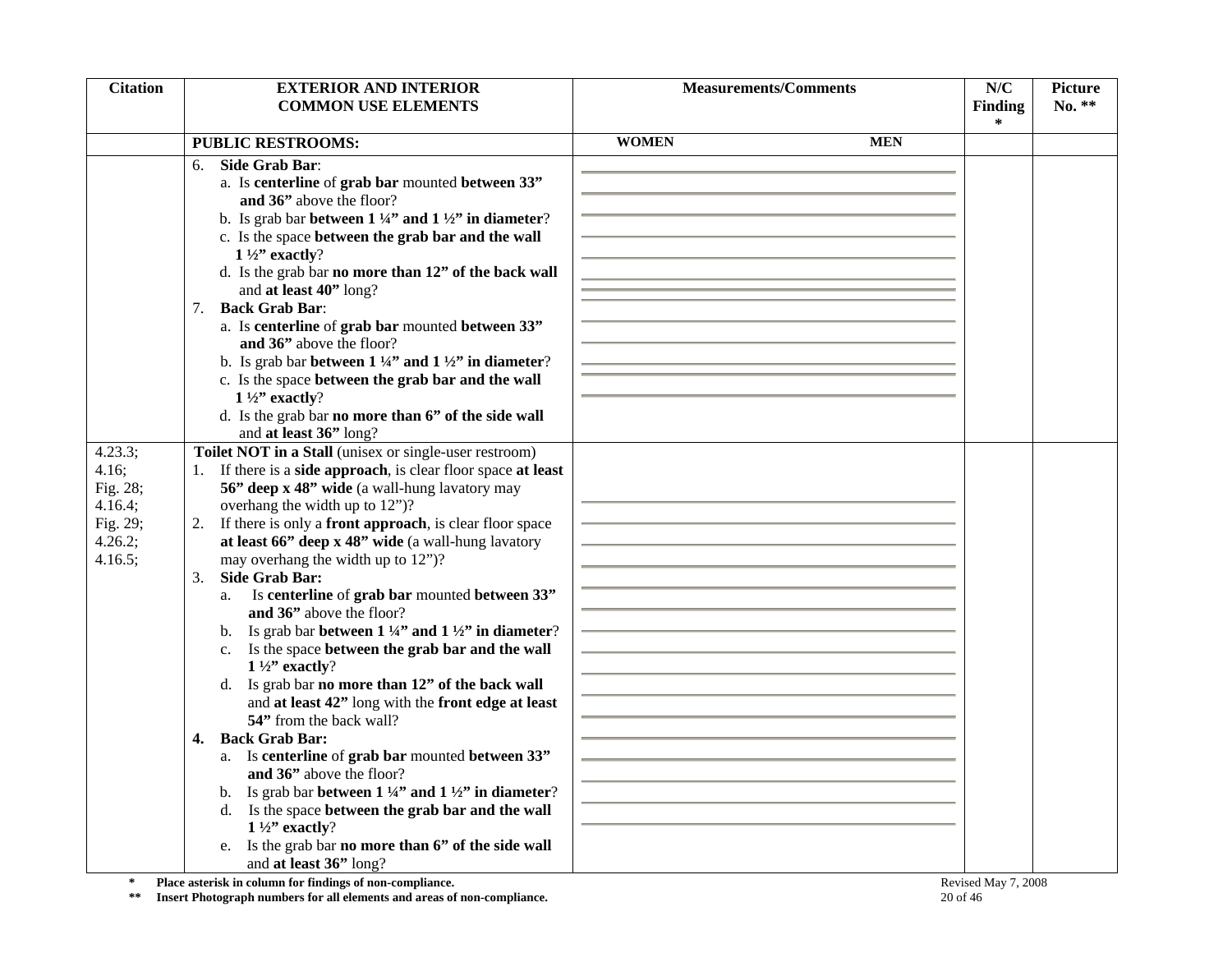| <b>Facility Name</b>  | Name of Reviewer(s)                                                      |  |
|-----------------------|--------------------------------------------------------------------------|--|
| Address               | $Date(s)$ of Review                                                      |  |
| Unit/Apartment Number | Date Building was Built                                                  |  |
| Telephone Number      | Date(s) of Renovations, if any                                           |  |
| TDD/TTY Number        | (Any structure built after July 11, 1988 is considered New Construction) |  |

| <b>Citation</b>           | <b>EXTERIOR AND INTERIOR</b><br><b>COMMON USE ELEMENTS</b>                               | <b>Measurements/Comments</b> | N/C<br><b>Finding</b> | <b>Picture</b><br>No. ** |
|---------------------------|------------------------------------------------------------------------------------------|------------------------------|-----------------------|--------------------------|
|                           |                                                                                          |                              | $\ast$                |                          |
|                           | <b>ELEVATOR/PLATFORM LIFT:</b>                                                           |                              |                       |                          |
|                           | Elevator/Platform Lift Location: (Survey all elevator                                    |                              |                       |                          |
|                           | cars)                                                                                    |                              |                       |                          |
| $4.10.1$ ;                | Is the minimum clear width of the accessible route to the                                |                              |                       |                          |
| 4.3.3; 4.4.1;             | elevators at least 36" wide, with no steps (width may be                                 |                              |                       |                          |
| Fig. 7;                   | reduced to 32" for a length of no more than 24")?                                        |                              |                       |                          |
| Fig. $8(e)$<br>$4.10.3$ ; |                                                                                          |                              |                       |                          |
| Fig. 20;                  | Hall Call Buttons (outside elevators):<br>Centered at 42" above the floor?<br>1.         |                              |                       |                          |
|                           | 2. Have visual signals to indicate when each call is                                     |                              |                       |                          |
|                           | registered and when each call is answered?                                               |                              |                       |                          |
|                           | Not less than $\frac{3}{4}$ " in diameter?<br>3.                                         |                              |                       |                          |
|                           | Buttons are raised or flush?<br>4.                                                       |                              |                       |                          |
| 4.10.4;                   | Hall Lanterns (outside elevators):                                                       |                              |                       |                          |
| Fig. 20;                  | 1. Above each elevator door is there a <b>visible and</b>                                |                              |                       |                          |
|                           | audible signal that indicates which car is answering a                                   |                              |                       |                          |
|                           | call? (Can be in-car lanterns if they are visible from                                   |                              |                       |                          |
|                           | the vicinity of the hall call buttons when the doors                                     |                              |                       |                          |
|                           | open.)                                                                                   |                              |                       |                          |
|                           | Do audible signals sound once for the "up" and twice<br>2.                               |                              |                       |                          |
|                           | for the "down" or have verbal annunciators?                                              |                              |                       |                          |
|                           | Visible signals:<br>3.<br><b>Centerline</b> is at least 72" above the lobby floor?<br>a. |                              |                       |                          |
|                           | b. Elements at least $2\frac{1}{2}$ tall?                                                |                              |                       |                          |
| 4.10.5;                   | Raised Characters on Hoistway Entrances:                                                 |                              |                       |                          |
| 4.30;                     | Provided on both jambs?                                                                  |                              |                       |                          |
| Fig. 20;                  | Centerline mounted 60" exactly above the floor?<br>2.                                    |                              |                       |                          |
|                           | 3.<br>The characters at least 2" high?                                                   |                              |                       |                          |
| 4.10.6;                   | Door Protective & Reopening Device:                                                      |                              |                       |                          |
|                           | Door reopens when obstructed without requiring<br>1.                                     |                              |                       |                          |
|                           | contact?                                                                                 |                              |                       |                          |
|                           | While obstructed and without contact, door stays<br>2.                                   |                              |                       |                          |
|                           | open at least 20 seconds?                                                                |                              |                       |                          |

**\*\* Insert Photograph numbers for all elements and areas of non-compliance.** 21 of 46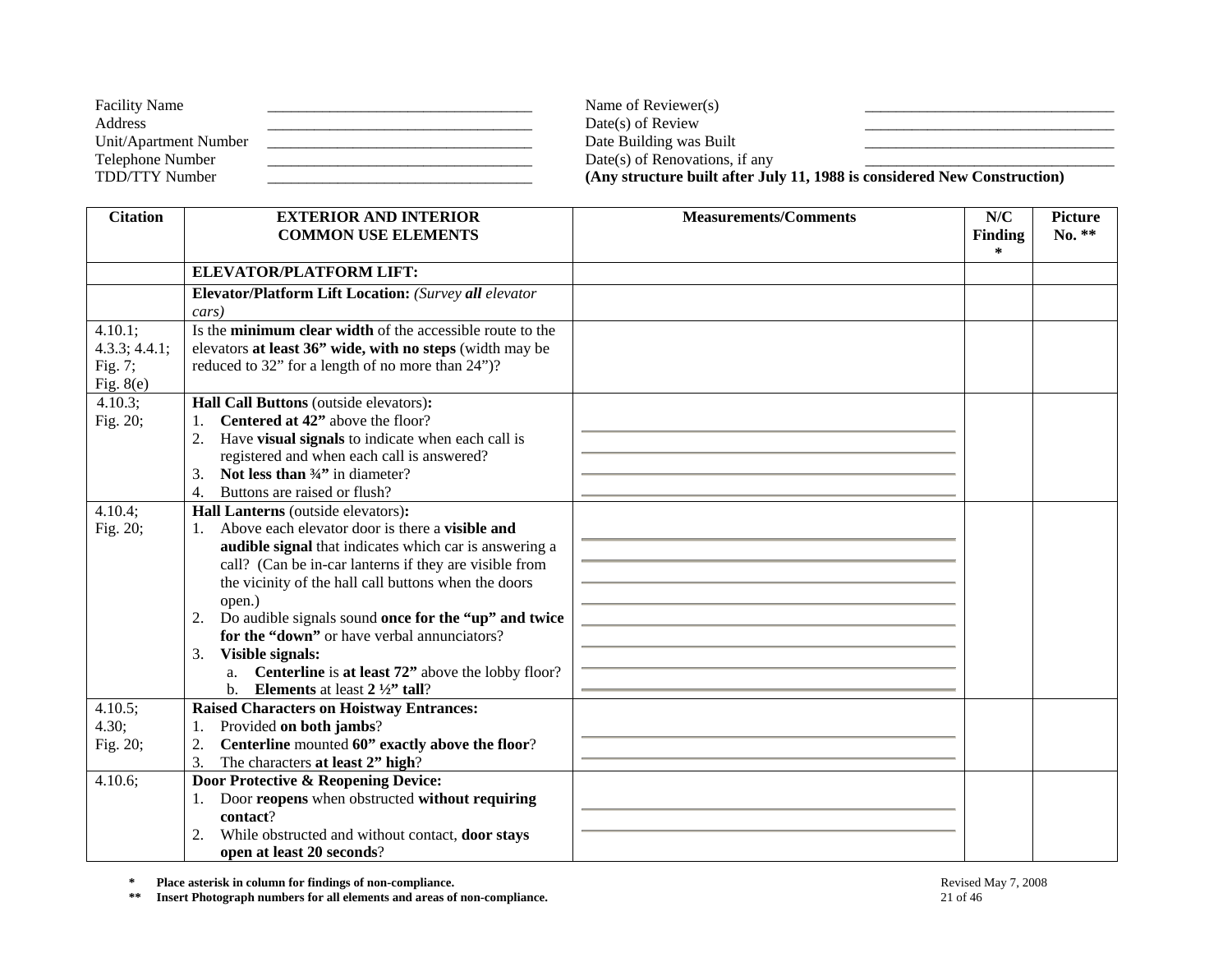| <b>Citation</b>        | <b>EXTERIOR AND INTERIOR</b>                                                                                       | <b>Measurements/Comments</b> | N/C                      | <b>Picture</b> |
|------------------------|--------------------------------------------------------------------------------------------------------------------|------------------------------|--------------------------|----------------|
|                        | <b>COMMON USE ELEMENTS</b>                                                                                         |                              | <b>Finding</b><br>$\ast$ | No. **         |
|                        | ELEVATOR/PLATFORM LIFT:                                                                                            |                              |                          |                |
|                        | Does the car self-level to within $\frac{1}{2}$ ?                                                                  |                              |                          |                |
| 4.10.2                 |                                                                                                                    |                              |                          |                |
| 4.10.9;<br>Fig. 22     | Floor Plan of Elevator Cars (Choose only one):<br>1. If <b>door is centered</b> , is the car at least 51" deep and |                              |                          |                |
|                        | 80" wide (measured from panel to panel)?                                                                           |                              |                          |                |
|                        | If door is to one side, is the car at least 51" deep and<br>2.                                                     |                              |                          |                |
|                        | 68" wide (measured from panel to panel)?                                                                           |                              |                          |                |
|                        | If elevator cars are existing (installed before July 11,<br>3.                                                     |                              |                          |                |
|                        | 1988) and do not comply with either of the questions                                                               |                              |                          |                |
|                        | above, is car at least 48" by 48"?                                                                                 |                              |                          |                |
| 4.10.12;               | <b>Car Controls (Inside Elevator):</b>                                                                             |                              |                          |                |
| 4.30;                  | All floor buttons are no higher than 48"?                                                                          |                              |                          |                |
| Fig.<br>$23(a) \& (b)$ | <b>Smallest dimension</b> is at least 3/4"?<br>2.<br>Buttons are raised or flush?<br>3.                            |                              |                          |                |
|                        | All buttons have a raised character/symbols mounted<br>4.                                                          |                              |                          |                |
|                        | to the left of the button?                                                                                         |                              |                          |                |
|                        | Raised star to the left of the main floor button?<br>5.                                                            |                              |                          |                |
|                        | Do floor buttons alight when pushed and stay lit until<br>6.                                                       |                              |                          |                |
|                        | the call is answered?                                                                                              |                              |                          |                |
| 4.10.12(3);            | Emergency Controls (Inside Elevator): Controls,                                                                    |                              |                          |                |
| Figs. $23(a)$          | including the emergency alarm and emergency stop, are                                                              |                              |                          |                |
| $\&$ (b)               | grouped at the bottom of the panel with centerlines no less                                                        |                              |                          |                |
|                        | <b>than 35</b> " above the floor (Figs. 23(a) and (b))?                                                            |                              |                          |                |
| 4.10.13;               | Car Position Indicators (Inside Elevator): Is it visual                                                            |                              |                          |                |
|                        | and mounted above the car control panel or over the door?                                                          |                              |                          |                |
| 4.10.14;               | <b>Elevators - Emergency Communications:</b>                                                                       |                              |                          |                |
| 4.30;                  | If a two-way communication system is provided:                                                                     |                              |                          |                |
| 4.27;                  | Mounted between 15" and 48" above the floor?<br>2.                                                                 |                              |                          |                |
|                        | Characters and symbols are raised or incised and at<br>least 5/8" tall?                                            |                              |                          |                |
|                        | If there is a handset, is the cord at least 29" long?<br>3.                                                        |                              |                          |                |
|                        | Controls operable with one hand without tight<br>4.                                                                |                              |                          |                |
|                        | grasping or twisting?                                                                                              |                              |                          |                |
|                        | 5. Does not require voice communication?                                                                           |                              |                          |                |
| 4.11;                  | <b>PLATFORM LIFTS:</b>                                                                                             |                              |                          |                |
| 4.11.2;                | Is platform at least 48" deep and 36" wide?<br>1.                                                                  |                              |                          |                |
| 4.2.4;                 | Can one enter and exit without assistance? (Is it on<br>2.                                                         |                              |                          |                |
| 4.11.3;                | an accessible route, have compliant maneuvering space<br>at the doors, and have compliant door hardware?)          |                              |                          |                |
|                        |                                                                                                                    |                              |                          |                |
| $\approx$              | Place asterisk in column for findings of non-compliance.                                                           |                              | Revised May 7, 2008      |                |
| $\pm\pm$               | Insert Photograph numbers for all elements and areas of non-compliance.                                            | 22 of 46                     |                          |                |

**\* Place asterisk in column for findings of non-compliance.** Revised May 7, 2008 Revised May 7, 2008<br> **\*\*** Insert Photograph numbers for all elements and areas of non-compliance. 22 of 46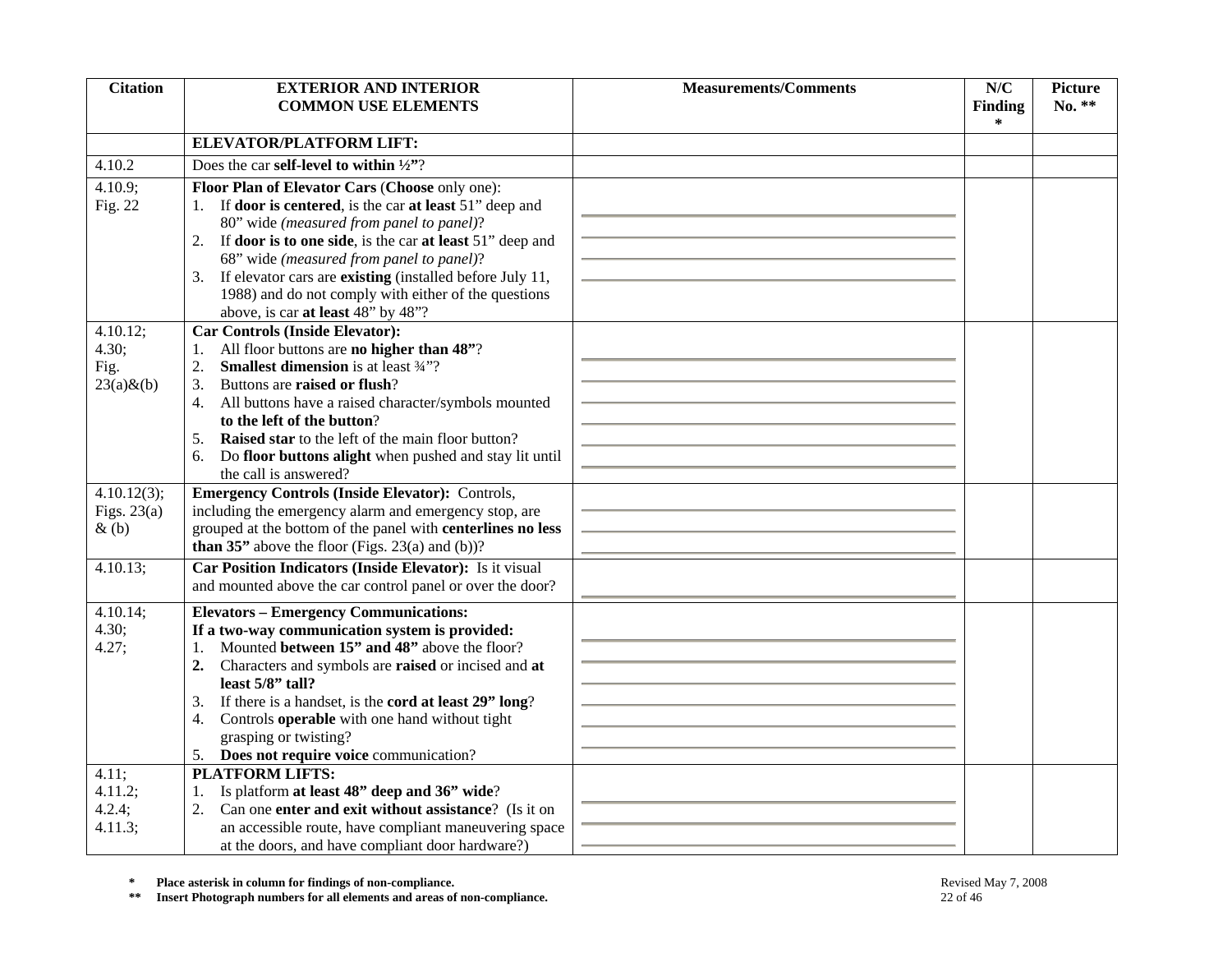| <b>Facility Name</b>  | Name of Reviewer(s)                                                      |
|-----------------------|--------------------------------------------------------------------------|
| Address               | $Date(s)$ of Review                                                      |
| Unit/Apartment Number | Date Building was Built                                                  |
| Telephone Number      | Date(s) of Renovations, if any                                           |
| TDD/TTY Number        | (Any structure built after July 11, 1988 is considered New Construction) |

| <b>Citation</b>                      | <b>EXTERIOR AND INTERIOR</b><br><b>COMMON USE ELEMENTS</b>                                                                                                                                                                                                                                                                  | <b>Measurements/Comments</b> | N/C<br><b>Finding</b> | <b>Picture</b><br>No. ** |
|--------------------------------------|-----------------------------------------------------------------------------------------------------------------------------------------------------------------------------------------------------------------------------------------------------------------------------------------------------------------------------|------------------------------|-----------------------|--------------------------|
|                                      |                                                                                                                                                                                                                                                                                                                             |                              | *                     |                          |
|                                      | <b>DRINKING FOUNTAINS/WATER COOLERS:</b>                                                                                                                                                                                                                                                                                    |                              |                       |                          |
|                                      | <b>Drinking Fountain Location:</b>                                                                                                                                                                                                                                                                                          |                              |                       |                          |
| 4.15.5(2);<br>4.15.5(5);<br>Fig. 27; | If free-standing or built-in, is there a $30$ " x $48$ " clear<br>floor space for a parallel approach?<br>If wall- and post-mounted:<br>2.<br>a. Knee clearance at least 27" high?<br>30" by 48" clear floor space for a forward<br>b.<br>approach?<br>Clear floor space extends 17" to 19" under the<br>drinking fountain? |                              |                       |                          |
| 4.15.2;<br>4.15.3;                   | Spout:<br>Is <b>no more than 36</b> " above the floor?<br>2.<br>Near front?<br>Water flow height is at least 4"?<br>3.                                                                                                                                                                                                      |                              |                       |                          |
| 4.15.4;<br>4.27.4;<br>4.4.1;         | <b>Controls:</b><br>Mounted on the front or on the side <b>near the front</b> ?<br><b>Operable</b> with one hand and does not require tight<br>2.<br>grasping, pinching, or twisting of the wrist?<br><b>Protruding Object:</b> Is leading edge of the drinking                                                             |                              |                       |                          |
| Fig. $8(a)$ ;<br>Fig. $8(b)$ ;       | fountain more than 27" above the floor and projects more<br><b>than 4"</b> into the circulation path? ("Yes" is a violation.)                                                                                                                                                                                               |                              |                       |                          |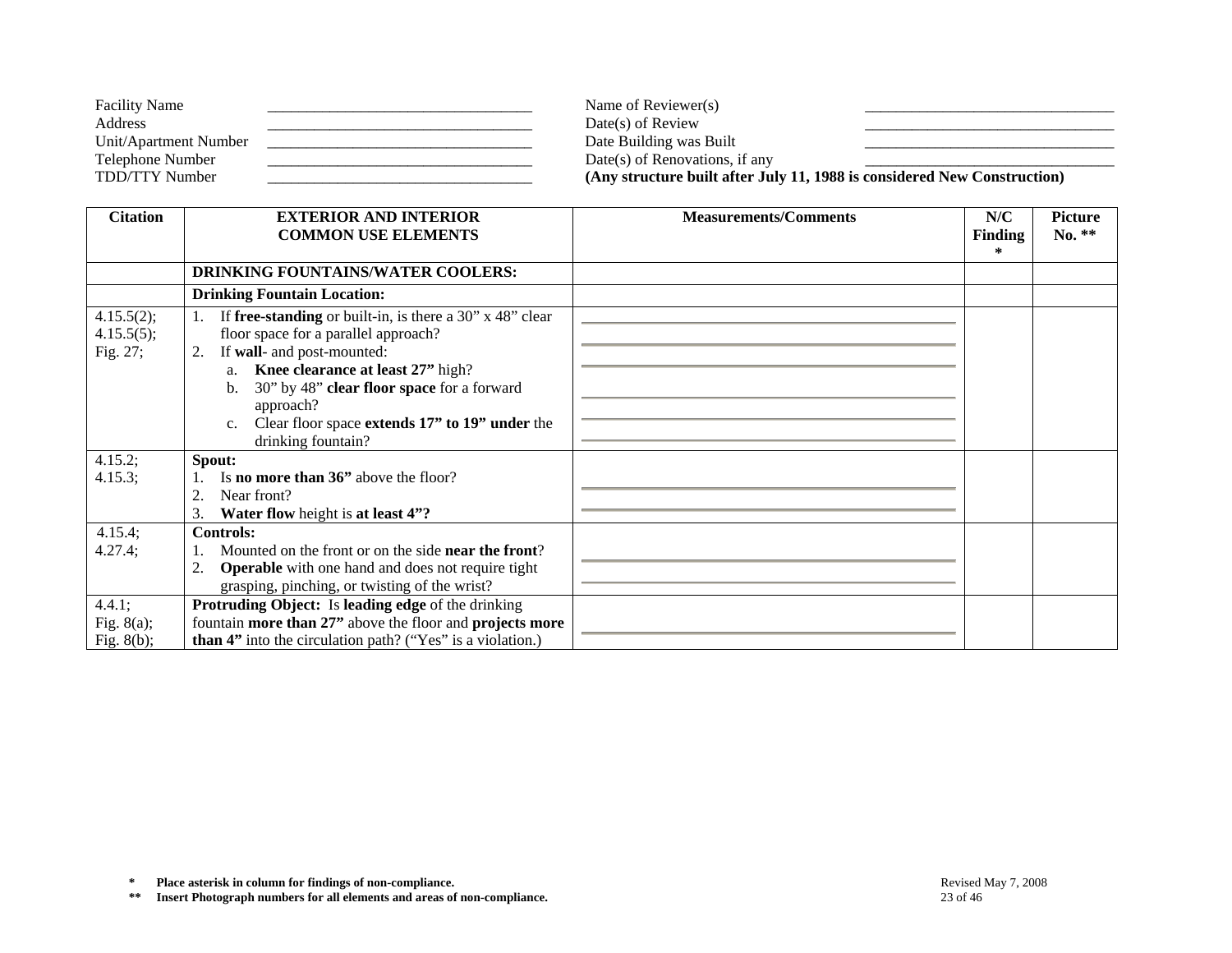| <b>Facility Name</b>  | Name of Reviewer(s)                                                      |  |
|-----------------------|--------------------------------------------------------------------------|--|
| Address               | $Date(s)$ of Review                                                      |  |
| Unit/Apartment Number | Date Building was Built                                                  |  |
| Telephone Number      | Date(s) of Renovations, if any                                           |  |
| TDD/TTY Number        | (Any structure built after July 11, 1988 is considered New Construction) |  |

| <b>Citation</b>                              | <b>EXTERIOR AND INTERIOR</b><br><b>COMMON USE ELEMENTS</b>                                                                                                                                                                                                                                                                              | <b>Measurements/Comments</b> | N/C<br><b>Finding</b><br>* | Picture<br>No. ** |
|----------------------------------------------|-----------------------------------------------------------------------------------------------------------------------------------------------------------------------------------------------------------------------------------------------------------------------------------------------------------------------------------------|------------------------------|----------------------------|-------------------|
|                                              | <b>MAILBOXES:</b>                                                                                                                                                                                                                                                                                                                       |                              |                            |                   |
|                                              | <b>Mailbox Location:</b>                                                                                                                                                                                                                                                                                                                |                              |                            |                   |
|                                              | NOTE: Residents with disabilities can request the U.S.<br>Postal Service to accommodate their disability by<br>assigning them a mailbox on the bottom row.                                                                                                                                                                              |                              |                            |                   |
| 4.3.3; 4.4.1;<br>Fig. $7$ ;<br>Fig. $8(e)$ ; | Is the minimum clear width of the accessible route to the<br>mailboxes at least 36" wide, with no steps (width may be<br>reduced to 32" for a length of no more than 24")?                                                                                                                                                              |                              |                            |                   |
| 4.2;<br>4.1;<br>4.2.5;<br>4.2.6;<br>4.2.4    | <b>Clear floor space</b> at least 30" wide x 48" deep?<br>(Survey the boxes for the accessible unit. For more<br>reach range options, see "Controls" on page 4.)<br>Front approach (fig. $5(a)$ ): mounted no higher than<br>2.<br>48" above the floor?<br>Side approach (fig. $6(b)$ ): mounted no higher than<br>54" above the floor? |                              |                            |                   |
| 4.27.4;                                      | Is it <b>operable</b> with one hand without tight grasping,<br>pinching, or twisting of the wrist?                                                                                                                                                                                                                                      |                              |                            |                   |

**\*\* Insert Photograph numbers for all elements and areas of non-compliance.** 24 of 46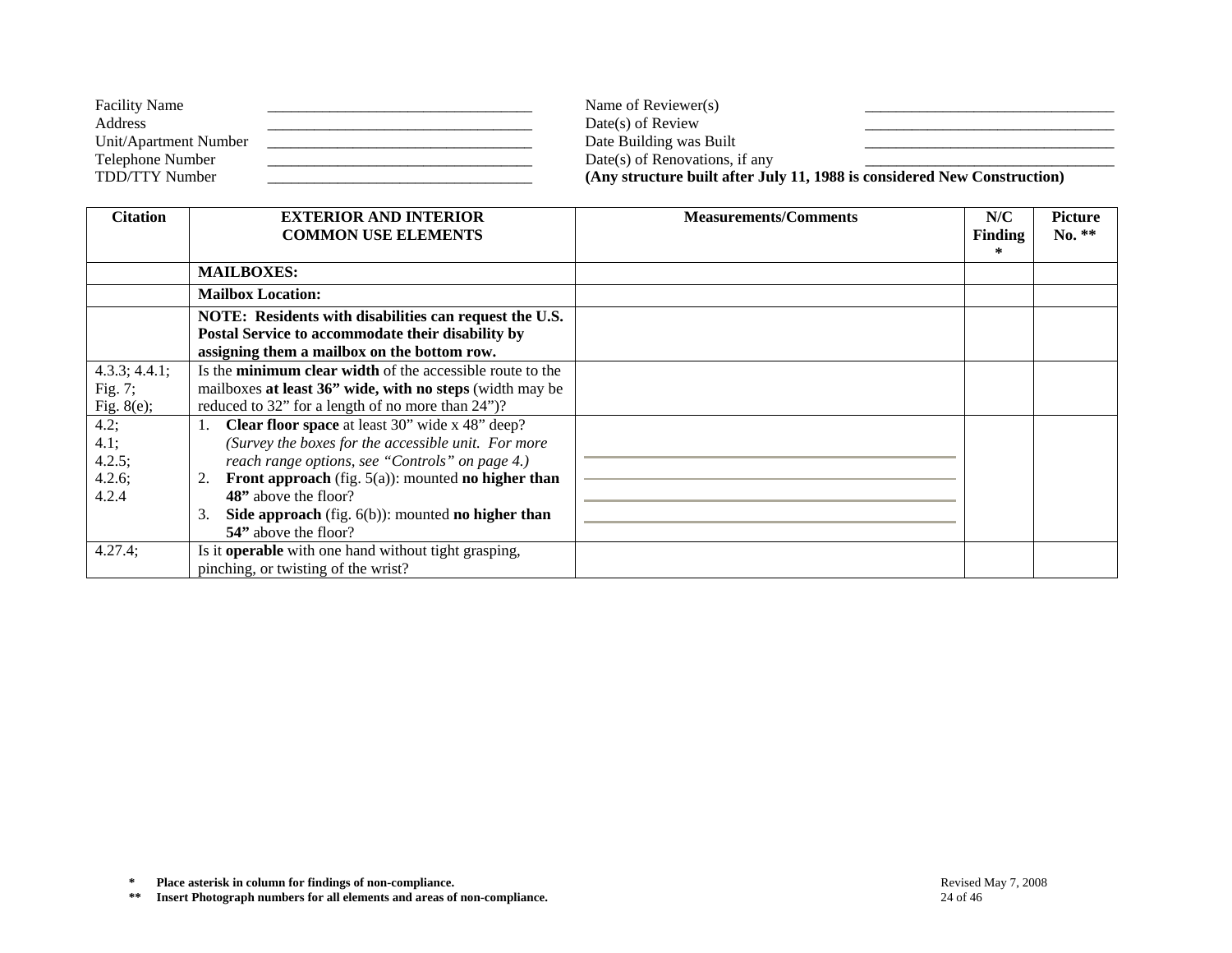| <b>Facility Name</b>  | Name of Reviewer(s)                                                      |  |
|-----------------------|--------------------------------------------------------------------------|--|
| Address               | $Date(s)$ of Review                                                      |  |
| Unit/Apartment Number | Date Building was Built                                                  |  |
| Telephone Number      | Date(s) of Renovations, if any                                           |  |
| TDD/TTY Number        | (Any structure built after July 11, 1988 is considered New Construction) |  |

| <b>Citation</b>                                               | <b>EXTERIOR AND INTERIOR</b><br><b>COMMON USE ELEMENTS</b>                                                                                                                                                                                                                                                                                                                                                                                                                                                                                                                | <b>Measurements/Comments</b> | N/C<br><b>Finding</b><br>$\ast$ | <b>Picture</b><br>No. ** |
|---------------------------------------------------------------|---------------------------------------------------------------------------------------------------------------------------------------------------------------------------------------------------------------------------------------------------------------------------------------------------------------------------------------------------------------------------------------------------------------------------------------------------------------------------------------------------------------------------------------------------------------------------|------------------------------|---------------------------------|--------------------------|
|                                                               | <b>LAUNDRY FACILITIES:</b>                                                                                                                                                                                                                                                                                                                                                                                                                                                                                                                                                |                              |                                 |                          |
|                                                               | <b>Laundry Location:</b>                                                                                                                                                                                                                                                                                                                                                                                                                                                                                                                                                  |                              |                                 |                          |
| 4.3.3; 4.4.1;<br>Fig. 7;<br>Fig. $8(e)$                       | Is the minimum clear width of the accessible route to the<br>laundry facility at least 36" wide, with no steps (width<br>may be reduced to 32" for a length of no more than 24")?<br>Maneuvering Space at Door: (Automatic or power-<br>assisted doors do not require any minimum maneuvering<br>clearance.)                                                                                                                                                                                                                                                              |                              |                                 |                          |
| 4.13.6                                                        | The maneuvering space slopes no more than $2\%$ in either<br>direction?                                                                                                                                                                                                                                                                                                                                                                                                                                                                                                   |                              |                                 |                          |
| 4.13.6;<br>Fig. $25(a)$ ;<br>Fig. $25(b)$ ;<br>Fig. $25(c)$ ; | Swinging Doors - Pull side (Choose only one)<br>1. Approaching the door <b>head-on</b> (fig. 25(a)):<br>Is there at least 18" to the latch side?<br>Is the depth at least 60"?<br>2. Approaching the <b>hinge side</b> of the door (fig. $25(b)$ ):<br>Is there at least $36$ " to the latch side $(42)$ " if the<br>depth is less than $60$ ")?<br>Is the depth at least 54"?<br>Approaching the <b>latch side</b> of the door (fig. $25(c)$ ):<br>3.<br>Is there at least 24" to the latch side?<br>Is the <b>depth at least 48"</b> (54" if the door has a<br>closer)? |                              |                                 |                          |
| 4.13.6;<br>Fig. $25(a)$ ;<br>Fig. $25(b)$ ;<br>Fig. $25(c)$ ; | <b>Swinging Doors - Push side (Choose only one)</b><br>1. Approaching the door <b>head-on</b> (fig. $25(a)$ ):<br>Is there at least 12" to the latch side when there<br>is both a closer and latch side? If no closer and<br>latch, there is no requirement.<br>Is the depth at least 48"?<br>2. Approaching the <b>hinge side</b> of the door (fig. $25(b)$ ):<br>Is there at least 18" to the hinge side?<br>Is the <b>depth at least 42</b> " (48" if the door has both<br>a closer and latch)?                                                                        |                              |                                 |                          |

**\*\* Insert Photograph numbers for all elements and areas of non-compliance.** 25 of 46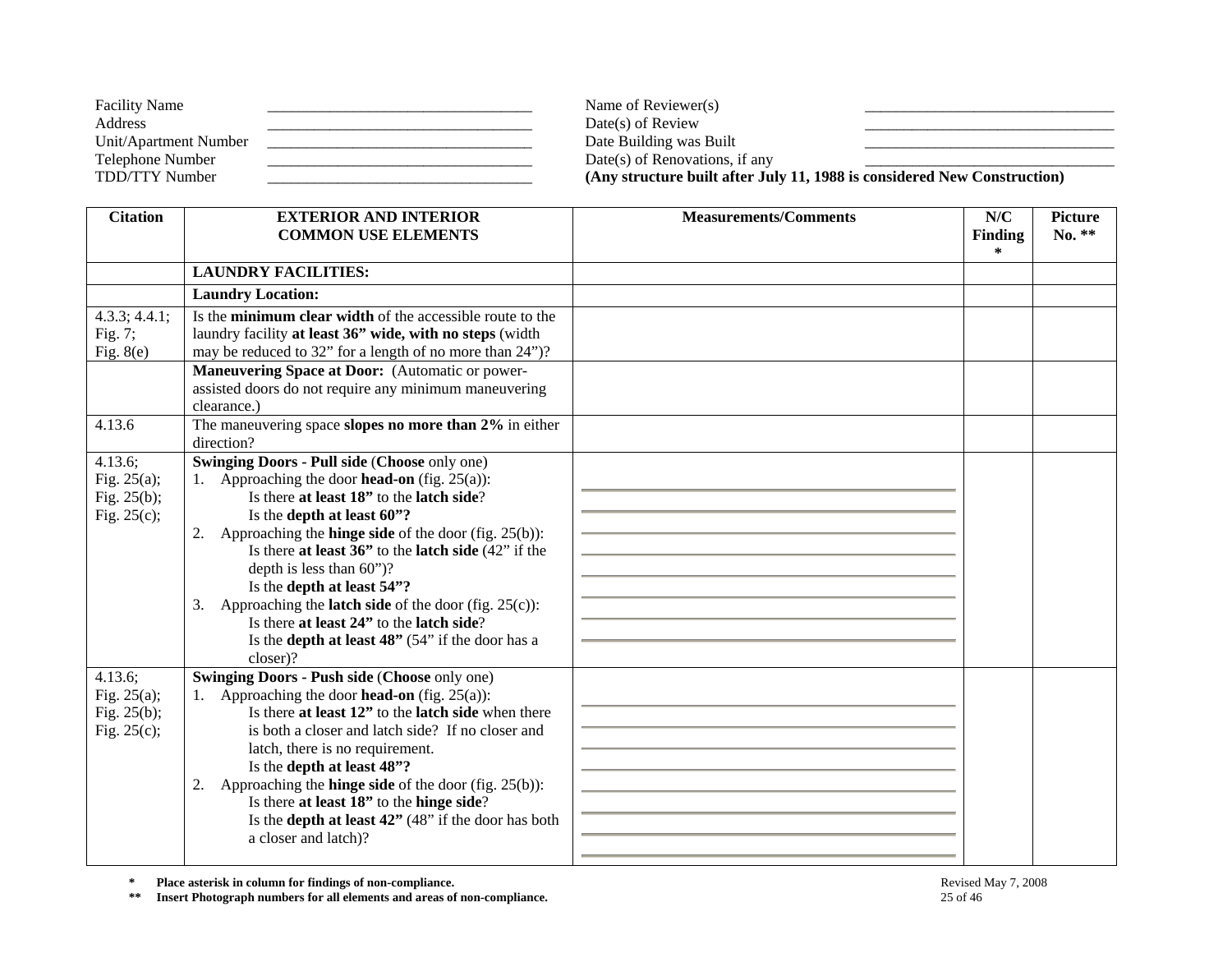| <b>Citation</b>                            | <b>EXTERIOR AND INTERIOR</b><br><b>COMMON USE ELEMENTS</b>                                                                                                                                                                                                                                                  | <b>Measurements/Comments</b> | N/C<br>Finding<br>∗ | <b>Picture</b><br>No. ** |
|--------------------------------------------|-------------------------------------------------------------------------------------------------------------------------------------------------------------------------------------------------------------------------------------------------------------------------------------------------------------|------------------------------|---------------------|--------------------------|
|                                            | <b>LAUNDRY FACILITIES:</b>                                                                                                                                                                                                                                                                                  |                              |                     |                          |
|                                            | 3. Approaching the <b>latch side</b> of the door (fig. $25(c)$ ):<br>Is there at least 24" to the latch side?<br>Is the <b>depth at least 42</b> " (48" if the door has a<br>closer)?                                                                                                                       |                              |                     |                          |
| 4.13.5;<br>Fig. 24;<br>4.13.4;<br>4.13.10; | Clear Door Width is at least 32"? (Measured from the<br>door face to the opposite stop when the door is open $90^{\circ}$ .)<br>(At double doors, measure using only one door.)<br>Does the door take more than 3 seconds to close? (From<br>an open position of $70^{\circ}$ to a point 3" from the latch) |                              |                     |                          |
| 4.13.9;<br>4.13.11;                        | <b>Door Hardware:</b><br>1. Does not require tight grasping or twisting to<br>operate? (Lever or push/pulls are acceptable types.)<br>2. Mounted no higher than 48" above the floor?<br>(Including common use dead bolts.)<br>For interior doors only, opening force is no more than<br>3.<br>5 pounds?     |                              |                     |                          |
| 4.13.8;                                    | <b>Thresholds:</b><br>The threshold is no higher than $\frac{3}{4}$ (1/2" in New<br>Construction)?<br>Is the threshold beveled?<br>2.                                                                                                                                                                       |                              |                     |                          |
| 4.34.7.2;                                  | Minimum of 1 front-loading washer and dryer?                                                                                                                                                                                                                                                                |                              |                     |                          |
| 4.2.5;<br>4.2.6                            | <b>Clear floor space</b> at least $\overline{30}$ " wide x 48" deep? (For<br>more reach range options, see "Controls" on page 4.)<br>2. Front approach (fig. $5(a)$ ): mounted no higher than<br>48" above the floor?<br>Side approach (fig. $6(b)$ ): mounted no higher than<br>3.<br>54" above the floor? |                              |                     |                          |
| $\overline{4.27.4}$ ;<br>4.34.7.3;         | Are machine controls <b>operable</b> with one hand without tight<br>grasping, pinching, or twisting of the wrist?                                                                                                                                                                                           |                              |                     |                          |
| 4.1.2(17);<br>4.32.3;<br>4.32.4            | Fixed or built-in tables and work surfaces:<br>Top is between 28" and 34" above the floor?<br>1.<br>Clear floor space is 30" by 48" that extends 19" under<br>2.<br>the table or work surface?<br>Knee space is at least 27" high?                                                                          |                              |                     |                          |
| $\ast$<br>$\pm\,\pm$                       | Place asterisk in column for findings of non-compliance.<br>Insert Photograph numbers for all elements and areas of non-compliance.                                                                                                                                                                         | 26 of 46                     | Revised May 7, 2008 |                          |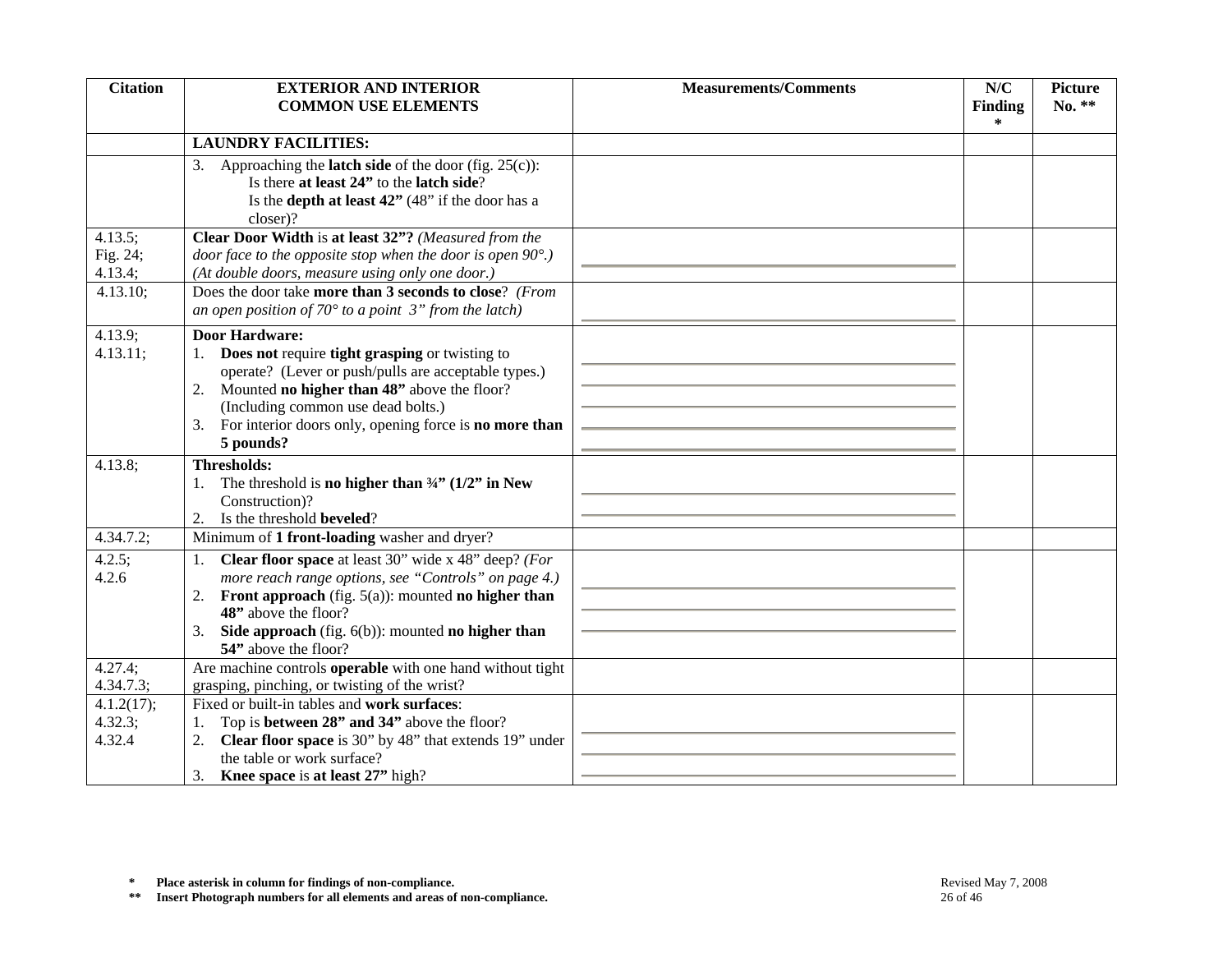| <b>Facility Name</b>  | Name of Reviewer(s)            |                                                                          |
|-----------------------|--------------------------------|--------------------------------------------------------------------------|
| Address               | $Date(s)$ of Review            |                                                                          |
| Unit/Apartment Number | Date Building was Built        |                                                                          |
| Telephone Number      | Date(s) of Renovations, if any |                                                                          |
| TDD/TTY Number        |                                | (Any structure built after July 11, 1988 is considered New Construction) |

| <b>Citation</b> | <b>EXTERIOR AND INTERIOR</b>                                                                                  | <b>Measurements/Comments</b> | N/C            | <b>Picture</b> |
|-----------------|---------------------------------------------------------------------------------------------------------------|------------------------------|----------------|----------------|
|                 | <b>COMMON USE ELEMENTS</b>                                                                                    |                              | <b>Finding</b> | No. **         |
|                 |                                                                                                               |                              | $\ast$         |                |
|                 | <b>DUMPSTERS AND TRASH CHUTES:</b>                                                                            |                              |                |                |
|                 | <b>Location:</b>                                                                                              |                              |                |                |
| 4.3.3; 4.4.1;   | Is the minimum clear width of the accessible route to this                                                    |                              |                |                |
| Fig. 7;         | space at least 36" wide, with no steps (width may be                                                          |                              |                |                |
| Fig. $8(e)$     | reduced to 32" for a length of no more than 24")?                                                             |                              |                |                |
| 4.13.6          | Maneuvering Space at door or gate: (Automatic or                                                              |                              |                |                |
|                 | power-assisted doors do not require maneuvering space.)                                                       |                              |                |                |
| 4.13.6          | The maneuvering space slopes no more than 2% in either                                                        |                              |                |                |
|                 | direction?                                                                                                    |                              |                |                |
| 4.13.6;         | <b>Swinging Doors - Pull side (Choose only one)</b>                                                           |                              |                |                |
| Fig. $25(a)$ ;  | 1. Approaching the door <b>head-on</b> (fig. $25(a)$ ):                                                       |                              |                |                |
| Fig. $25(b)$ ;  | Is there at least 18" to the latch side?                                                                      |                              |                |                |
| Fig. $25(c)$ ;  | Is the depth at least 60"?                                                                                    |                              |                |                |
|                 | Approaching the <b>hinge side</b> of the door (fig. $25(b)$ ):<br>2.                                          |                              |                |                |
|                 | Is there at least $36$ " to the latch side $(42)$ " if the                                                    |                              |                |                |
|                 | depth is less than $60$ ")?                                                                                   |                              |                |                |
|                 | Is the depth at least 54"?                                                                                    |                              |                |                |
|                 | Approaching the <b>latch side</b> of the door (fig. $25(c)$ ):<br>3.                                          |                              |                |                |
|                 | Is there at least 24" to the latch side?                                                                      |                              |                |                |
|                 | Is the depth at least 48" (54" if the door has a                                                              |                              |                |                |
|                 | closer)?                                                                                                      |                              |                |                |
| 4.13.6;         | <b>Swinging Doors - Push side (Choose only one)</b>                                                           |                              |                |                |
| Fig. $25(a)$ ;  | 1. Approaching the door <b>head-on</b> (fig. $25(a)$ ):<br>Is there at least 12" to the latch side when there |                              |                |                |
| Fig. 25(b);     | is both a closer and latch side? If no closer and                                                             |                              |                |                |
| Fig. $25(c)$ ;  | latch, there is no requirement.                                                                               |                              |                |                |
|                 | Is the depth at least 48"?                                                                                    |                              |                |                |
|                 | 2. Approaching the <b>hinge side</b> of the door (fig. $25(b)$ ):                                             |                              |                |                |
|                 | Is there at least 18" to the hinge side?                                                                      |                              |                |                |
|                 | Is the <b>depth at least 42</b> " $(48)$ " if the door has both                                               |                              |                |                |
|                 | a closer and latch)?                                                                                          |                              |                |                |
|                 |                                                                                                               |                              |                |                |
|                 |                                                                                                               |                              |                |                |

**\*\* Insert Photograph numbers for all elements and areas of non-compliance.** 27 of 46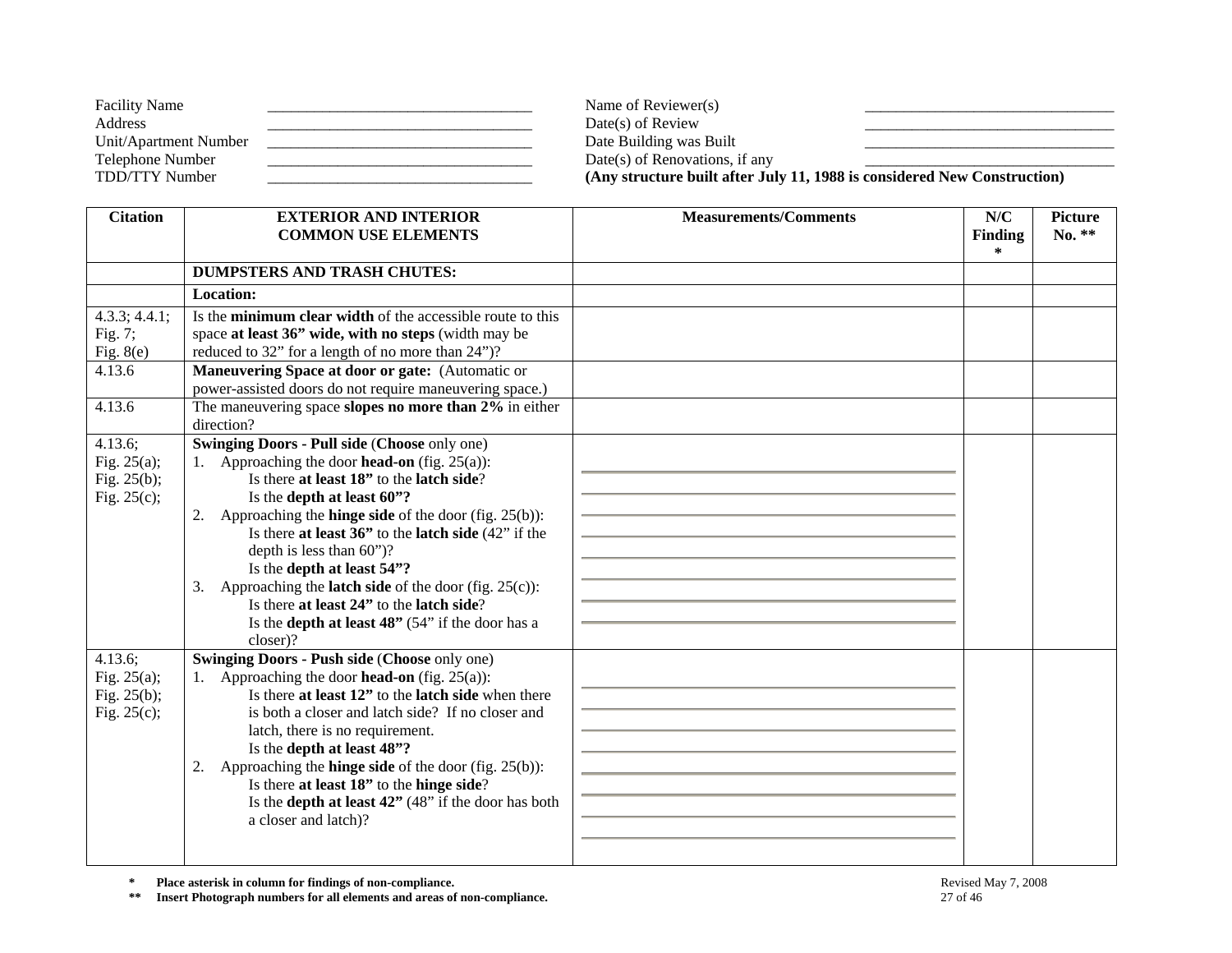| <b>Citation</b>                                                                                                                                                                                    | <b>EXTERIOR AND INTERIOR</b><br><b>COMMON USE ELEMENTS</b>                                                                                                                                                                                                                                                              | <b>Measurements/Comments</b> | N/C<br><b>Finding</b><br>∗ | <b>Picture</b><br>No. ** |
|----------------------------------------------------------------------------------------------------------------------------------------------------------------------------------------------------|-------------------------------------------------------------------------------------------------------------------------------------------------------------------------------------------------------------------------------------------------------------------------------------------------------------------------|------------------------------|----------------------------|--------------------------|
|                                                                                                                                                                                                    | <b>DUMPSTERS AND TRASH CHUTES:</b>                                                                                                                                                                                                                                                                                      |                              |                            |                          |
|                                                                                                                                                                                                    | 3. Approaching the <b>latch side</b> of the door (fig. $25(c)$ ):<br>Is there at least 24" to the latch side?<br>Is depth at least 42" (48" if door has a closer)?                                                                                                                                                      |                              |                            |                          |
| 4.13.5;<br>Fig. 24;<br>4.13.4;<br>4.13.10;                                                                                                                                                         | Clear Door Width is at least 32"? (Measured from the<br>door face to the opposite stop when the door is open $90^\circ$ .)<br>(At double doors, measure using only one door.)<br>Does the door take more than 3 seconds to close? (From<br>an open position of $70^{\circ}$ to a point $3"$ from the latch)             |                              |                            |                          |
| 4.13.9;<br>4.13.11;                                                                                                                                                                                | <b>Door Hardware:</b><br>Does not require tight grasping or twisting to<br>1.<br>operate? (Lever or push/pulls are acceptable types.)<br>Mounted no higher than 48" above the floor?<br>2.<br>(Including common use dead bolts.)<br>For interior doors only, opening force is no more than<br>3.<br>5 pounds?           |                              |                            |                          |
| 4.13.8;                                                                                                                                                                                            | <b>Thresholds:</b><br>The threshold is no higher than $\frac{3}{4}$ (1/2" in New<br>1.<br>Construction)?<br>2. Is the threshold <b>beveled</b> ?                                                                                                                                                                        |                              |                            |                          |
| 4.2.5;<br>4.2.6;                                                                                                                                                                                   | <b>Controls:</b><br><b>Clear floor space at least 30"</b> wide x 48" deep? (For<br>1.<br>more reach range options, see "Controls" on page 4.)<br>2. Front approach (fig. $5(a)$ ): mounted no higher than<br>48" above the floor?<br>Side approach (fig. $6(b)$ ): mounted no higher than<br>3.<br>54" above the floor? |                              |                            |                          |
| 4.27.4;                                                                                                                                                                                            | Are machine controls <b>operable</b> with one hand without tight<br>grasping, pinching, or twisting of the wrist?                                                                                                                                                                                                       |                              |                            |                          |
|                                                                                                                                                                                                    |                                                                                                                                                                                                                                                                                                                         |                              |                            |                          |
| Place asterisk in column for findings of non-compliance.<br>$\approx$<br>Revised May 7, 2008<br>Insert Photograph numbers for all elements and areas of non-compliance.<br>$\pm$ $\pm$<br>28 of 46 |                                                                                                                                                                                                                                                                                                                         |                              |                            |                          |

**\*** Place asterisk in column for findings of non-compliance.<br> **\*\*** Insert Photograph numbers for all elements and areas of non-compliance.<br>
28 of 46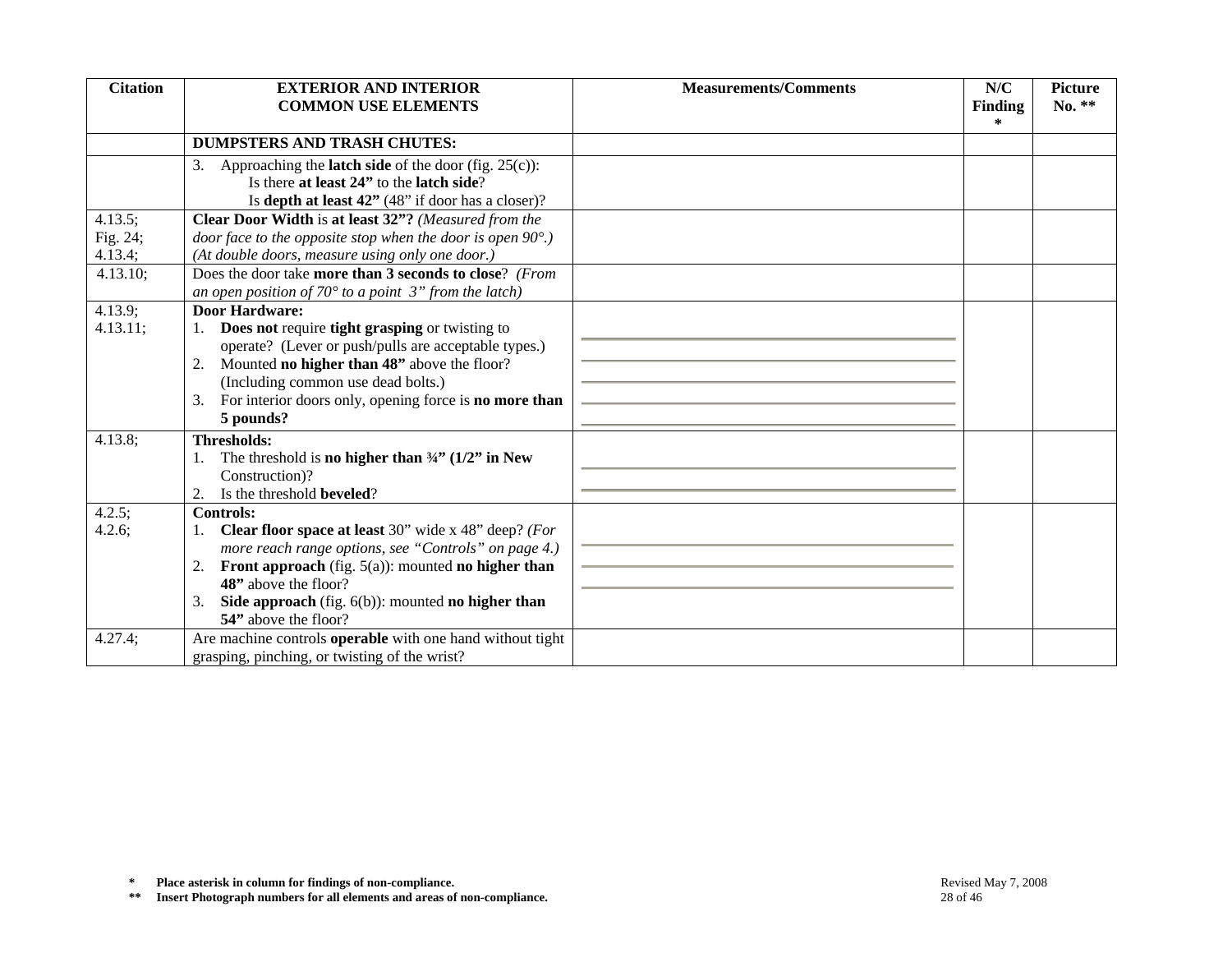| <b>Facility Name</b>  | Name of Reviewer(s)            |                                                                          |
|-----------------------|--------------------------------|--------------------------------------------------------------------------|
| Address               | $Date(s)$ of Review            |                                                                          |
| Unit/Apartment Number | Date Building was Built        |                                                                          |
| Telephone Number      | Date(s) of Renovations, if any |                                                                          |
| TDD/TTY Number        |                                | (Any structure built after July 11, 1988 is considered New Construction) |

| <b>Citation</b> | <b>EXTERIOR AND INTERIOR</b><br><b>COMMON USE ELEMENTS</b>                              | <b>Measurements/Comments</b> | N/C<br><b>Finding</b> | <b>Picture</b><br>No. ** |
|-----------------|-----------------------------------------------------------------------------------------|------------------------------|-----------------------|--------------------------|
|                 |                                                                                         |                              | $\ast$                |                          |
|                 | CLOTHES LINES, PICNIC AREA, PLAY                                                        |                              |                       |                          |
|                 | <b>EQUIPMENT, OTHER:</b>                                                                |                              |                       |                          |
|                 | <b>Location:</b>                                                                        |                              |                       |                          |
| 4.3.3; 4.4.1;   | Is the <b>minimum clear width</b> of the accessible route to this                       |                              |                       |                          |
| Fig. $7;$       | space at least 36" wide, with no step (width may be                                     |                              |                       |                          |
| Fig. $8(e)$ ;   | reduced to 32" for a length of no more than 24")?                                       |                              |                       |                          |
| 4.13.6          | Maneuvering Space at door or gate: (Automatic or                                        |                              |                       |                          |
|                 | power-assisted doors do not require maneuvering space.)                                 |                              |                       |                          |
| 4.13.6          | The maneuvering space slopes no more than 2% in either                                  |                              |                       |                          |
|                 | direction?                                                                              |                              |                       |                          |
| 4.13.6;         | <b>Swinging Doors - Pull side (Choose only one)</b>                                     |                              |                       |                          |
| Fig. $25(a)$ ;  | 1. Approaching the door <b>head-on</b> (fig. 25(a)):                                    |                              |                       |                          |
| Fig. $25(b)$ ;  | Is there at least 18" to the latch side?                                                |                              |                       |                          |
| Fig. $25(c)$ ;  | Is the depth at least 60"?                                                              |                              |                       |                          |
|                 | Approaching the <b>hinge side</b> of the door (fig. $25(b)$ ):<br>2.                    |                              |                       |                          |
|                 | Is there at least $36$ " to the latch side $(42)$ " if the                              |                              |                       |                          |
|                 | depth is less than $60$ ")?                                                             |                              |                       |                          |
|                 | Is the depth at least 54"?                                                              |                              |                       |                          |
|                 | Approaching the <b>latch side</b> of the door (fig. $25(c)$ ):<br>3.                    |                              |                       |                          |
|                 | Is there at least 24" to the latch side?                                                |                              |                       |                          |
|                 | Is depth at least 48" (54" if door has a closer)?                                       |                              |                       |                          |
| 4.13.6;         | <b>Swinging Doors - Push side (Choose only one)</b>                                     |                              |                       |                          |
| Fig. $25(a)$ ;  | 1. Approaching the door <b>head-on</b> (fig. 25(a)):                                    |                              |                       |                          |
| Fig. $25(b)$ ;  | Is there at least 12" to the latch side when there                                      |                              |                       |                          |
| Fig. $25(c)$ ;  | is both a closer and latch side? If no closer and                                       |                              |                       |                          |
|                 | latch, there is no requirement.                                                         |                              |                       |                          |
|                 | Is the depth at least 48"?                                                              |                              |                       |                          |
|                 | 2. Approaching the <b>hinge side</b> of the door (fig. $25(b)$ ):                       |                              |                       |                          |
|                 | Is there at least 18" to the hinge side?                                                |                              |                       |                          |
|                 | Is the <b>depth at least 42</b> " $(48)$ " if the door has both<br>a closer and latch)? |                              |                       |                          |
|                 |                                                                                         |                              |                       |                          |
|                 |                                                                                         |                              |                       |                          |

**\*\* Insert Photograph numbers for all elements and areas of non-compliance.** 29 of 46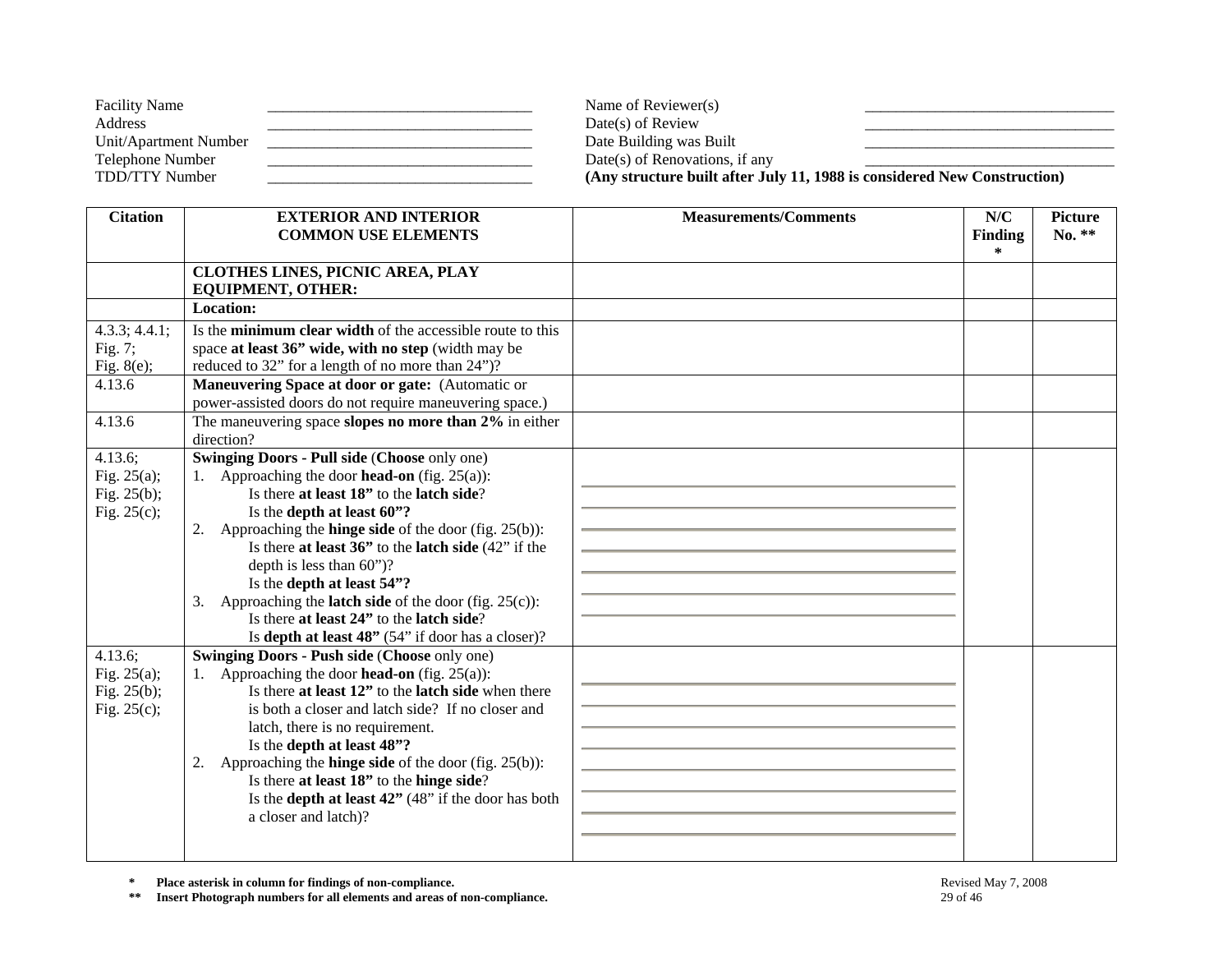| <b>Citation</b> | <b>EXTERIOR AND INTERIOR</b><br><b>COMMON USE ELEMENTS</b>                                                                  | <b>Measurements/Comments</b> | N/C<br>Finding<br>∗ | <b>Picture</b><br>No. ** |
|-----------------|-----------------------------------------------------------------------------------------------------------------------------|------------------------------|---------------------|--------------------------|
|                 | <b>CLOTHES LINES, PICNIC AREA, PLAY</b>                                                                                     |                              |                     |                          |
|                 | <b>EQUIPMENT, OTHER:</b>                                                                                                    |                              |                     |                          |
|                 | 3. Approaching the <b>latch side</b> of the door (fig. $25(c)$ ):                                                           |                              |                     |                          |
|                 | Is there at least 24" to the latch side?                                                                                    |                              |                     |                          |
|                 | Is depth at least 42" (48" if door has a closer)?                                                                           |                              |                     |                          |
| 4.13.5;         | Clear Door Width is at least 32"? (Measured from the                                                                        |                              |                     |                          |
| Fig. 24;        | door face to the opposite stop when the door is open $90^{\circ}$ .)                                                        |                              |                     |                          |
| 4.13.4;         | (At double doors, measure using only one door.)                                                                             |                              |                     |                          |
| 4.13.10;        | Does the door take more than 3 seconds to close? (From                                                                      |                              |                     |                          |
|                 | an open position of $70^{\circ}$ to a point 3" from the latch)                                                              |                              |                     |                          |
| 4.13.9;         | <b>Door Hardware:</b>                                                                                                       |                              |                     |                          |
| 4.13.11;        | 1. Does not require tight grasping or twisting to                                                                           |                              |                     |                          |
|                 | operate? (Lever or push/pulls are acceptable types.)                                                                        |                              |                     |                          |
|                 | 2. Mounted <b>no higher than 48</b> " above the floor?                                                                      |                              |                     |                          |
|                 | (Including common use dead bolts.)                                                                                          |                              |                     |                          |
|                 | 3. For interior doors only, opening force is <b>no more than</b><br>5 pounds?                                               |                              |                     |                          |
|                 |                                                                                                                             |                              |                     |                          |
| 4.13.8;         | <b>Thresholds:</b>                                                                                                          |                              |                     |                          |
|                 | 1. For all other doors, the threshold is <b>no higher than</b> $\frac{3}{4}$                                                |                              |                     |                          |
|                 | $(1/2"$ in New Construction)?                                                                                               |                              |                     |                          |
|                 | 2. Is the threshold <b>beveled</b> ?                                                                                        |                              |                     |                          |
| 4.2.5;          | <b>Controls:</b>                                                                                                            |                              |                     |                          |
| 4.2.6;          | <b>Clear floor space at least</b> 30" wide x 48" deep? (For<br>1.                                                           |                              |                     |                          |
|                 | more reach range options, see "Controls" on page 4.)<br><b>Front approach</b> (fig. $5(a)$ ): mounted <b>no higher than</b> |                              |                     |                          |
|                 | 2.<br>48" above the floor?                                                                                                  |                              |                     |                          |
|                 | Side approach (fig. 6(b)): mounted no higher than<br>3.                                                                     |                              |                     |                          |
|                 | 54" above the floor?                                                                                                        |                              |                     |                          |
| 4.27.4;         | Are machine controls <b>operable</b> with one hand without tight                                                            |                              |                     |                          |
|                 | grasping, pinching, or twisting of the wrist?                                                                               |                              |                     |                          |
|                 |                                                                                                                             |                              |                     |                          |
|                 |                                                                                                                             |                              |                     |                          |
|                 |                                                                                                                             |                              |                     |                          |
|                 |                                                                                                                             |                              |                     |                          |
|                 |                                                                                                                             |                              |                     |                          |
|                 |                                                                                                                             |                              |                     |                          |
|                 |                                                                                                                             |                              |                     |                          |
|                 |                                                                                                                             |                              |                     |                          |
|                 |                                                                                                                             |                              |                     |                          |
| $\approx$       | Place asterisk in column for findings of non-compliance.                                                                    |                              | Revised May 7, 2008 |                          |
| $\pm$ $\pm$     | Insert Photograph numbers for all elements and areas of non-compliance.                                                     | 30 of 46                     |                     |                          |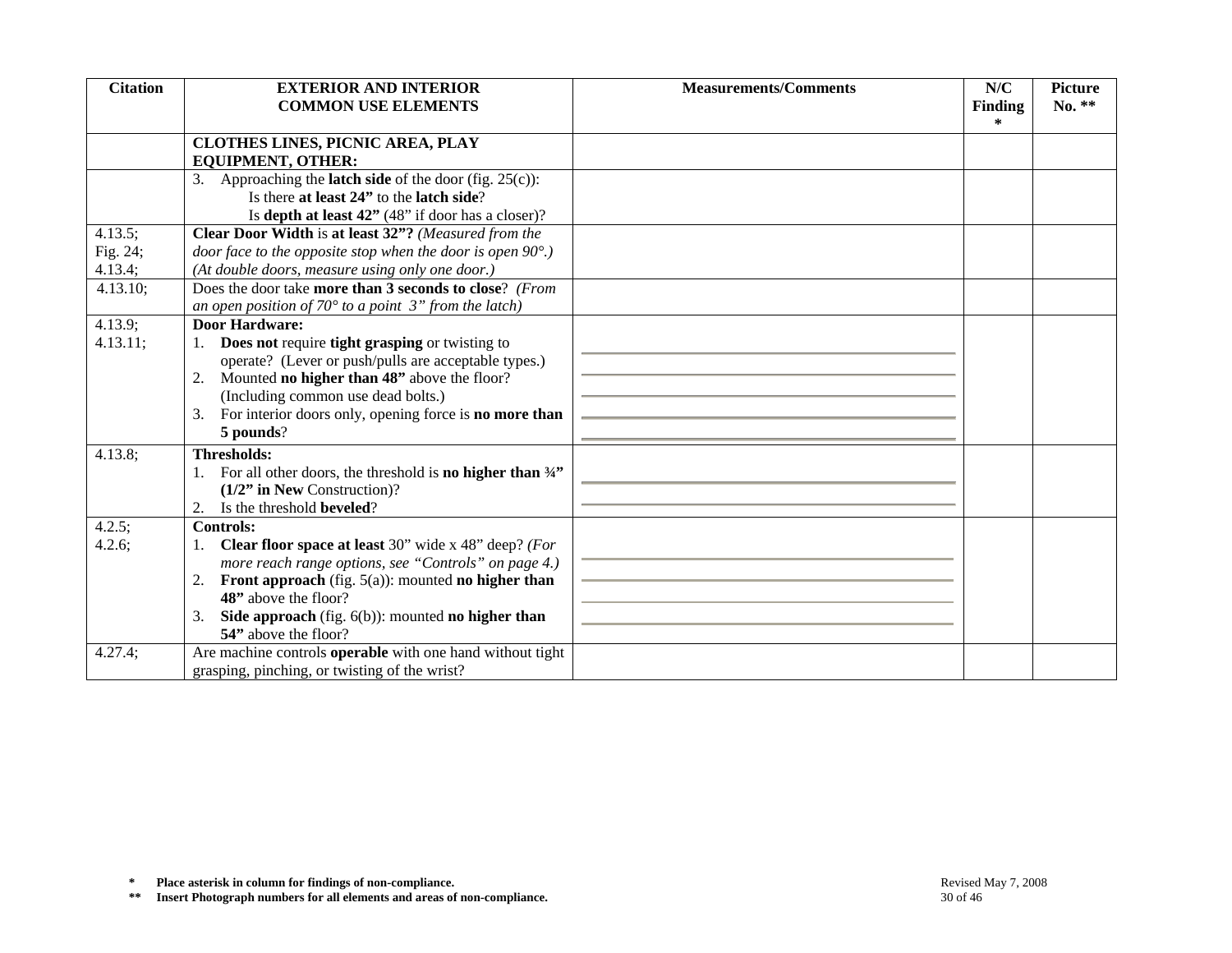| <b>Facility Name</b>  | Name of Reviewer(s)            |                                                                          |
|-----------------------|--------------------------------|--------------------------------------------------------------------------|
| Address               | $Date(s)$ of Review            |                                                                          |
| Unit/Apartment Number | Date Building was Built        |                                                                          |
| Telephone Number      | Date(s) of Renovations, if any |                                                                          |
| TDD/TTY Number        |                                | (Any structure built after July 11, 1988 is considered New Construction) |

| <b>Citation</b>                                               | <b>EXTERIOR AND INTERIOR</b>                                                                                                                                                                                                                                                                                                                                                                                                                                                                                                                                                                                               | <b>Measurements/Comments</b> | N/C                      | <b>Picture</b> |
|---------------------------------------------------------------|----------------------------------------------------------------------------------------------------------------------------------------------------------------------------------------------------------------------------------------------------------------------------------------------------------------------------------------------------------------------------------------------------------------------------------------------------------------------------------------------------------------------------------------------------------------------------------------------------------------------------|------------------------------|--------------------------|----------------|
|                                                               | <b>COMMON USE ELEMENTS</b>                                                                                                                                                                                                                                                                                                                                                                                                                                                                                                                                                                                                 |                              | <b>Finding</b><br>$\ast$ | $No. **$       |
|                                                               | <b>MISCELLANEOUS:</b>                                                                                                                                                                                                                                                                                                                                                                                                                                                                                                                                                                                                      |                              |                          |                |
|                                                               | <b>Misc. Location:</b>                                                                                                                                                                                                                                                                                                                                                                                                                                                                                                                                                                                                     |                              |                          |                |
|                                                               | <b>Community Kitchen:</b> (If existing construction (built<br>before July 11, 1988), survey only the portions that<br>residents and their guests use.)                                                                                                                                                                                                                                                                                                                                                                                                                                                                     |                              |                          |                |
| 4.1.2(12);<br>4.2.4.1;<br>4.2.5;<br>4.2.6;<br>4.24.3;<br>4.27 | <b>Community Kitchen Sink Controls:</b><br>Are controls operable with one hand without tight<br>1.<br>grasping or twisting?<br>Is the clear floor space at least 30" x 48"?<br>2.<br>If forward reach,<br>3.<br>a. Is the maximum height for the controls <b>no more</b><br>than $44$ "?<br>b. Are the controls <b>no more than 25</b> " from the<br>front edge?<br>If side reach.<br>4.<br>a. Is the sink counter no higher than 34"?<br>b. Are the controls <b>no more than 24</b> " from the<br>front edge?                                                                                                             |                              |                          |                |
| 4.1.2(17);<br>4.32.4                                          | Is the portion of the work surface no higher than 34"?                                                                                                                                                                                                                                                                                                                                                                                                                                                                                                                                                                     |                              |                          |                |
| 4.1.2(11);<br>4.2.5;<br>$4.2.6$ ;<br>4.27                     | Community Kitchen Storage: (survey one of each type.)<br>Are controls operable with one hand without tight<br>1.<br>grasping or twisting?<br>2. Is the <b>clear floor space at least</b> 30" x 48"?<br>3.<br>If forward reach, is the operating hardware and at<br>least one shelf between 15" and 48" (44" if reaching<br>over an obstruction that's at least 20" deep)?<br>If side reach, is the operating hardware and at least<br>4.<br>one shelf between 9" and 54" (46" if reaching over an<br>obstruction no higher than 34" and more than 10"<br>deep. Cannot reach over an obstruction more than 34"<br>$tall.$ ? |                              |                          |                |

**\*\* Insert Photograph numbers for all elements and areas of non-compliance.** 31 of 46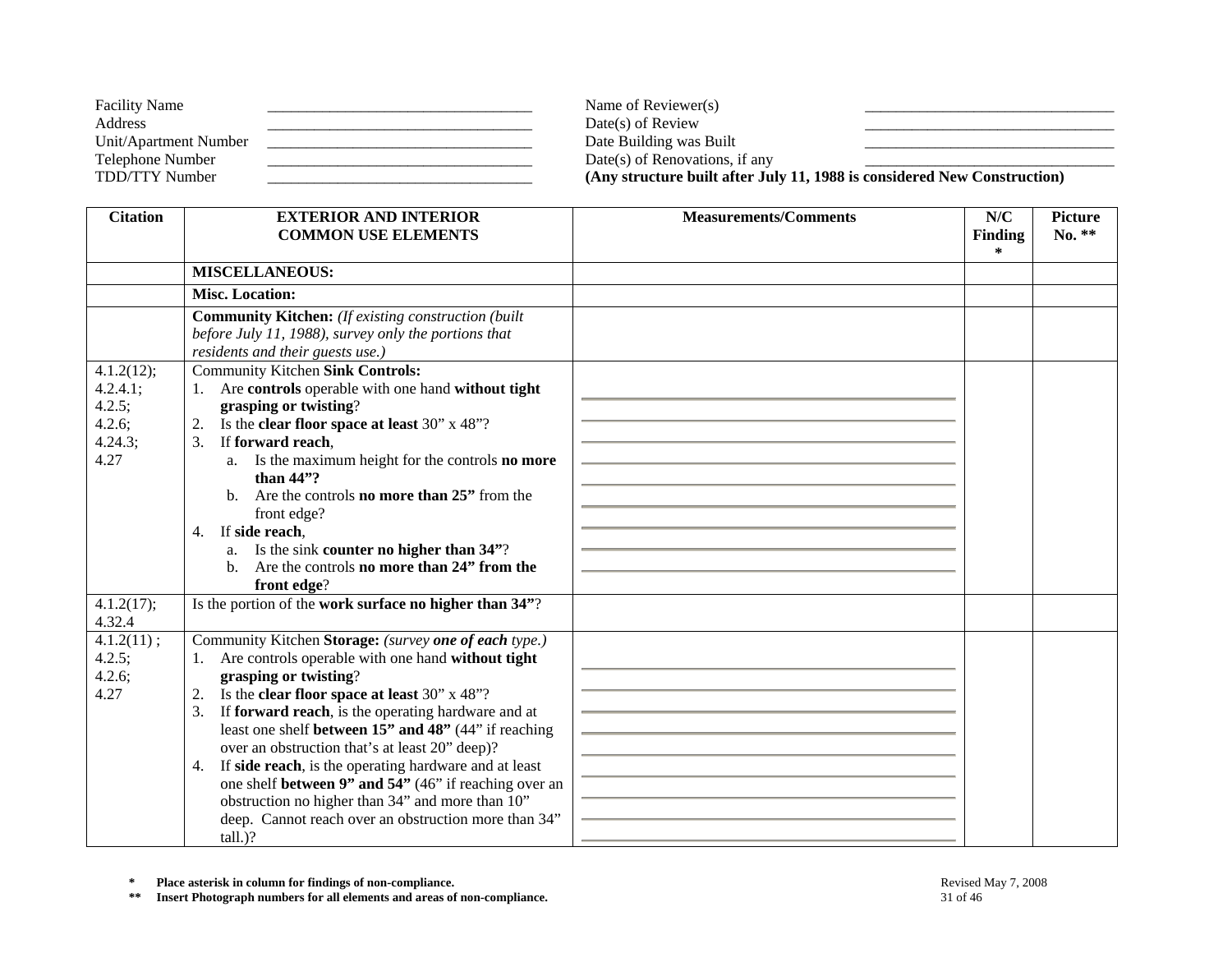| <b>Citation</b>                | <b>EXTERIOR AND INTERIOR</b><br><b>COMMON USE ELEMENTS</b>                                                                                                                                                                                                                                                                                                         | <b>Measurements/Comments</b> | N/C<br>Finding<br>$\ast$ | <b>Picture</b><br>No. ** |
|--------------------------------|--------------------------------------------------------------------------------------------------------------------------------------------------------------------------------------------------------------------------------------------------------------------------------------------------------------------------------------------------------------------|------------------------------|--------------------------|--------------------------|
|                                | <b>MISCELLANEOUS:</b>                                                                                                                                                                                                                                                                                                                                              |                              |                          |                          |
| 4.1.2(16);                     | Telephones: (At least one accessible telephone must be<br>provided at each bank of telephones and individual<br>telephone location)                                                                                                                                                                                                                                |                              |                          |                          |
| 4.31.2;                        | Clear Floor Space at least 30" x 48" for a parallel<br>approach or a forward approach.)                                                                                                                                                                                                                                                                            |                              |                          |                          |
| 4.31.3;<br>4.2.5;<br>4.2.6;    | <b>Telephone Mount Height:</b><br>1. The highest operable part of phone is <b>no higher than</b><br>54" if a parallel approach site impracticality used or<br>48" if a forward approach is used?<br>On a single floor or on the site, if there are two or<br>2.<br>more groups of telephones, if there at least one<br>telephone that provides a forward approach? |                              |                          |                          |
| 4.1.2(16)(b)<br>4.31.5;        | Is there at least one telephone with Volume Control?                                                                                                                                                                                                                                                                                                               |                              |                          |                          |
| 4.31.8;                        | Telephone Cord at least 29" long?                                                                                                                                                                                                                                                                                                                                  |                              |                          |                          |
| 4.4.1;<br>Fig. $8(a)$ &<br>(b) | <b>Protruding Object:</b><br>1. If wall mounted, is the leading edge of the telephone<br>more than 27" above the floor and projects more<br>than 4" into the circulation path? ("Yes" is a<br>violation.)<br>2. If post mounted, is the leading edge of the telephone<br>more than 27" above the floor and projects more than<br>12" into the circulation path?    |                              |                          |                          |
| 4.33.7;                        | Assistive Listening Systems (public meeting rooms);<br>Assistive Listening System provided?<br>1.<br>If so, what type $(s)$ ?<br>2.<br>How are these made available?<br>3.                                                                                                                                                                                         |                              |                          |                          |
| $\ast$<br>$\pm\,\pm$           | Place asterisk in column for findings of non-compliance.<br>Insert Photograph numbers for all elements and areas of non-compliance.                                                                                                                                                                                                                                | 32 of 46                     | Revised May 7, 2008      |                          |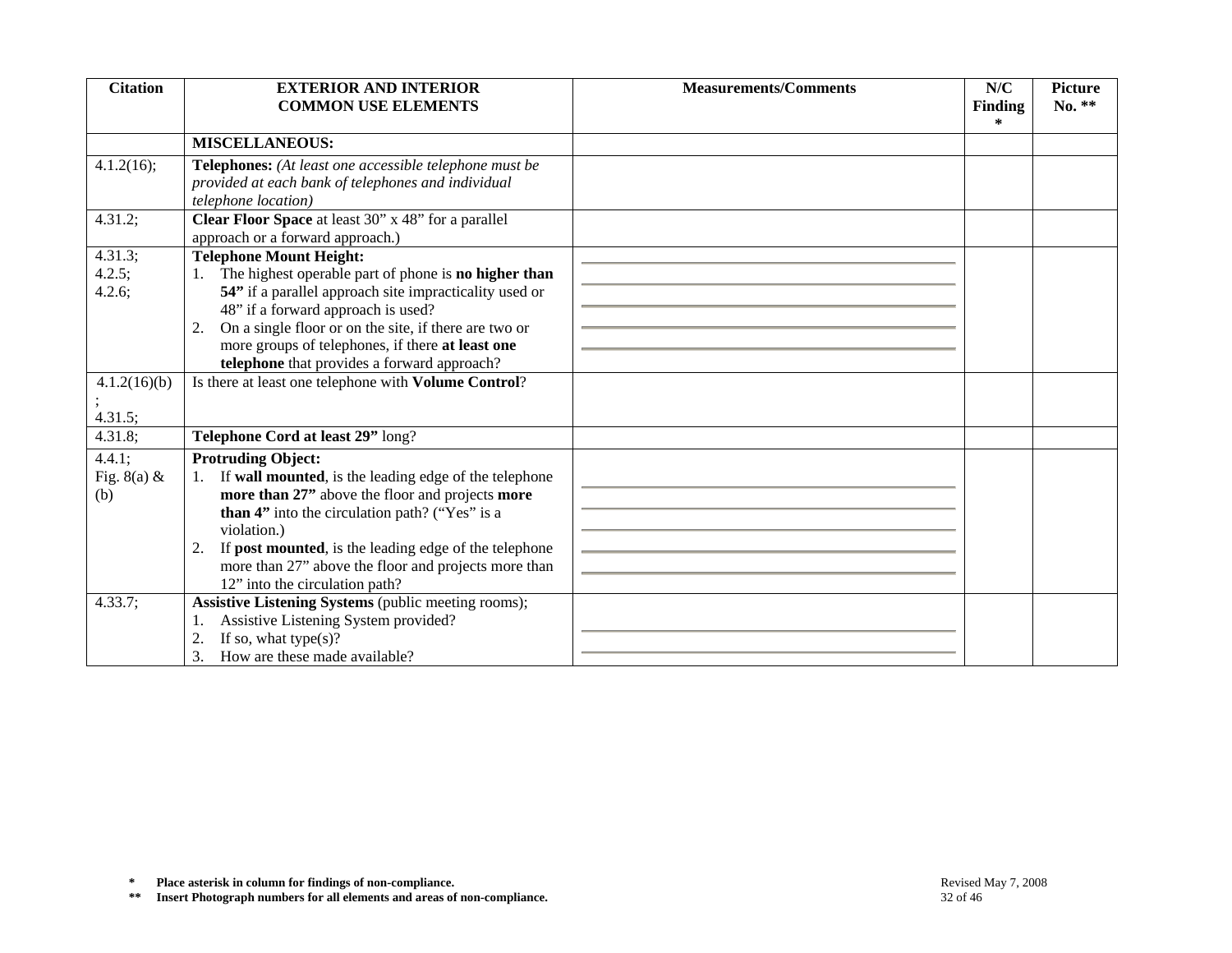| <b>Facility Name</b>  | Name of Reviewer(s)            |                                                                          |
|-----------------------|--------------------------------|--------------------------------------------------------------------------|
| Address               | $Date(s)$ of Review            |                                                                          |
| Unit/Apartment Number | Date Building was Built        |                                                                          |
| Telephone Number      | Date(s) of Renovations, if any |                                                                          |
| TDD/TTY Number        |                                | (Any structure built after July 11, 1988 is considered New Construction) |

| <b>Citation</b> | <b>DWELLING UNIT ACCESSIBLE ELEMENTS</b>                                                                      | <b>Measurements/Comments</b> | N/C            | <b>Picture</b> |
|-----------------|---------------------------------------------------------------------------------------------------------------|------------------------------|----------------|----------------|
|                 |                                                                                                               |                              | <b>Finding</b> | No. **         |
|                 |                                                                                                               |                              | $\ast$         |                |
|                 | <b>DWELLING UNIT/ACCESSIBLE ROUTE:</b>                                                                        |                              |                |                |
|                 | (Includes private outdoor spaces such as balconies, patios,                                                   |                              |                |                |
|                 | clothes lines, trash receptacle areas, etc.) (Use pages $2 -$                                                 |                              |                |                |
|                 | 32 for all common use elements.)                                                                              |                              |                |                |
|                 | <b>Route Location:</b>                                                                                        |                              |                |                |
|                 | <b>ENTRANCE DOOR</b>                                                                                          |                              |                |                |
| 4.13.6          | <b>Maneuvering Space:</b> (Automatic or power-assisted doors                                                  |                              |                |                |
|                 | do not require any minimum maneuvering clearance.)                                                            |                              |                |                |
| 4.34.2(6);      | The maneuvering space slopes no more than 2% in either                                                        |                              |                |                |
| 4.13.6          | direction?                                                                                                    |                              |                |                |
| 4.34.2(6);      | <b>Swinging Doors - Pull side (Choose only one)</b>                                                           |                              |                |                |
| 4.13.6;         | 1. Approaching the door <b>head-on</b> (fig. 25(a)):                                                          |                              |                |                |
| Fig. $25(a)$ ;  | Is there at least 18" to the latch side?                                                                      |                              |                |                |
| Fig. 25(b);     | Is the depth at least 60"?                                                                                    |                              |                |                |
| Fig. $25(c)$ ;  | 2. Approaching the <b>hinge side</b> of the door (fig. $25(b)$ ):                                             |                              |                |                |
|                 | Is there at least $36$ " to the latch side $(42)$ " if the                                                    |                              |                |                |
|                 | depth is less than 60")?                                                                                      |                              |                |                |
|                 | Is the depth at least 54"?                                                                                    |                              |                |                |
|                 | Approaching the <b>latch side</b> of the door (fig. $25(c)$ ):<br>3.                                          |                              |                |                |
|                 | Is there at least 24" to the latch side?                                                                      |                              |                |                |
|                 | Is depth at least 48" (54" if door has a closer)?                                                             |                              |                |                |
| 4.34.2(6);      | Swinging Doors - Push side (Choose only one)                                                                  |                              |                |                |
| 4.13.6;         | 1. Approaching the door <b>head-on</b> (fig. 25(a)):                                                          |                              |                |                |
| Fig. $25(a)$ ;  | Is there at least 12" to the latch side when there                                                            |                              |                |                |
| Fig. $25(b)$ ;  | is both a closer and latch side? If no closer and                                                             |                              |                |                |
| Fig. $25(c)$ ;  | latch, there is no requirement.                                                                               |                              |                |                |
|                 | Is the depth at least 48"?                                                                                    |                              |                |                |
|                 | 2. Approaching the <b>hinge side</b> of the door (fig. $25(b)$ ):<br>Is there at least 18" to the hinge side? |                              |                |                |
|                 | Is the <b>depth at least 42</b> " $(48"$ if the door has both                                                 |                              |                |                |
|                 | a closer and latch)?                                                                                          |                              |                |                |
|                 |                                                                                                               |                              |                |                |
|                 |                                                                                                               |                              |                |                |

**\*\* Insert Photograph numbers for all elements and areas of non-compliance.** 33 of 46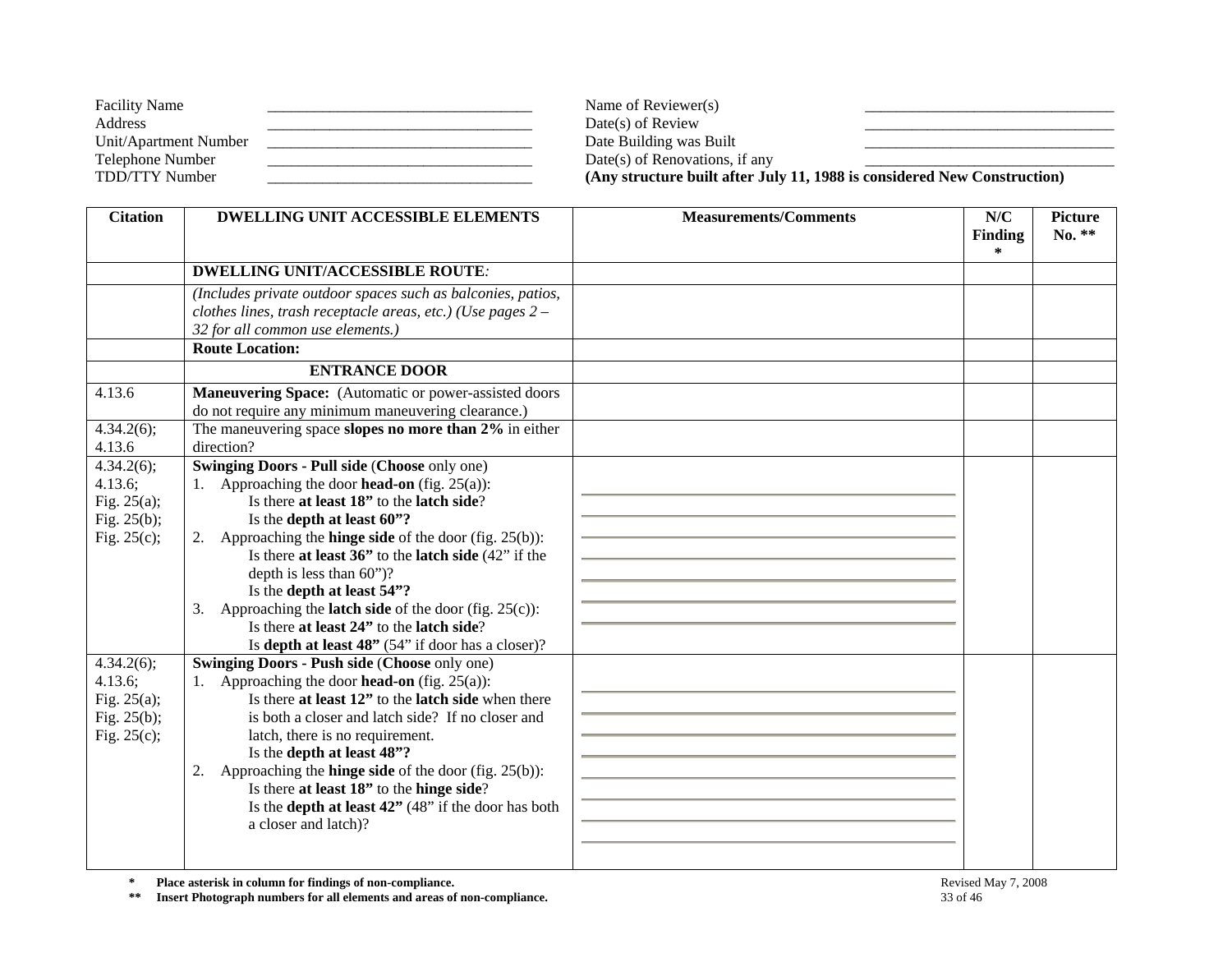| <b>Citation</b>                                 | <b>DWELLING UNIT ACCESSIBLE ELEMENTS</b>                                                                                                                                                                                                                                                         | <b>Measurements/Comments</b> | N/C<br><b>Finding</b> | <b>Picture</b><br>No. ** |
|-------------------------------------------------|--------------------------------------------------------------------------------------------------------------------------------------------------------------------------------------------------------------------------------------------------------------------------------------------------|------------------------------|-----------------------|--------------------------|
|                                                 |                                                                                                                                                                                                                                                                                                  |                              | $\ast$                |                          |
|                                                 | <b>DWELLING UNIT/ACCESSIBLE ROUTE:</b>                                                                                                                                                                                                                                                           |                              |                       |                          |
|                                                 | Approaching the <b>latch side</b> of the door (fig. $25(c)$ ):<br>3.<br>Is there at least 24" to the latch side?<br>Is depth at least $42$ " (48" if door has a closer)?                                                                                                                         |                              |                       |                          |
| 4.34.2(6);<br>4.13.5;<br>Fig. 24;               | Clear Door Width is at least 32"? (Measured from the<br>door face to the opposite stop when the door is open $90^{\circ}$ .)                                                                                                                                                                     |                              |                       |                          |
| 4.34.2(6);<br>4.13.10;                          | Does the door take more than 3 seconds to close? (From<br>an open position of $70^{\circ}$ to a point 3" from the latch)                                                                                                                                                                         |                              |                       |                          |
| 4.34.2(6);<br>4.13.9;<br>4.13.11;               | <b>Door Hardware:</b><br>1. Does not require tight grasping or twisting to<br>operate? (Lever or push/pulls are acceptable types.)<br>2. Mounted no higher than 48" above the floor?<br>(Including dead bolts.)<br>3. For interior doors only, opening force is <b>no more than</b><br>5 pounds? |                              |                       |                          |
| 4.34.2(6);<br>4.13.8;                           | <b>Thresholds:</b><br>The threshold is no higher than $\frac{3}{4}$ (1/2" in New<br>Construction)?<br>2. Is the threshold <b>beveled</b> ?                                                                                                                                                       |                              |                       |                          |
| 4.34.2(3)                                       | <b>ACCESSIBLE ROUTE</b><br>(Must connect the entrance door to the living spaces,<br>kitchen, the accessible bathroom, the accessible bedrooms,<br>and all the dwelling unit outdoor spaces such patios,<br>balconies, clothes lines, and trash receptacles.)                                     |                              |                       |                          |
| 4.34.2(3);<br>4.3.3;<br>4.4.1;<br>Fig. $8(e)$ ; | Is the minimum clear width of the accessible route to this<br>space at least 36" wide, with no steps (width may be<br>reduced to 32" for a length of no more than 24")?                                                                                                                          |                              |                       |                          |
| 4.34.2(2);<br>4.5.1;<br>4.3.8;<br>4.5.2;        | Surface:<br>Firm, stable and slip-resistant?<br>Changes in level between $\frac{1}{4}$ – $\frac{1}{2}$ shall be <b>beveled</b> ?<br>2.<br>Changes in level greater than $\frac{1}{2}$ are ramped?<br>3.                                                                                          |                              |                       |                          |
| 4.34.2(2);<br>4.5.2                             | Must stairs be used as part of the accessible route? ("Yes"<br>is a barrier.)                                                                                                                                                                                                                    |                              |                       |                          |
|                                                 |                                                                                                                                                                                                                                                                                                  |                              |                       |                          |
| $\approx$<br>$\pm\,\pm$                         | Place asterisk in column for findings of non-compliance.<br>Insert Photograph numbers for all elements and areas of non-compliance.                                                                                                                                                              | 34 of 46                     | Revised May 7, 2008   |                          |

**\*** Place asterisk in column for findings of non-compliance.<br> **\*\*** Insert Photograph numbers for all elements and areas of non-compliance.<br>
<sup>\*\*</sup> Insert Photograph numbers for all elements and areas of non-compliance.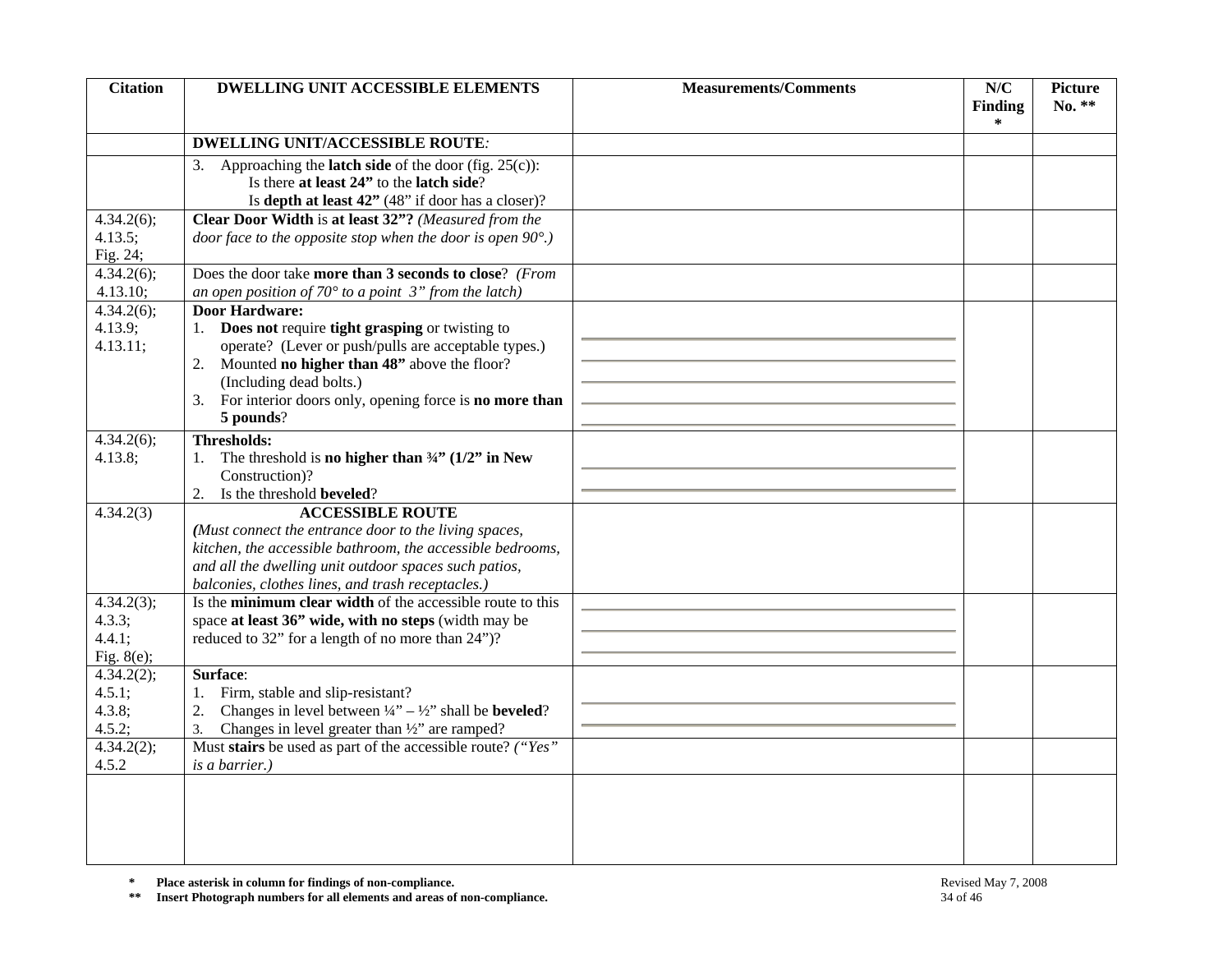| <b>Citation</b> | <b>DWELLING UNIT ACCESSIBLE ELEMENTS</b>                                                                      | <b>Measurements/Comments</b> | N/C<br><b>Finding</b><br>∗ | <b>Picture</b><br>No. ** |  |  |
|-----------------|---------------------------------------------------------------------------------------------------------------|------------------------------|----------------------------|--------------------------|--|--|
|                 | <b>DWELLING UNIT/ACCESSIBLE ROUTE:</b>                                                                        |                              |                            |                          |  |  |
|                 |                                                                                                               |                              |                            |                          |  |  |
|                 |                                                                                                               |                              |                            |                          |  |  |
|                 | <b>BEDROOM(S)</b>                                                                                             |                              |                            |                          |  |  |
|                 | (Survey no more than two bedrooms)                                                                            |                              |                            |                          |  |  |
| 4.34.2(15);     | <b>Swinging Doors - Pull side (Choose only one)</b>                                                           | Bedroom #1<br>Bedroom #2     |                            |                          |  |  |
| 4.34.2(6);      | 1. Approaching the door <b>head-on</b> (fig. $25(a)$ ):                                                       |                              |                            |                          |  |  |
| 4.13.6;         | Is there at least 18" to the latch side?                                                                      |                              |                            |                          |  |  |
| Fig. $25(a)$ ;  | Is the depth at least 60"?                                                                                    |                              |                            |                          |  |  |
| Fig. $25(b)$ ;  | 2. Approaching the <b>hinge side</b> of the door (fig. $25(b)$ ):                                             |                              |                            |                          |  |  |
| Fig. $25(c)$ ;  | Is there at least $36$ " to the latch side $(42$ " if the                                                     |                              |                            |                          |  |  |
|                 | depth is less than $60$ ")?                                                                                   |                              |                            |                          |  |  |
|                 | Is the depth at least 54"?                                                                                    |                              |                            |                          |  |  |
|                 | 3. Approaching the <b>latch side</b> of the door (fig. $25(c)$ ):<br>Is there at least 24" to the latch side? |                              |                            |                          |  |  |
|                 |                                                                                                               |                              |                            |                          |  |  |
| 4.34.2(6);      | Is the depth at least 48"?<br><b>Swinging Doors - Push side (Choose only one)</b>                             |                              |                            |                          |  |  |
| 4.13.6;         | 1. Approaching the door <b>head-on</b> (fig. 25(a)):                                                          |                              |                            |                          |  |  |
| Fig. $25(a)$ ;  | Is there at least 12" to the latch side when there is                                                         |                              |                            |                          |  |  |
| Fig. $25(b)$ ;  | both a closer and latch side? If no closer and                                                                |                              |                            |                          |  |  |
| Fig. $25(c)$ ;  | latch, there is no requirement.                                                                               |                              |                            |                          |  |  |
|                 | Is the depth at least 48"?                                                                                    |                              |                            |                          |  |  |
|                 | 2. Approaching the <b>hinge side</b> of the door (fig. $25(b)$ ):                                             |                              |                            |                          |  |  |
|                 | Is there at least 18" to the hinge side?                                                                      |                              |                            |                          |  |  |
|                 | Is the depth at least 42"?                                                                                    |                              |                            |                          |  |  |
|                 | 3. Approaching the <b>latch side</b> of the door (fig. $25(c)$ ):                                             |                              |                            |                          |  |  |
|                 | Is there at least 24" to the latch side?                                                                      |                              |                            |                          |  |  |
|                 | Is the depth at least 42"?                                                                                    |                              |                            |                          |  |  |
| 4.34.2(6);      | Clear Door Width is at least 32"? (Measured from the                                                          |                              |                            |                          |  |  |
| 4.13.5;         | door face to the opposite stop when the door is open $90^{\circ}$ .)                                          |                              |                            |                          |  |  |
| Fig. 24;        |                                                                                                               |                              |                            |                          |  |  |
| 4.13.5;         | <b>Closets:</b>                                                                                               |                              |                            |                          |  |  |
| $4.25.2$ ;      | 1. Doors:                                                                                                     |                              |                            |                          |  |  |
| 4.2.4;          | a. If closet is <b>deeper than 24"</b> , survey this door the                                                 |                              |                            |                          |  |  |
| 4.25.3;         | same way as the bedroom door.                                                                                 |                              |                            |                          |  |  |
| 4.2.5;          | If closet is <b>no deeper than 24"</b> , then is the clear                                                    |                              |                            |                          |  |  |
| 4.2.6;          | opening at least 20"? (For reaching-in only.)                                                                 |                              |                            |                          |  |  |
|                 | <b>Clear floor space</b> of 30" wide $x$ 48" deep in front of<br>2.                                           |                              |                            |                          |  |  |
|                 | clothes rod?                                                                                                  |                              |                            |                          |  |  |
|                 |                                                                                                               |                              |                            |                          |  |  |
| $\approx$       | Place asterisk in column for findings of non-compliance.                                                      |                              | Revised May 7, 2008        |                          |  |  |
| $\pm\,+\,$      | Insert Photograph numbers for all elements and areas of non-compliance.<br>35 of 46                           |                              |                            |                          |  |  |

**\*** Place asterisk in column for findings of non-compliance.<br> **\*\*** Insert Photograph numbers for all elements and areas of non-compliance. 35 of 46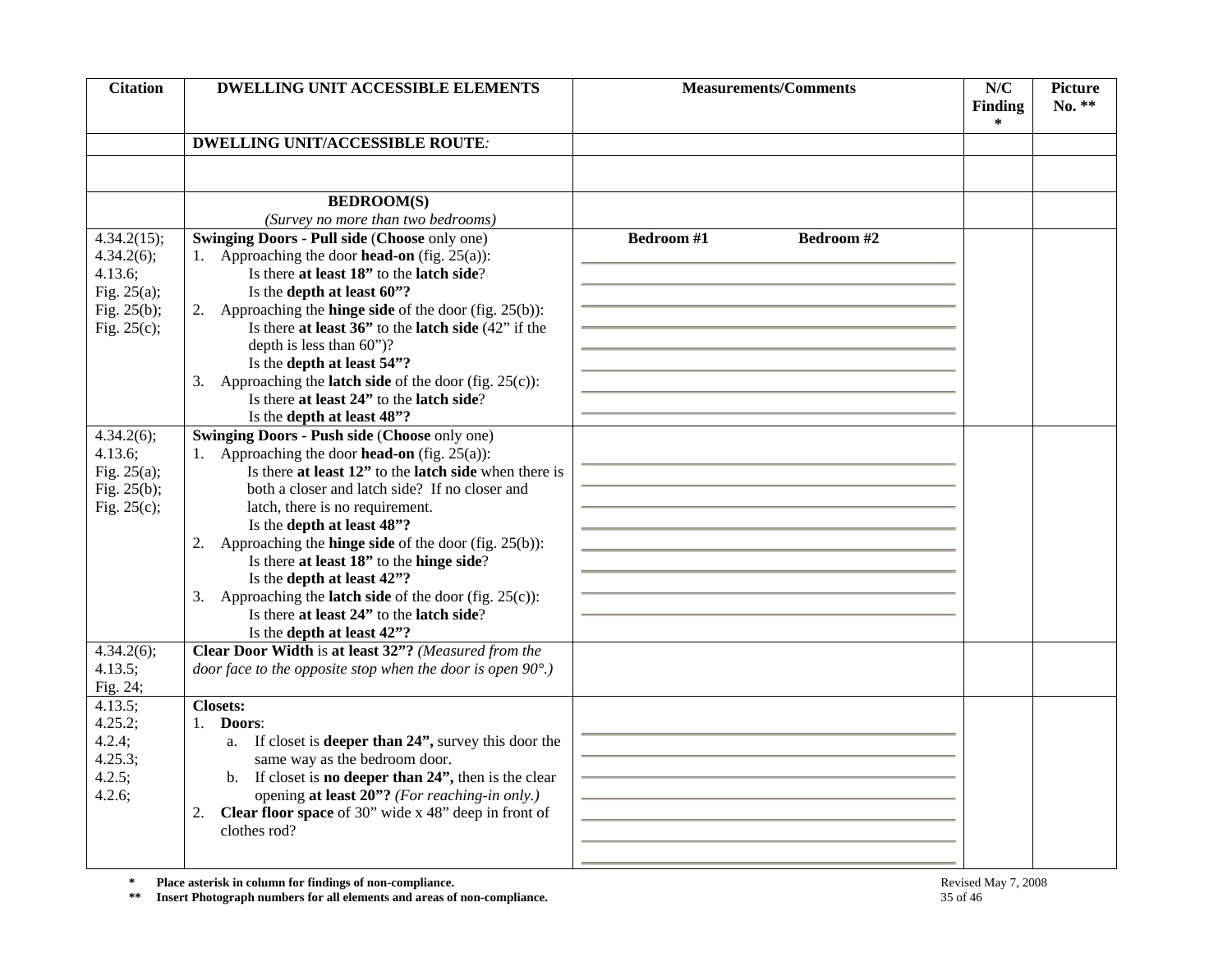| <b>Citation</b>                                                                | DWELLING UNIT ACCESSIBLE ELEMENTS                                                                                                                                                                                                                                                                                                                                                                                                                                                                                                       | <b>Measurements/Comments</b>   | N/C<br>Finding      | <b>Picture</b><br>No. ** |
|--------------------------------------------------------------------------------|-----------------------------------------------------------------------------------------------------------------------------------------------------------------------------------------------------------------------------------------------------------------------------------------------------------------------------------------------------------------------------------------------------------------------------------------------------------------------------------------------------------------------------------------|--------------------------------|---------------------|--------------------------|
|                                                                                |                                                                                                                                                                                                                                                                                                                                                                                                                                                                                                                                         |                                | $\ast$              |                          |
|                                                                                | <b>DWELLING UNIT/ACCESSIBLE ROUTE:</b>                                                                                                                                                                                                                                                                                                                                                                                                                                                                                                  |                                |                     |                          |
|                                                                                | Is a clothes rod no more than 54" above the floor, or<br>3.<br>adjustable to that height?<br>If there is a shelf:<br>4.<br>a. If side reach, no more than 54" above floor?<br>b. If forward reach, no more than 48" above the<br>floor?<br>If closet is at least 48" deep is there a turning space (a<br>5.<br>60" diameter circle or T-shape)? (May extend under<br>clothes rods.)                                                                                                                                                     | <b>Bedroom#1</b><br>Bedroom #2 |                     |                          |
| 4.34.2(15)                                                                     | <b>OUTDOOR SPACES</b><br>(Dwelling unit outdoor spaces such as patios, balconies,<br>clothes lines, and trash receptacles must be on an<br>accessible route.)                                                                                                                                                                                                                                                                                                                                                                           |                                |                     |                          |
|                                                                                | Door:                                                                                                                                                                                                                                                                                                                                                                                                                                                                                                                                   |                                |                     |                          |
| 4.13.6                                                                         | The maneuvering space slopes no more than 2% in either<br>direction?                                                                                                                                                                                                                                                                                                                                                                                                                                                                    |                                |                     |                          |
| 4.34.2(6);<br>4.13.6;<br>Fig. $25(a)$ ;<br>Fig. 25(b);<br>Fig. $25(c)$ ;       | <b>Swinging Doors - Pull side (Choose only one)</b><br>1. Approaching the door <b>head-on</b> (fig. $25(a)$ ):<br>Is there at least 18" to the latch side?<br>Is the depth at least 60"?<br>2. Approaching the <b>hinge side</b> of the door (fig. $25(b)$ ):<br>Is there at least $36$ " to the latch side $(42)$ " if the<br>depth is less than $60$ ")?<br>Is the depth at least 54"?<br>3. Approaching the <b>latch side</b> of the door (fig. $25(c)$ ):<br>Is there at least 24" to the latch side?<br>Is the depth at least 48"? |                                |                     |                          |
| $4.34.2(6)$ ;<br>4.13.6;<br>Fig. $25(a)$ ;<br>Fig. $25(b)$ ;<br>Fig. $25(c)$ ; | <b>Swinging Doors - Push side (Choose only one)</b><br>1. Approaching the door <b>head-on</b> (fig. $25(a)$ ):<br>Is there at least 12" to the latch side when there is<br>Both a closer and latch side? If no closer and<br>latch, there is no requirement.<br>Is the depth at least 48"?<br>2. Approaching the <b>hinge side</b> of the door (fig. $25(b)$ ):<br>Is there at least 18" to the hinge side?<br>Is the depth at least 42"?                                                                                               |                                |                     |                          |
| $\approx$<br>$\pm\,\pm$                                                        | Place asterisk in column for findings of non-compliance.<br>Insert Photograph numbers for all elements and areas of non-compliance.                                                                                                                                                                                                                                                                                                                                                                                                     | 36 of 46                       | Revised May 7, 2008 |                          |

**\*** Place asterisk in column for findings of non-compliance.<br> **\*\*** Insert Photograph numbers for all elements and areas of non-compliance.<br>
36 of 46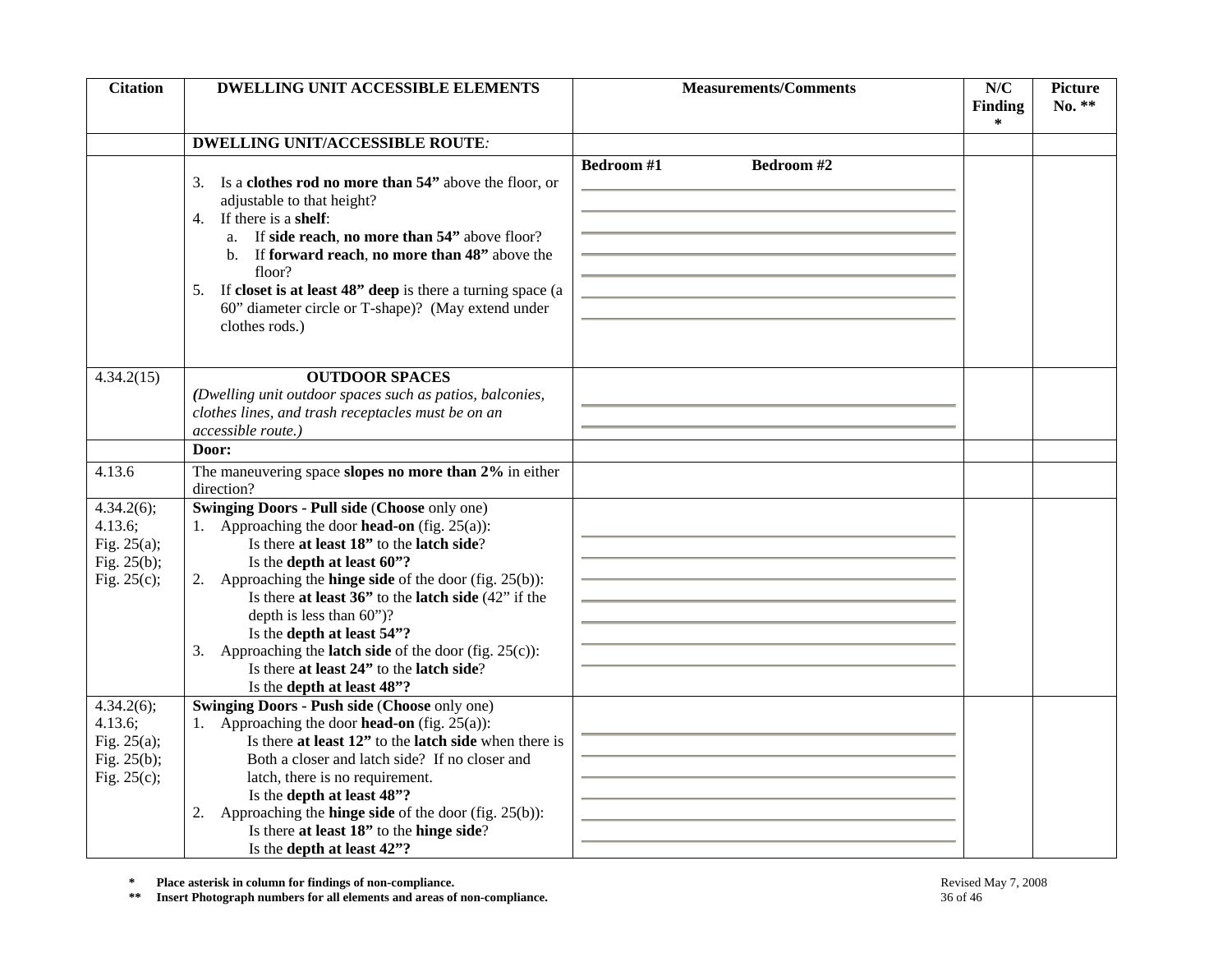| <b>Citation</b>            | <b>DWELLING UNIT ACCESSIBLE ELEMENTS</b>                                                                                                    | <b>Measurements/Comments</b> | N/C<br><b>Finding</b> | <b>Picture</b><br>No. ** |
|----------------------------|---------------------------------------------------------------------------------------------------------------------------------------------|------------------------------|-----------------------|--------------------------|
|                            |                                                                                                                                             |                              | ∗                     |                          |
|                            | <b>DWELLING UNIT/ACCESSIBLE ROUTE:</b>                                                                                                      |                              |                       |                          |
|                            | 3. Approaching the <b>latch side</b> of the door (fig. $25(c)$ ):<br>Is there at least 24" to the latch side?<br>Is the depth at least 42"? |                              |                       |                          |
| 4.13.6;                    | Sliding Doors (Choose one for each side)                                                                                                    |                              |                       |                          |
| Fig. $25(d)$ ;             | 1. Approaching the door <b>head-on</b> (fig. $25(d)$ ):                                                                                     |                              |                       |                          |
| Fig. $25(e)$ ;             | Is the depth at least 48"?                                                                                                                  |                              |                       |                          |
| Fig. $25(f)$ ;             | 2. Approaching the <b>slide side</b> of the door (fig. $25(e)$ ):                                                                           |                              |                       |                          |
|                            | Is there at least 18" to the slide side?                                                                                                    |                              |                       |                          |
|                            | Is the depth at least 42"?                                                                                                                  |                              |                       |                          |
|                            | 3. Approaching the <b>latch side</b> of the door (fig. $25(f)$ ):                                                                           |                              |                       |                          |
|                            | Is there at least 24" to the latch side?                                                                                                    |                              |                       |                          |
| 4.34.2(6);                 | Is the depth at least 42"?<br>Clear Door Width is at least 32"?                                                                             |                              |                       |                          |
| 4.13.5;                    |                                                                                                                                             |                              |                       |                          |
| Fig. 24;                   |                                                                                                                                             |                              |                       |                          |
| $4.34.2(6)$ ;              | <b>Thresholds:</b>                                                                                                                          |                              |                       |                          |
| 4.13.8;                    | 1. For exterior sliding doors, the threshold is no higher                                                                                   |                              |                       |                          |
|                            | than $\frac{3}{4}$ ?                                                                                                                        |                              |                       |                          |
|                            | The threshold is <b>no higher than</b> $\frac{3}{4}$ (1/2" in New<br>2.                                                                     |                              |                       |                          |
|                            | Construction)?                                                                                                                              |                              |                       |                          |
|                            | 3. Is the threshold <b>beveled</b> ?                                                                                                        |                              |                       |                          |
| 4.34.2(2);                 | Is there a turning space (a 60" diameter circle or T-                                                                                       |                              |                       |                          |
| 4.2.3;<br>Fig. $3;$        | shape)?                                                                                                                                     |                              |                       |                          |
| 4.34.2(3);                 | Is the minimum clear width of the accessible route to this                                                                                  |                              |                       |                          |
| 4.3.3; 4.4.1;              | space at least 36" wide, with no steps (width may be                                                                                        |                              |                       |                          |
| Fig. $8(e)$ ;              | reduced to 32" for a length of no more than 24")?                                                                                           |                              |                       |                          |
| 4.34.2(2);                 | Surface:                                                                                                                                    |                              |                       |                          |
| 4.5.1;                     | 1. Firm, stable and slip-resistant?                                                                                                         |                              |                       |                          |
| 4.3.8;                     | Changes in level between $\frac{1}{4}$ – $\frac{1}{2}$ shall be <b>beveled</b> ?<br>2.                                                      |                              |                       |                          |
| 4.5.2;                     | Changes in level greater than $\frac{1}{2}$ are ramped?<br>3.                                                                               |                              |                       |                          |
| 4.34.2(2);                 | Must stairs be used as part of the accessible route? ("Yes"                                                                                 |                              |                       |                          |
| 4.5.2                      | <i>is a barrier.</i> )                                                                                                                      |                              |                       |                          |
| 4.34.2(2);                 | Slope is 5% or less (if slope is greater than 5% and it has                                                                                 |                              |                       |                          |
| 4.3.7;                     | ramp features, survey it as a ramp)?                                                                                                        |                              |                       |                          |
| 4.34.2(2);                 | Cross-slope is no more than 2%;                                                                                                             |                              |                       |                          |
| 4.3.7;                     |                                                                                                                                             |                              |                       |                          |
| $\approx$<br>$\ast$ $\ast$ | Place asterisk in column for findings of non-compliance.<br>Insert Photograph numbers for all elements and areas of non-compliance.         | 37 of 46                     | Revised May 7, 2008   |                          |

**\*** Place asterisk in column for findings of non-compliance.<br> **\*\*** Insert Photograph numbers for all elements and areas of non-compliance. 37 of 46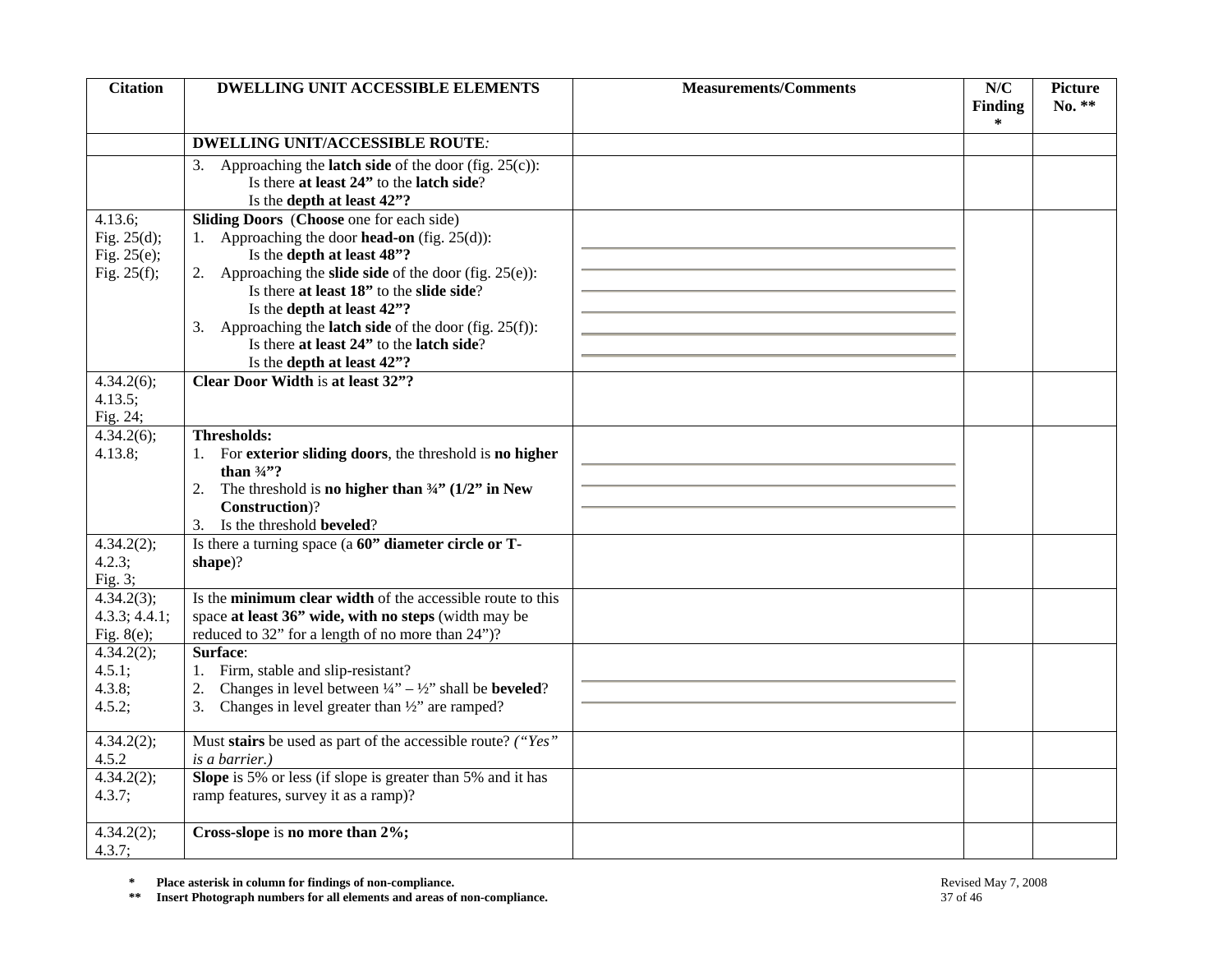| <b>Citation</b> | <b>DWELLING UNIT ACCESSIBLE ELEMENTS</b>                                                                      | <b>Measurements/Comments</b> | N/C<br>Finding      | <b>Picture</b><br>No. ** |
|-----------------|---------------------------------------------------------------------------------------------------------------|------------------------------|---------------------|--------------------------|
|                 |                                                                                                               |                              | ∗                   |                          |
|                 | <b>DWELLING UNIT/ACCESSIBLE ROUTE:</b>                                                                        |                              |                     |                          |
|                 | <b>BATHROOMS</b>                                                                                              |                              |                     |                          |
|                 | (Only one must comply.)                                                                                       |                              |                     |                          |
| 4.34.5;         | Is the minimum clear width of the accessible route to this                                                    |                              |                     |                          |
| 4.3.3; 4.4.1;   | space at least 36" wide, with no steps (width may be                                                          |                              |                     |                          |
| Fig. $8(e)$ ;   | reduced to 32" for a length of no more than 24")?                                                             |                              |                     |                          |
| 4.34.2(6);      | <b>Swinging Doors - Pull side (Choose only one)</b>                                                           |                              |                     |                          |
| 4.13.6;         | 1. Approaching the door <b>head-on</b> (fig. $25(a)$ ):                                                       |                              |                     |                          |
| Fig. $25(a)$ ;  | Is there at least 18" to the latch side?                                                                      |                              |                     |                          |
| Fig. $25(b)$ ;  | Is the depth at least 60"?                                                                                    |                              |                     |                          |
| Fig. $25(c)$ ;  | 2. Approaching the <b>hinge side</b> of the door (fig. $25(b)$ ):                                             |                              |                     |                          |
|                 | Is there at least $36$ " to the latch side $(42)$ " if the                                                    |                              |                     |                          |
|                 | depth is less than 60")?                                                                                      |                              |                     |                          |
|                 | Is the depth at least 54"?                                                                                    |                              |                     |                          |
|                 | 3. Approaching the <b>latch side</b> of the door (fig. $25(c)$ ):                                             |                              |                     |                          |
|                 | Is there at least 24" to the latch side?                                                                      |                              |                     |                          |
|                 | Is the depth at least 48"?                                                                                    |                              |                     |                          |
| 4.34.2(6);      | <b>Swinging Doors - Push side (Choose only one)</b>                                                           |                              |                     |                          |
| 4.13.6;         | 1. Approaching the door <b>head-on</b> (fig. 25(a)):                                                          |                              |                     |                          |
| Fig. $25(a)$ ;  | Is there at least 12" to the latch side when there is                                                         |                              |                     |                          |
| Fig. $25(b)$ ;  | both a closer and latch side? If no closer and                                                                |                              |                     |                          |
| Fig. $25(c)$ ;  | latch, there is no requirement.                                                                               |                              |                     |                          |
|                 | Is the depth at least 48"?                                                                                    |                              |                     |                          |
|                 | 2. Approaching the <b>hinge side</b> of the door (fig. $25(b)$ ):                                             |                              |                     |                          |
|                 | Is there at least 18" to the hinge side?                                                                      |                              |                     |                          |
|                 | Is the depth at least 42"?                                                                                    |                              |                     |                          |
|                 | 3. Approaching the <b>latch side</b> of the door (fig. $25(c)$ ):<br>Is there at least 24" to the latch side? |                              |                     |                          |
|                 |                                                                                                               |                              |                     |                          |
| 4.34.2(6);      | Is the depth at least 42"?<br>Clear Door Width is at least 32"? (Measured from the                            |                              |                     |                          |
| 4.13.5;         | door face to the opposite stop when the door is open $90^{\circ}$ .)                                          |                              |                     |                          |
| Fig. 24;        |                                                                                                               |                              |                     |                          |
| 4.34.2(6);      | <b>Thresholds:</b>                                                                                            |                              |                     |                          |
| 4.13.8;         | 1. The threshold is <b>no higher than</b> $\frac{3}{4}$ (1/2" in New                                          |                              |                     |                          |
|                 | Construction)?                                                                                                |                              |                     |                          |
|                 | Is the threshold <b>beveled</b> ?                                                                             |                              |                     |                          |
| 4.34.5.2(2);    | <b>Toilet:</b>                                                                                                |                              |                     |                          |
| Fig. $47(a)$ ;  | Is top of toilet seat between 15" and 19" above the<br>1.                                                     |                              |                     |                          |
|                 | floor?                                                                                                        |                              |                     |                          |
|                 | Is centerline exactly 18" from the closest side wall?<br>2.                                                   |                              |                     |                          |
|                 |                                                                                                               |                              |                     |                          |
| $\star$         | Place asterisk in column for findings of non-compliance.                                                      |                              | Revised May 7, 2008 |                          |
| $\ast\ast$      | Insert Photograph numbers for all elements and areas of non-compliance.                                       | 38 of 46                     |                     |                          |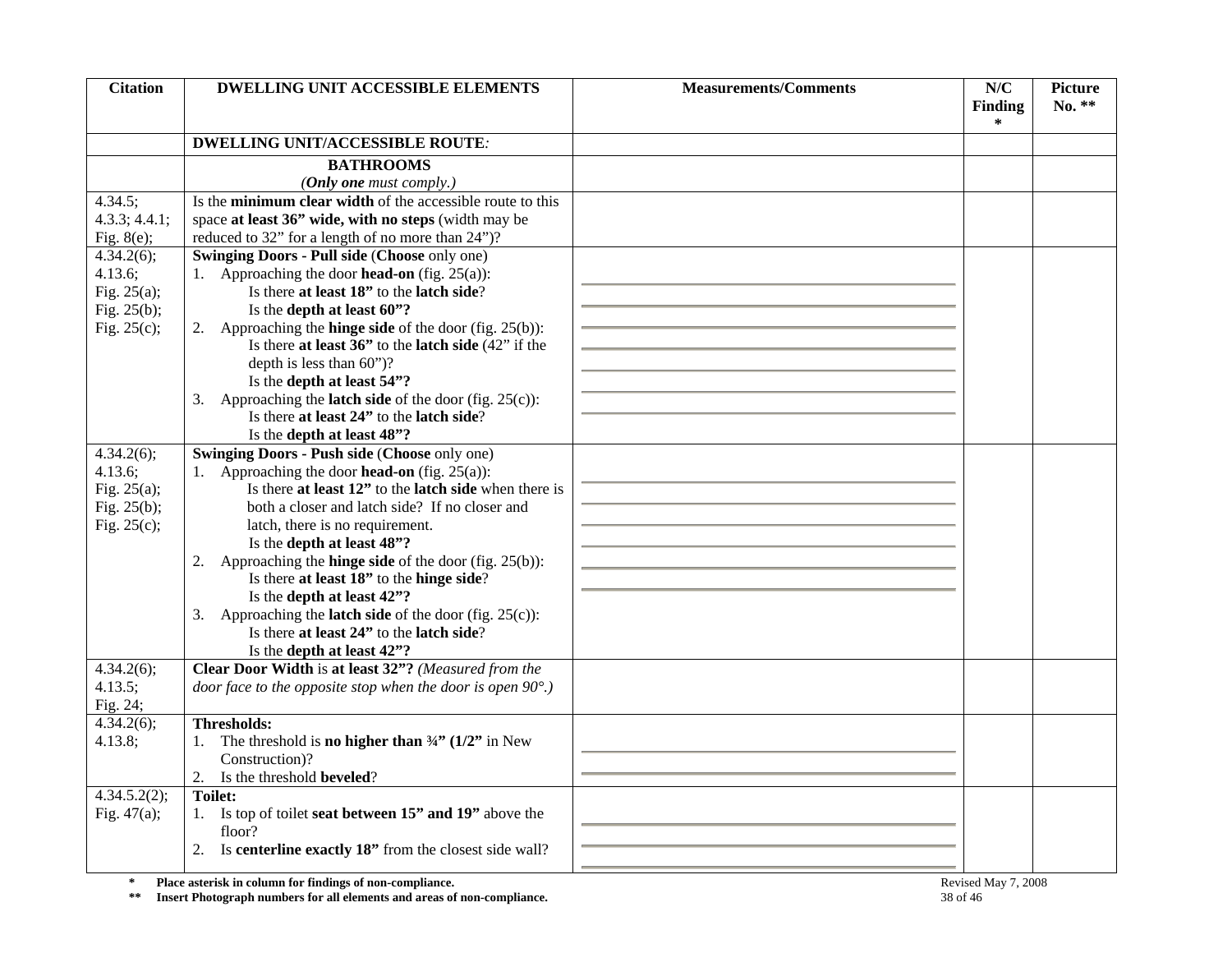| <b>Citation</b>            | <b>DWELLING UNIT ACCESSIBLE ELEMENTS</b>                                                                                            | <b>Measurements/Comments</b> | N/C<br><b>Finding</b> | <b>Picture</b><br>No. ** |
|----------------------------|-------------------------------------------------------------------------------------------------------------------------------------|------------------------------|-----------------------|--------------------------|
|                            |                                                                                                                                     |                              | ∗                     |                          |
|                            | <b>DWELLING UNIT/ACCESSIBLE ROUTE:</b>                                                                                              |                              |                       |                          |
|                            | If there is a side approach, is the clear floor space at<br>3.                                                                      |                              |                       |                          |
|                            | least 56" deep x 48" wide (a wall-hung lavatory may                                                                                 |                              |                       |                          |
|                            | overhang the width up to $12$ ")? (fig. $47(a)$ middle)                                                                             |                              |                       |                          |
|                            | If there is only a front approach, is the clear floor<br>4.                                                                         |                              |                       |                          |
|                            | space at least 66" deep x 48" wide (a wall-hung                                                                                     |                              |                       |                          |
|                            | lavatory may overhang the width up to 12")? (fig.                                                                                   |                              |                       |                          |
| 4.34.5.2(3);               | $47(a)$ left)<br><b>Grab Bars at Toilet:</b>                                                                                        |                              |                       |                          |
| 4.26;                      | <b>Side Grab Bar:</b>                                                                                                               |                              |                       |                          |
| Fig. 29;                   | 1. Is centerline of grab bar mounted between 33" and                                                                                |                              |                       |                          |
|                            | 36" above the floor?                                                                                                                |                              |                       |                          |
|                            | 2. Is grab bar between $1\frac{1}{4}$ and $1\frac{1}{2}$ in diameter?                                                               |                              |                       |                          |
|                            | 3. Is the space between the grab bar and the wall $1\frac{1}{2}$                                                                    |                              |                       |                          |
|                            | exactly? (Make a note if the grab bar is fold-down or                                                                               |                              |                       |                          |
|                            | floor-mounted type.)                                                                                                                |                              |                       |                          |
|                            | 4. Is the grab bar no more than 12" of the back wall and                                                                            |                              |                       |                          |
|                            | at least 42" long?<br><b>Back Grab Bar:</b>                                                                                         |                              |                       |                          |
|                            | 1. Is centerline of grab bar mounted between 33" and                                                                                |                              |                       |                          |
|                            | 36" above the floor?                                                                                                                |                              |                       |                          |
|                            | 2. Is grab bar between $1\frac{1}{4}$ and $1\frac{1}{2}$ in diameter?                                                               |                              |                       |                          |
|                            | 3. Is the space between the grab bar and the wall $1\frac{1}{2}$                                                                    |                              |                       |                          |
|                            | exactly?                                                                                                                            |                              |                       |                          |
|                            | 4. Is the grab bar no more than 6" of the side wall and                                                                             |                              |                       |                          |
|                            | at least 36" long?                                                                                                                  |                              |                       |                          |
| 4.34.5.2(4);               | <b>Toilet Paper Dispenser:</b>                                                                                                      |                              |                       |                          |
| Fig. $47(b)$ ;             | Centerline is at least 19" above the floor?                                                                                         |                              |                       |                          |
|                            | Starting at the edge farthest from the back wall, is it no<br>2.                                                                    |                              |                       |                          |
|                            | more than 36" from the back wall?                                                                                                   |                              |                       |                          |
|                            | Mounted on the side grab bar wall?<br>3.                                                                                            |                              |                       |                          |
| 4.34.2(2);                 | Unobstructed Turning Space: Is there an unobstructed                                                                                |                              |                       |                          |
| 4.2.3; Fig. 3              | turning space (a 60" diameter circle or T-shaped space)?                                                                            |                              |                       |                          |
| 4.34.5.3(1);               | Lavatory (a.k.a. Sink):                                                                                                             |                              |                       |                          |
| 4.22.6;<br>4.19.2;         | 1. Top of the rim is no more than 34" above the floor?<br>Bottom of apron is at least 29" above the floor?                          |                              |                       |                          |
| 4.19.3;                    | 2.<br>At a point 8" back from the front edge of the lavatory,<br>3.                                                                 |                              |                       |                          |
| Fig. 31;                   | is the clear knee space at least 27" high (excluding the                                                                            |                              |                       |                          |
| 4.19.4;                    | dip of the overflow)?                                                                                                               |                              |                       |                          |
|                            |                                                                                                                                     |                              |                       |                          |
| $\approx$<br>$\ast$ $\ast$ | Place asterisk in column for findings of non-compliance.<br>Insert Photograph numbers for all elements and areas of non-compliance. | 39 of 46                     | Revised May 7, 2008   |                          |

**\*** Place asterisk in column for findings of non-compliance.<br> **\*\*** Insert Photograph numbers for all elements and areas of non-compliance.<br>
<sup>\*\*</sup> Insert Photograph numbers for all elements and areas of non-compliance.<br>
39 o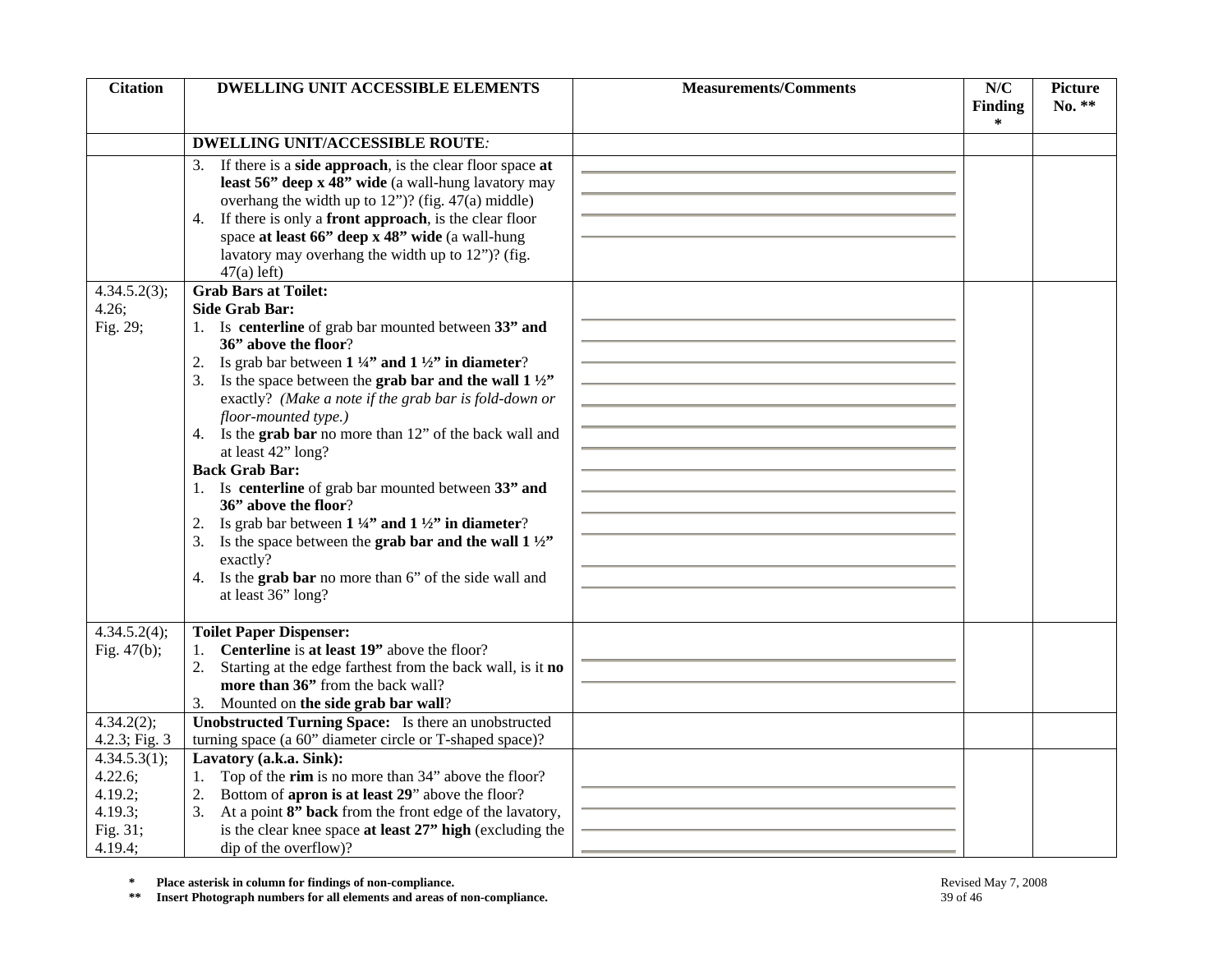| <b>Citation</b>                                    | <b>DWELLING UNIT ACCESSIBLE ELEMENTS</b>                                                                                                                                                                                                                              | <b>Measurements/Comments</b> | N/C<br><b>Finding</b><br>∗ | <b>Picture</b><br>$No.$ ** |
|----------------------------------------------------|-----------------------------------------------------------------------------------------------------------------------------------------------------------------------------------------------------------------------------------------------------------------------|------------------------------|----------------------------|----------------------------|
|                                                    | <b>DWELLING UNIT/ACCESSIBLE ROUTE:</b>                                                                                                                                                                                                                                |                              |                            |                            |
|                                                    | Is the <b>clear floor space</b> at least 30" x 48" deep (that<br>4.<br>extends 17" to 19" under the lavatory)?<br>Are the drain and hot water supply pipes insulated?<br>5.                                                                                           |                              |                            |                            |
| 4.34.5.3(1);<br>4.22.6;<br>4.19.5;<br>4.27.4;      | Lavatory (a.k.a. Sink) Controls: Operable with one<br>hand; and does not require tight grasping, twisting or<br>pinching of the wrist to operate;                                                                                                                     |                              |                            |                            |
| 4.34.5.3(1);<br>4.22.6;<br>4.19.6;                 | Mirror: Bottom edge of reflective surface is no more<br>than 40" above the floor?                                                                                                                                                                                     |                              |                            |                            |
| 4.34.5.3(3);                                       | Medicine Cabinet: Bottom shelf no more than 44"<br>above the floor?                                                                                                                                                                                                   |                              |                            |                            |
|                                                    | <b>Bathtub:</b>                                                                                                                                                                                                                                                       |                              |                            |                            |
| 4.34.5.4(1)<br>Fig. 33;                            | Clear Floor Space: (A wall-hung lavatory may overlap<br>the clear floor space only on the control wall (foot) side.)<br>If forward approach, is the clear floor space 48" deep<br>1.<br>$x 60$ " wide?<br>If side approach, is the clear floor space $30$ " x $60$ "? |                              |                            |                            |
| 4.34.5.4(5);                                       | <b>Tub Shower Spray Unit:</b><br>Can the shower head be fixed and handheld?<br>1.<br>2. Is there a hose and is it at least $60"$ long $(59"$ is<br>acceptable)?                                                                                                       |                              |                            |                            |
| 4.34.5.4(4);<br>4.27.4;<br>Fig. 34;                | <b>Tub Faucet Controls:</b><br>Operable w/ one hand and not require tight grasping<br>1.<br>or twisting of the wrist?<br>2. Located below the grab bar and <b>between the open</b><br>side and the centerline of the tub?                                             |                              |                            |                            |
| $4.34.5.4(2)$ ;<br>4.26.3;<br>Fig. 33;<br>Fig. 34; | Tub - Seat<br>1. Is a <b>securely-mounted</b> in-tub seat provided?                                                                                                                                                                                                   |                              |                            |                            |
| $\approx$<br>$\pm\pm$                              | Place asterisk in column for findings of non-compliance.<br>Insert Photograph numbers for all elements and areas of non-compliance.                                                                                                                                   | 40 of 46                     | Revised May 7, 2008        |                            |

**\*** Place asterisk in column for findings of non-compliance.<br> **\*\*** Insert Photograph numbers for all elements and areas of non-compliance.<br>
40 of 46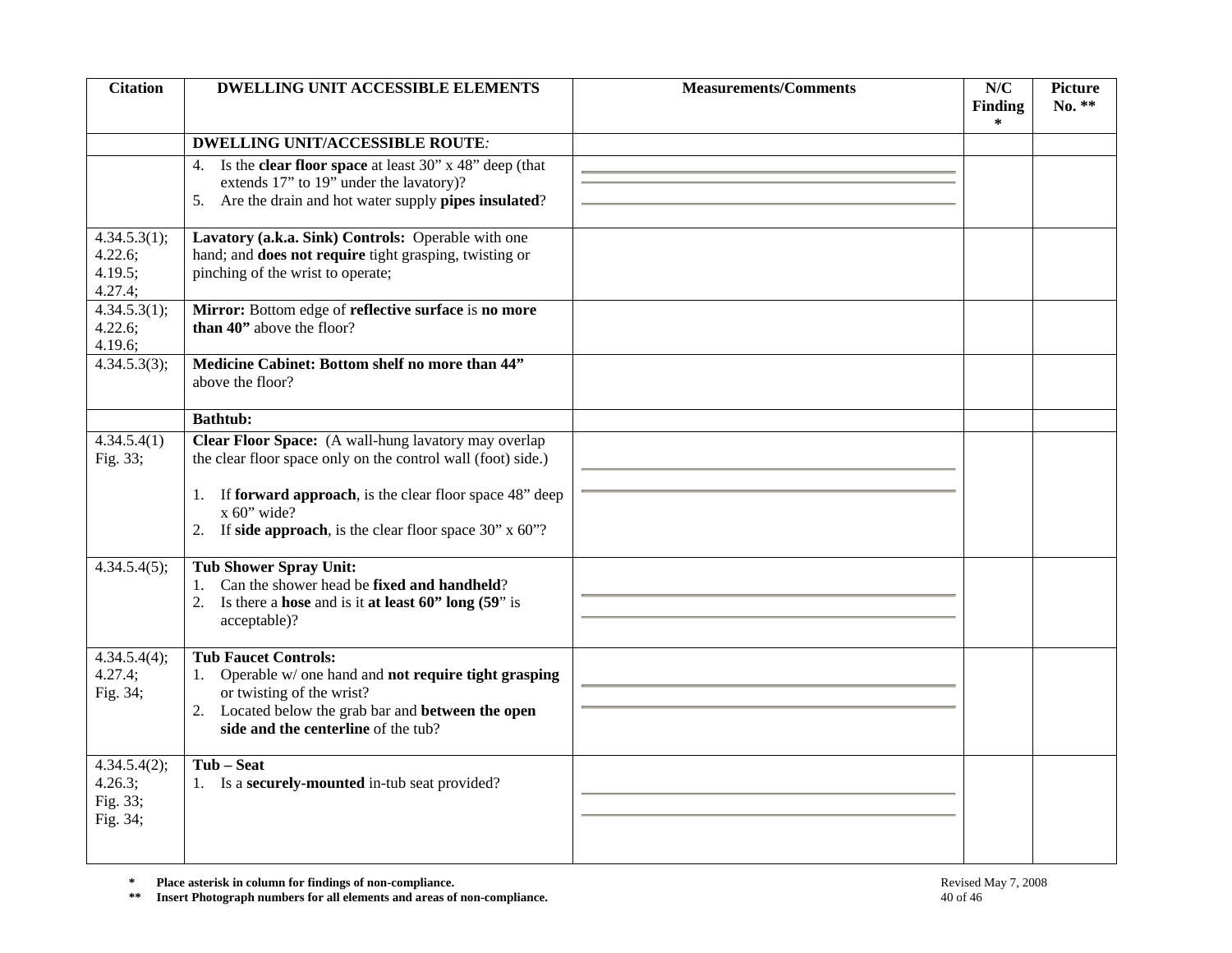| <b>Citation</b>                              | <b>DWELLING UNIT ACCESSIBLE ELEMENTS</b>                                                                                                                                                                                                                                                                                                                                                                                                                                                                                                                                                                                                                                                                                                                                                                                                                                                                                                                                                                                                                                                                                                                                                                                                                       | <b>Measurements/Comments</b> | N/C<br>Finding      | <b>Picture</b><br>No. ** |
|----------------------------------------------|----------------------------------------------------------------------------------------------------------------------------------------------------------------------------------------------------------------------------------------------------------------------------------------------------------------------------------------------------------------------------------------------------------------------------------------------------------------------------------------------------------------------------------------------------------------------------------------------------------------------------------------------------------------------------------------------------------------------------------------------------------------------------------------------------------------------------------------------------------------------------------------------------------------------------------------------------------------------------------------------------------------------------------------------------------------------------------------------------------------------------------------------------------------------------------------------------------------------------------------------------------------|------------------------------|---------------------|--------------------------|
|                                              |                                                                                                                                                                                                                                                                                                                                                                                                                                                                                                                                                                                                                                                                                                                                                                                                                                                                                                                                                                                                                                                                                                                                                                                                                                                                |                              | *                   |                          |
|                                              | <b>DWELLING UNIT/ACCESSIBLE ROUTE:</b>                                                                                                                                                                                                                                                                                                                                                                                                                                                                                                                                                                                                                                                                                                                                                                                                                                                                                                                                                                                                                                                                                                                                                                                                                         |                              |                     |                          |
| 4.34.5.4(3);<br>Fig. 34;<br>4.26;<br>Fig. 48 | <b>Tub Grab Bars:</b><br><b>Control Wall (foot of tub) Grab Bar:</b><br>1. Is centerline of grab bar mounted between 33" and<br>36" above the floor?<br>2. Is grab bar between $1\frac{1}{4}$ and $1\frac{1}{2}$ in diameter?<br>3. Is the space between the grab bar and the wall $1\frac{1}{2}$<br>exactly?<br>4. At least 24" long, mounted to the open side of the<br>tub?<br><u>Back Wall Grab Bars (two – one over top of other):</u><br>1. Is centerline of the top grab bar mounted between<br>33" and 36" above the floor?<br>2. Is the <b>centerline</b> of the <b>bottom grab bar</b> mounted<br>9" above the top of the tub?<br>3. Between $1\frac{1}{4}$ and $1\frac{1}{2}$ in diameter?<br>4. Is the space between the grab bars and the wall<br>$1\frac{1}{2}$ exactly?<br>5. At least 24" long?<br>No more than 12" from the control wall (foot) of the<br>6.<br>tub?<br>7. No more than 24" from the head of the tub?<br><b>Head of Tub Grab Bar:</b><br>1. Is centerline of the grab bar mounted between 33"<br>and 36" above the floor?<br>2. Is grab bar between $1\frac{1}{4}$ and $1\frac{1}{2}$ in diameter?<br>3. Is the space between the grab bar and the wall $1\frac{1}{2}$ .<br>exactly?<br>4. Is the grab bar at least 12" long? |                              |                     |                          |
|                                              |                                                                                                                                                                                                                                                                                                                                                                                                                                                                                                                                                                                                                                                                                                                                                                                                                                                                                                                                                                                                                                                                                                                                                                                                                                                                |                              |                     |                          |
| $\approx$<br>$***$                           | Place asterisk in column for findings of non-compliance.<br>Insert Photograph numbers for all elements and areas of non-compliance.                                                                                                                                                                                                                                                                                                                                                                                                                                                                                                                                                                                                                                                                                                                                                                                                                                                                                                                                                                                                                                                                                                                            | 41 of 46                     | Revised May 7, 2008 |                          |

**\*** Place asterisk in column for findings of non-compliance.<br> **\*\*** Insert Photograph numbers for all elements and areas of non-compliance. 41 of 46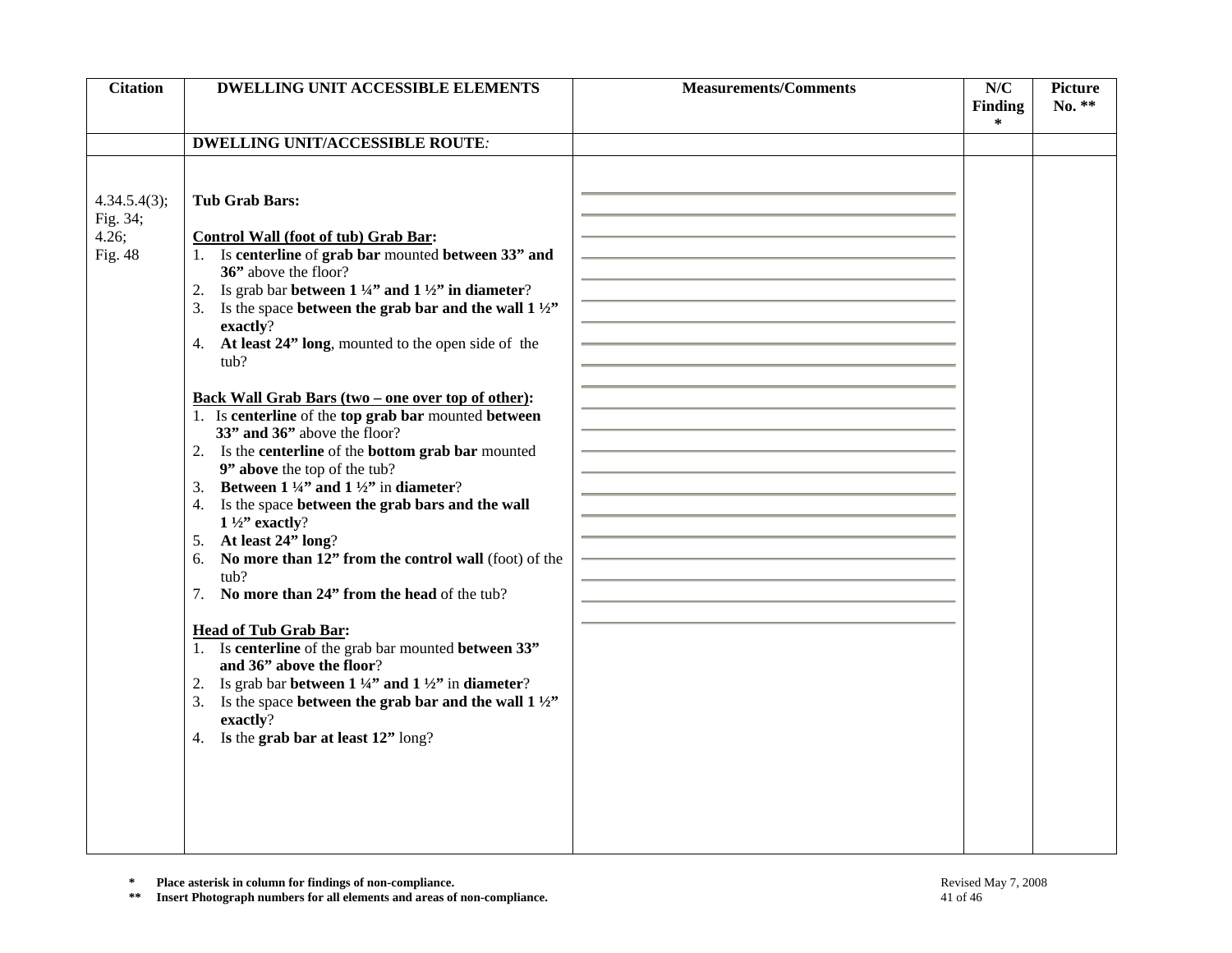| <b>Citation</b>                                              | <b>DWELLING UNIT ACCESSIBLE ELEMENTS</b>                                                                                                                                                                                                                                                                                                                                                                                                                               | <b>Measurements/Comments</b> | N/C<br><b>Finding</b> | <b>Picture</b><br>No. ** |
|--------------------------------------------------------------|------------------------------------------------------------------------------------------------------------------------------------------------------------------------------------------------------------------------------------------------------------------------------------------------------------------------------------------------------------------------------------------------------------------------------------------------------------------------|------------------------------|-----------------------|--------------------------|
|                                                              |                                                                                                                                                                                                                                                                                                                                                                                                                                                                        |                              | ∗                     |                          |
|                                                              | <b>DWELLING UNIT/ACCESSIBLE ROUTE:</b>                                                                                                                                                                                                                                                                                                                                                                                                                                 |                              |                       |                          |
|                                                              | Shower:                                                                                                                                                                                                                                                                                                                                                                                                                                                                |                              |                       |                          |
| 4.34.5.5(1);<br>Fig. $35(a)$ or<br>Fig. $35(b)$ ;<br>4.21.7; | Shower Stalls: Which shower type? (Choose one)<br>1. Transfer: 36" deep by 36" wide? If there is a curb,<br>is it less than $\frac{1}{2}$ ?<br>a. Clear floor space at least 36" by 48"?<br>2. <b>Roll-in</b> : 30" deep by 60" $(58 \frac{1}{2})$ " is acceptable) wide?<br>Is there a curb? ("Yes" is a barrier.)                                                                                                                                                    |                              |                       |                          |
|                                                              | a. Clear floor space at least 36" by 60"?                                                                                                                                                                                                                                                                                                                                                                                                                              |                              |                       |                          |
| 4.34.5.5(2);<br>Fig. $35(a)$ ;<br>Fig. 35(b);<br>4.26.3;     | If a transfer shower, is there a seat?<br>Between 17" and 19" above the floor?<br>1.<br>Extends the full depth of the stall?<br>2.<br>Located on wall opposite the controls?<br>3.<br>Mounted securely?<br>4.                                                                                                                                                                                                                                                          |                              |                       |                          |
| 4.34.5.5(5);                                                 | <b>Tub Shower Spray Unit:</b><br>Can the shower head be fixed and handheld?<br>1.<br>2. Is there a hose and is it at least $60"$ long? $(59"$ is<br>acceptable.)                                                                                                                                                                                                                                                                                                       |                              |                       |                          |
| 4.34.5.5(4);<br>Fig. 37;<br>4.21.5;                          | <b>Shower Controls:</b><br>Mounted between 38" and 48" above the floor?<br>2. Located between the open side and the centerline of<br>the shower?<br>3. Operable w/ one hand and not require tight grasping<br>or twisting of the wrist?                                                                                                                                                                                                                                |                              |                       |                          |
| 4.34.5.5(3);<br>4.26.2;<br>Fig. 37;<br>Fig. $39(e)$ ;        | <b>Grab Bars: (Choose Whether Transfer or Roll-In</b><br><b>Shower and Answer Those Questions)</b><br>TRANSFER SHOWER (36" x 36"):<br><b>Back Wall</b><br>1. Is centerline mounted between 33" and 36" above<br>the floor?<br>Between $1\frac{1}{4}$ and $1\frac{1}{2}$ in diameter?<br>2.<br>Is the space between the grab bar and the wall<br>3.<br>$1\frac{1}{2}$ " exactly?<br>4. 18" long positioned between the centerline of the stall<br>and the control wall? |                              |                       |                          |
| $\approx$<br>$\pm\pm$                                        | Place asterisk in column for findings of non-compliance.<br>Insert Photograph numbers for all elements and areas of non-compliance.                                                                                                                                                                                                                                                                                                                                    | 42 of 46                     | Revised May 7, 2008   |                          |

**\*** Place asterisk in column for findings of non-compliance.<br> **\*\*** Insert Photograph numbers for all elements and areas of non-compliance. 42 of 46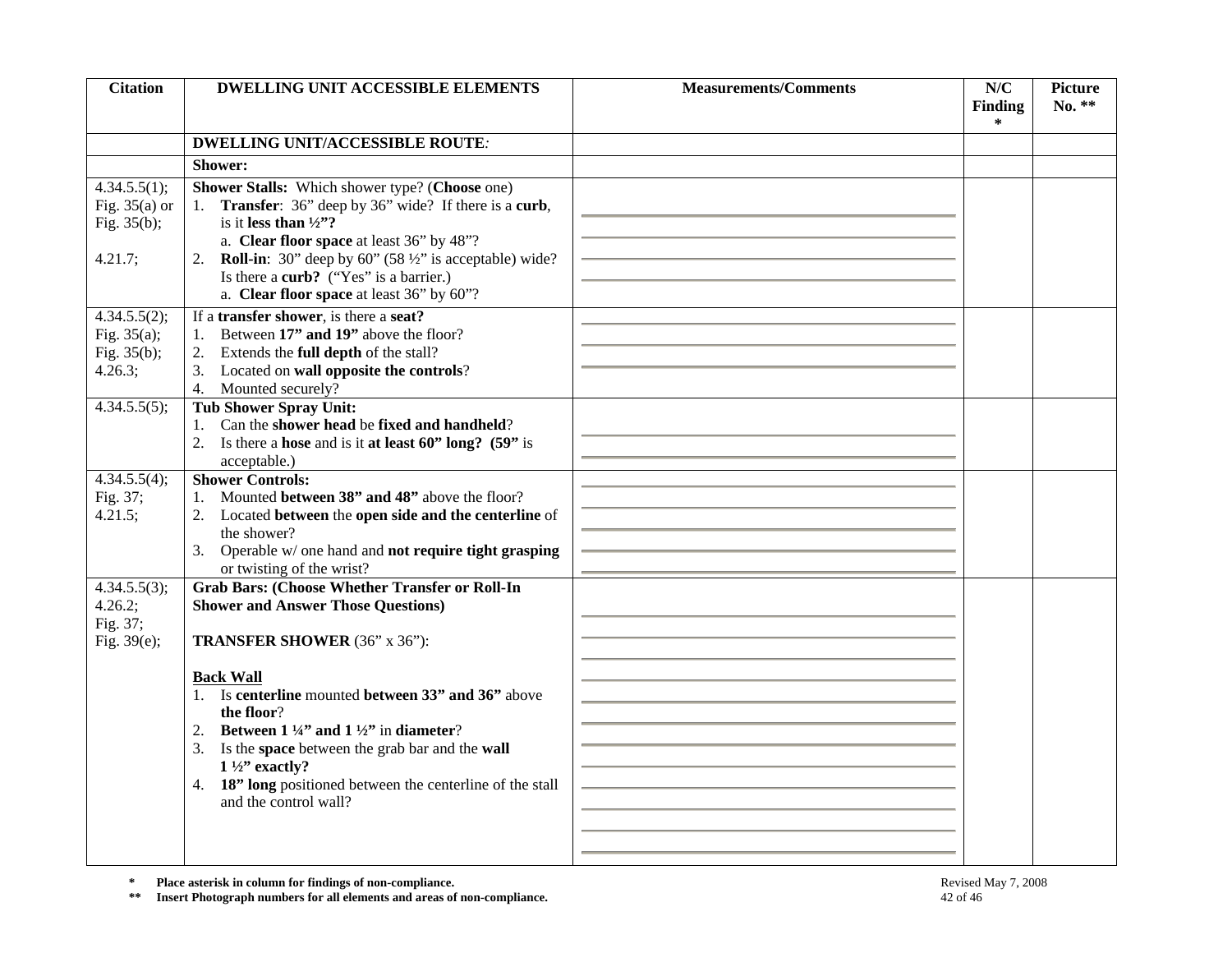| <b>Citation</b>       | <b>DWELLING UNIT ACCESSIBLE ELEMENTS</b>                                                                                                                                                                                                                                                                                                                                                                                                                                                                                                                                                                                                                                                                                                                                                                                                                                                                                                                                                                                                                                                                                                    | <b>Measurements/Comments</b> | N/C<br><b>Finding</b> | <b>Picture</b><br>No. ** |
|-----------------------|---------------------------------------------------------------------------------------------------------------------------------------------------------------------------------------------------------------------------------------------------------------------------------------------------------------------------------------------------------------------------------------------------------------------------------------------------------------------------------------------------------------------------------------------------------------------------------------------------------------------------------------------------------------------------------------------------------------------------------------------------------------------------------------------------------------------------------------------------------------------------------------------------------------------------------------------------------------------------------------------------------------------------------------------------------------------------------------------------------------------------------------------|------------------------------|-----------------------|--------------------------|
|                       |                                                                                                                                                                                                                                                                                                                                                                                                                                                                                                                                                                                                                                                                                                                                                                                                                                                                                                                                                                                                                                                                                                                                             |                              | ∗                     |                          |
|                       |                                                                                                                                                                                                                                                                                                                                                                                                                                                                                                                                                                                                                                                                                                                                                                                                                                                                                                                                                                                                                                                                                                                                             |                              |                       |                          |
|                       | <b>DWELLING UNIT/ACCESSIBLE ROUTE:</b><br><b>Control Wall</b><br>1. Is centerline mounted between 33" and 36" above<br>the floor?<br>2. Between $1\frac{1}{4}$ and $1\frac{1}{2}$ in diameter?<br>3. Is the space between the grab bar and the wall<br>$1\frac{1}{2}$ " exactly?<br>4. Extends the length of the wall?<br><b>ROLL-IN SHOWER</b> (30" x 60"):<br><b>Side Wall</b><br>1. Is centerline mounted between 33" and 36" above<br>the floor?<br>2. Between $1\frac{1}{4}$ and $1\frac{1}{2}$ in diameter?<br>3. Is the space between the grab bar and the wall<br>$1\frac{1}{2}$ " exactly?<br>4. Extends the length of the wall?<br><b>Back Wall</b><br>1. Is centerline mounted between 33" and 36" above<br>the floor?<br>2. Between $1\frac{1}{4}$ and $1\frac{1}{2}$ in <b>diameter</b> ?<br>3. Is the space between the grab bar and the wall<br>$1\frac{1}{2}$ " exactly?<br>4. Extends the length of the wall?<br><b>Control Wall</b><br>1. Is centerline mounted between 33" and 36" above<br>the floor?<br>2. Between $1\frac{1}{4}$ and $1\frac{1}{2}$ in diameter?<br>3. Is the space between the grab bar and the wall |                              |                       |                          |
|                       | $1\frac{1}{2}$ " exactly?                                                                                                                                                                                                                                                                                                                                                                                                                                                                                                                                                                                                                                                                                                                                                                                                                                                                                                                                                                                                                                                                                                                   |                              |                       |                          |
|                       | 4. Extends the length of the wall?                                                                                                                                                                                                                                                                                                                                                                                                                                                                                                                                                                                                                                                                                                                                                                                                                                                                                                                                                                                                                                                                                                          |                              |                       |                          |
|                       |                                                                                                                                                                                                                                                                                                                                                                                                                                                                                                                                                                                                                                                                                                                                                                                                                                                                                                                                                                                                                                                                                                                                             |                              |                       |                          |
| $\star$<br>$\ast\ast$ | Place asterisk in column for findings of non-compliance.<br>Insert Photograph numbers for all elements and areas of non-compliance.                                                                                                                                                                                                                                                                                                                                                                                                                                                                                                                                                                                                                                                                                                                                                                                                                                                                                                                                                                                                         | 43 of 46                     | Revised May 7, 2008   |                          |

**\*** Place asterisk in column for findings of non-compliance.<br> **\*\*** Insert Photograph numbers for all elements and areas of non-compliance.<br>
43 of 46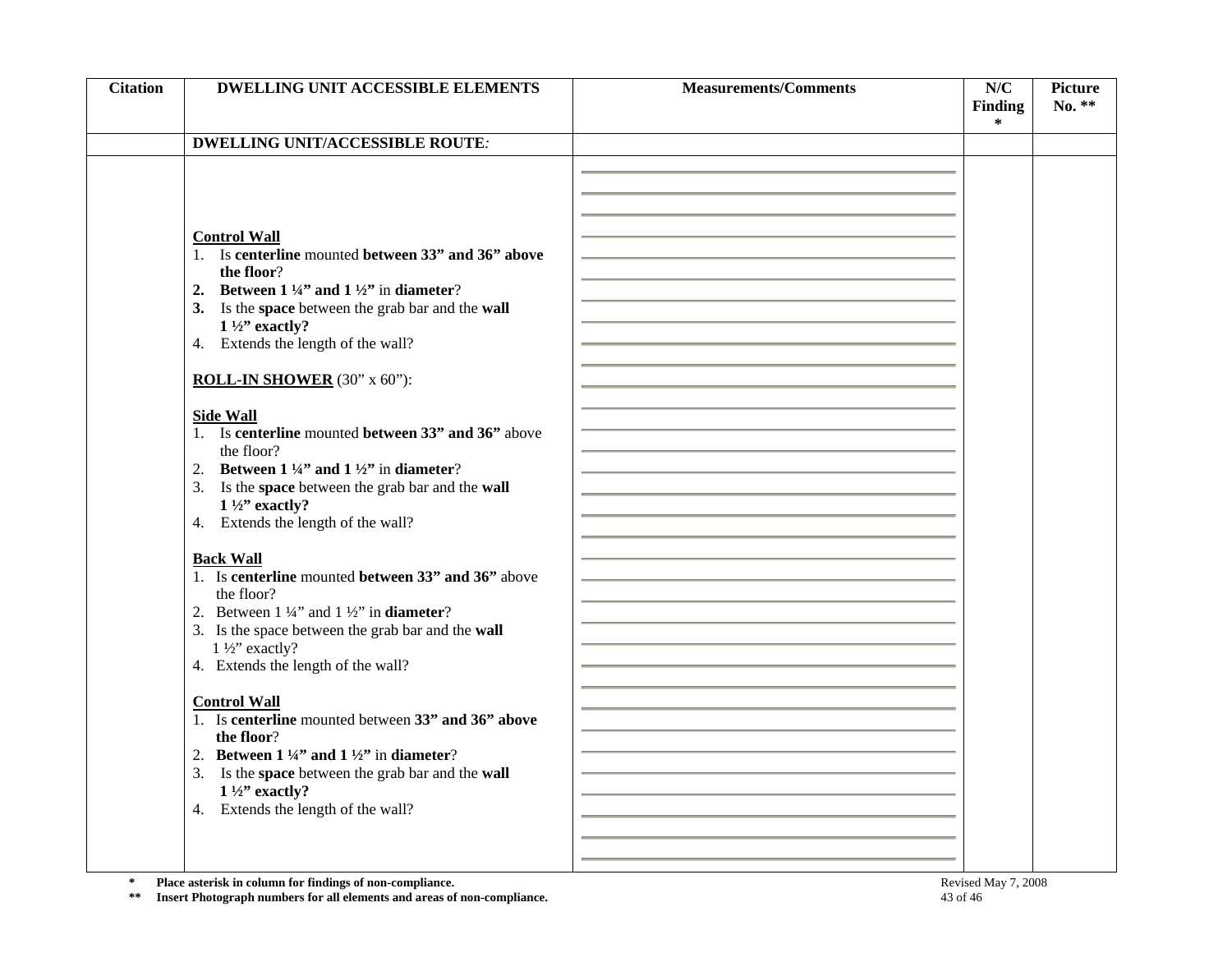| <b>Citation</b>             | <b>DWELLING UNIT ACCESSIBLE ELEMENTS</b>                                                                                            | <b>Measurements/Comments</b> | N/C<br><b>Finding</b> | <b>Picture</b><br>No. ** |
|-----------------------------|-------------------------------------------------------------------------------------------------------------------------------------|------------------------------|-----------------------|--------------------------|
|                             |                                                                                                                                     |                              | ∗                     |                          |
|                             | <b>DWELLING UNIT/ACCESSIBLE ROUTE:</b>                                                                                              |                              |                       |                          |
|                             |                                                                                                                                     |                              |                       |                          |
|                             | <b>KITCHEN</b>                                                                                                                      |                              |                       |                          |
| 4.34.6;                     | Is the <b>minimum clear width</b> of the accessible route to the                                                                    |                              |                       |                          |
| 4.34.2(13);                 | kitchen at least 36" wide, with no steps (width may be                                                                              |                              |                       |                          |
| 4.3.3; Fig 7;               | reduced to 32" for a length of no more than 24")?                                                                                   |                              |                       |                          |
| Fig. $8(e)$ ;               |                                                                                                                                     |                              |                       |                          |
| 4.34.6.1;                   | Clearance between all opposing cabinets, counters,                                                                                  |                              |                       |                          |
|                             | appliances or walls: (Choose One)<br>1. If U-shaped kitchen, is there at least 60"?                                                 |                              |                       |                          |
|                             | 2. In all other layouts, is there at least 40"?                                                                                     |                              |                       |                          |
| 4.34.2(2);                  | Is there an unobstructed turning space (a 60" diameter                                                                              |                              |                       |                          |
| 4.2.3;                      | circle or T-shape)? (May include knee space under work                                                                              |                              |                       |                          |
| Fig. $3;$                   | surface or sink if it is at least 36" wide)                                                                                         |                              |                       |                          |
| 4.34.6.2;                   | Clear Floor Space: With either forward reach or side                                                                                |                              |                       |                          |
|                             | reach, is there at least $30$ " $\times$ 48" at the following types of                                                              |                              |                       |                          |
|                             | appliances:                                                                                                                         |                              |                       |                          |
|                             | Oven;<br>Range;                                                                                                                     |                              |                       |                          |
|                             | Dishwasher;<br>Cook top;                                                                                                            |                              |                       |                          |
|                             | Refrigerator;<br>Counter;                                                                                                           |                              |                       |                          |
|                             | Storage Facilities, Etc.                                                                                                            |                              |                       |                          |
| 4.34.6.4(1);                | <b>Kitchen Counter Work Surface:</b><br>1. At least one 30" section of the counter with knee                                        |                              |                       |                          |
| 4.34.6.4(2)<br>4.34.6.4(3); | clearance at least 27" high?                                                                                                        |                              |                       |                          |
| 4.34.6.4(4);                | 2. Surface no more than 34" above the floor?                                                                                        |                              |                       |                          |
| Fig. 50;                    | 3. If a removable base cabinet is provided, once                                                                                    |                              |                       |                          |
| 4.2.4.1;                    | removed:                                                                                                                            |                              |                       |                          |
|                             | a. Is the floor finished underneath?                                                                                                |                              |                       |                          |
|                             | Will the opening be at least 30" wide and 27"<br>b.                                                                                 |                              |                       |                          |
|                             | high?                                                                                                                               |                              |                       |                          |
| 4.34.6.5;                   | Kitchen Sink & Surrounding Counter:                                                                                                 |                              |                       |                          |
| Fig. 51;                    | Knee clearance is at least 30" wide and at least 27"<br>1.                                                                          |                              |                       |                          |
|                             | high?<br>Sink rim and counter surface are no more than 34"<br>2.                                                                    |                              |                       |                          |
|                             | above the floor?                                                                                                                    |                              |                       |                          |
|                             | 3. If a removable base cabinet is provided, once                                                                                    |                              |                       |                          |
|                             | removed:                                                                                                                            |                              |                       |                          |
|                             | Is the floor finished underneath?<br>a.                                                                                             |                              |                       |                          |
|                             | b. Is the opening at least 30" wide and 27" high?                                                                                   |                              |                       |                          |
|                             | Sink is no deeper than $6\frac{1}{2}$ ?<br>4.                                                                                       |                              |                       |                          |
| $\approx$<br>$\pm$ $\pm$    | Place asterisk in column for findings of non-compliance.<br>Insert Photograph numbers for all elements and areas of non-compliance. | 44 of 46                     | Revised May 7, 2008   |                          |

**\*** Place asterisk in column for findings of non-compliance.<br> **\*\*** Insert Photograph numbers for all elements and areas of non-compliance. 44 of 46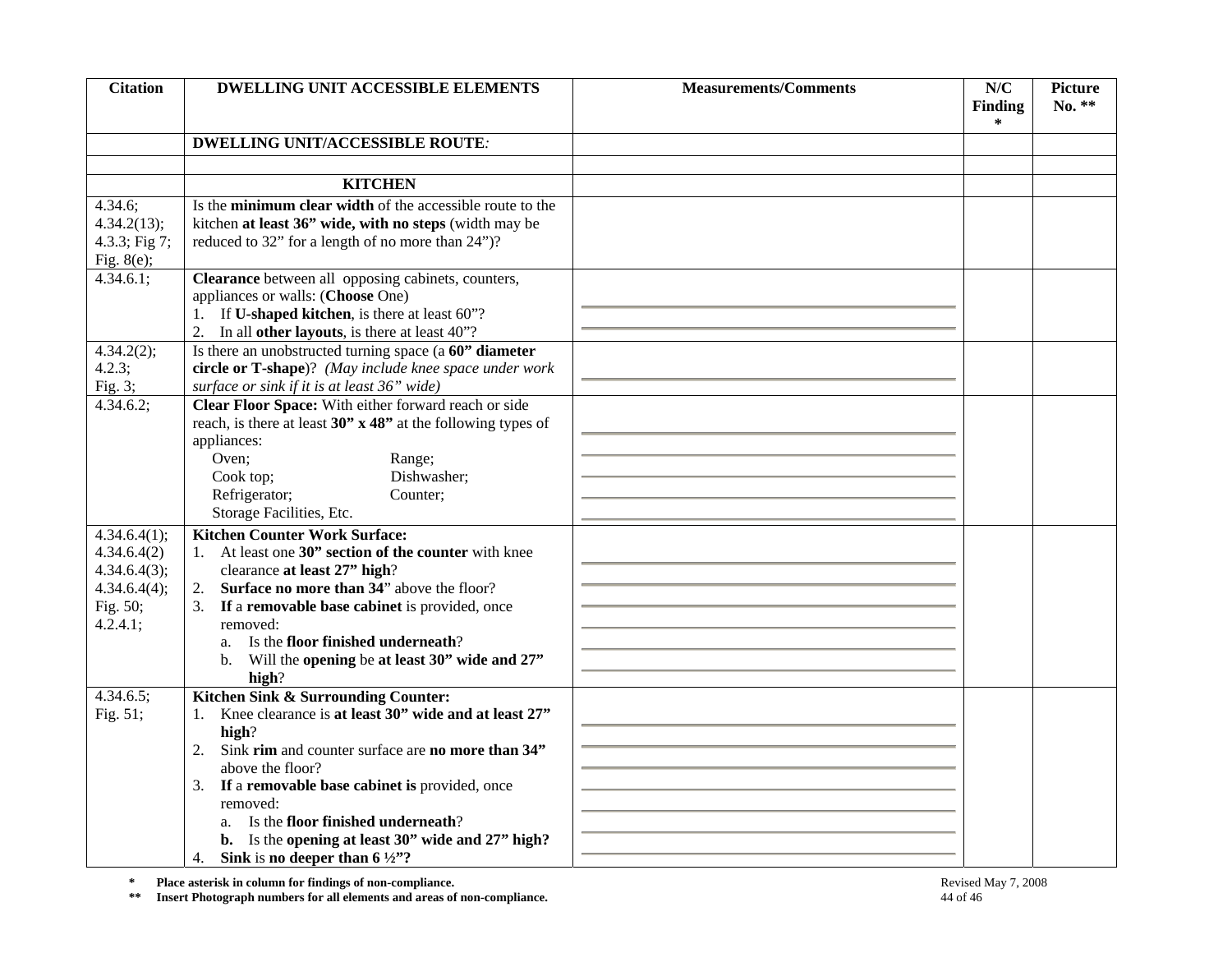| <b>Citation</b>                                                                                                                                                                                 | <b>DWELLING UNIT ACCESSIBLE ELEMENTS</b>                                              | <b>Measurements/Comments</b> | N/C                 | <b>Picture</b><br>No. ** |
|-------------------------------------------------------------------------------------------------------------------------------------------------------------------------------------------------|---------------------------------------------------------------------------------------|------------------------------|---------------------|--------------------------|
|                                                                                                                                                                                                 |                                                                                       |                              | <b>Finding</b><br>∗ |                          |
|                                                                                                                                                                                                 | <b>DWELLING UNIT/ACCESSIBLE ROUTE:</b>                                                |                              |                     |                          |
| 4.34.6.5(8);                                                                                                                                                                                    | Kitchen Pipes must be insulated or wrapped?                                           |                              |                     |                          |
| 4.34.6.7;                                                                                                                                                                                       | <b>Kitchen Oven:</b>                                                                  |                              |                     |                          |
| Fig. 52;                                                                                                                                                                                        | 1. If oven is not self-cleaning, is it adjacent to an                                 |                              |                     |                          |
|                                                                                                                                                                                                 | accessible 34" high (or adjustable) kitchen counter                                   |                              |                     |                          |
|                                                                                                                                                                                                 | work surface?                                                                         |                              |                     |                          |
|                                                                                                                                                                                                 | Controls:<br>2.                                                                       |                              |                     |                          |
|                                                                                                                                                                                                 | a. Located on the front panel?                                                        |                              |                     |                          |
|                                                                                                                                                                                                 | Can be operated with one hand and not require<br>b.                                   |                              |                     |                          |
|                                                                                                                                                                                                 | twisting of the wrist or tight grasping?                                              |                              |                     |                          |
| 4.34.6.6;                                                                                                                                                                                       | <b>Kitchen Range/Cook-tops Controls:</b>                                              |                              |                     |                          |
| 4.27;                                                                                                                                                                                           | Usable without reaching across burners?                                               |                              |                     |                          |
|                                                                                                                                                                                                 | Including the range hood controls, are the controls<br>2.                             |                              |                     |                          |
|                                                                                                                                                                                                 | within reach? (For a complete listing of reach range,<br>see "Other Controls" below.) |                              |                     |                          |
|                                                                                                                                                                                                 | Can be operated with one hand and not require<br>3.                                   |                              |                     |                          |
|                                                                                                                                                                                                 | twisting of the wrist or tight grasping?                                              |                              |                     |                          |
| 4.34.6.9;                                                                                                                                                                                       | Dishwasher:                                                                           |                              |                     |                          |
| 4.34.6.3;                                                                                                                                                                                       | 1. Controls operable with one hand and not require tight                              |                              |                     |                          |
| 4.27;                                                                                                                                                                                           | grasping, pinching, or twisting of the wrist to operate;                              |                              |                     |                          |
| .34.6.10;                                                                                                                                                                                       | <b>Kitchen Storage:</b>                                                               |                              |                     |                          |
| 4.25.2;                                                                                                                                                                                         | <b>Operable hardware for all cabinets:</b><br>1.                                      |                              |                     |                          |
| 4.25.3;                                                                                                                                                                                         | a. For wall cabinets, are located near the bottom?                                    |                              |                     |                          |
| 4.2.5;                                                                                                                                                                                          | b. For base cabinets, are located near the top?                                       |                              |                     |                          |
| 4.2.6;                                                                                                                                                                                          | Is it operable with one hand without tight<br>$c_{\cdot}$                             |                              |                     |                          |
| Fig. 50;                                                                                                                                                                                        | grasping, pinching, or twisting of the wrist?                                         |                              |                     |                          |
|                                                                                                                                                                                                 | For the wall cabinet above the work surface:<br>2.                                    |                              |                     |                          |
|                                                                                                                                                                                                 | Is the bottom shelf no more than 48" above the<br>a.                                  |                              |                     |                          |
| 4.34.7;                                                                                                                                                                                         | floor?<br><b>WASHER/DRYER, UTILITY ROOM</b>                                           |                              |                     |                          |
|                                                                                                                                                                                                 |                                                                                       |                              |                     |                          |
| 4.34.7;                                                                                                                                                                                         | <b>Washer/Dryer, Utility Room:</b>                                                    |                              |                     |                          |
| 4.34.2(2);                                                                                                                                                                                      | 1. Is there an unobstructed turning space ( $a 60$ " diameter<br>circle or T-shape)?  |                              |                     |                          |
| 4.2.3;<br>Fig. $3$ ;                                                                                                                                                                            | For either a forward or side approach, is the clear<br>2.                             |                              |                     |                          |
|                                                                                                                                                                                                 | floor space at least 30" x 48"?                                                       |                              |                     |                          |
|                                                                                                                                                                                                 | If machines are provided by management:<br>3.                                         |                              |                     |                          |
|                                                                                                                                                                                                 | Are controls on the front panel?<br>a.                                                |                              |                     |                          |
|                                                                                                                                                                                                 | <b>Operable</b> with one hand and not require twisting<br>b.                          |                              |                     |                          |
|                                                                                                                                                                                                 | of the wrist or tight grasping?                                                       |                              |                     |                          |
|                                                                                                                                                                                                 | Front-loading?<br>c.                                                                  |                              |                     |                          |
| Place asterisk in column for findings of non-compliance.<br>$\approx$<br>Revised May 7, 2008<br>Insert Photograph numbers for all elements and areas of non-compliance.<br>$\pm\pm$<br>45 of 46 |                                                                                       |                              |                     |                          |

**\*** Place asterisk in column for findings of non-compliance.<br> **\*\*** Insert Photograph numbers for all elements and areas of non-compliance. 45 of 46